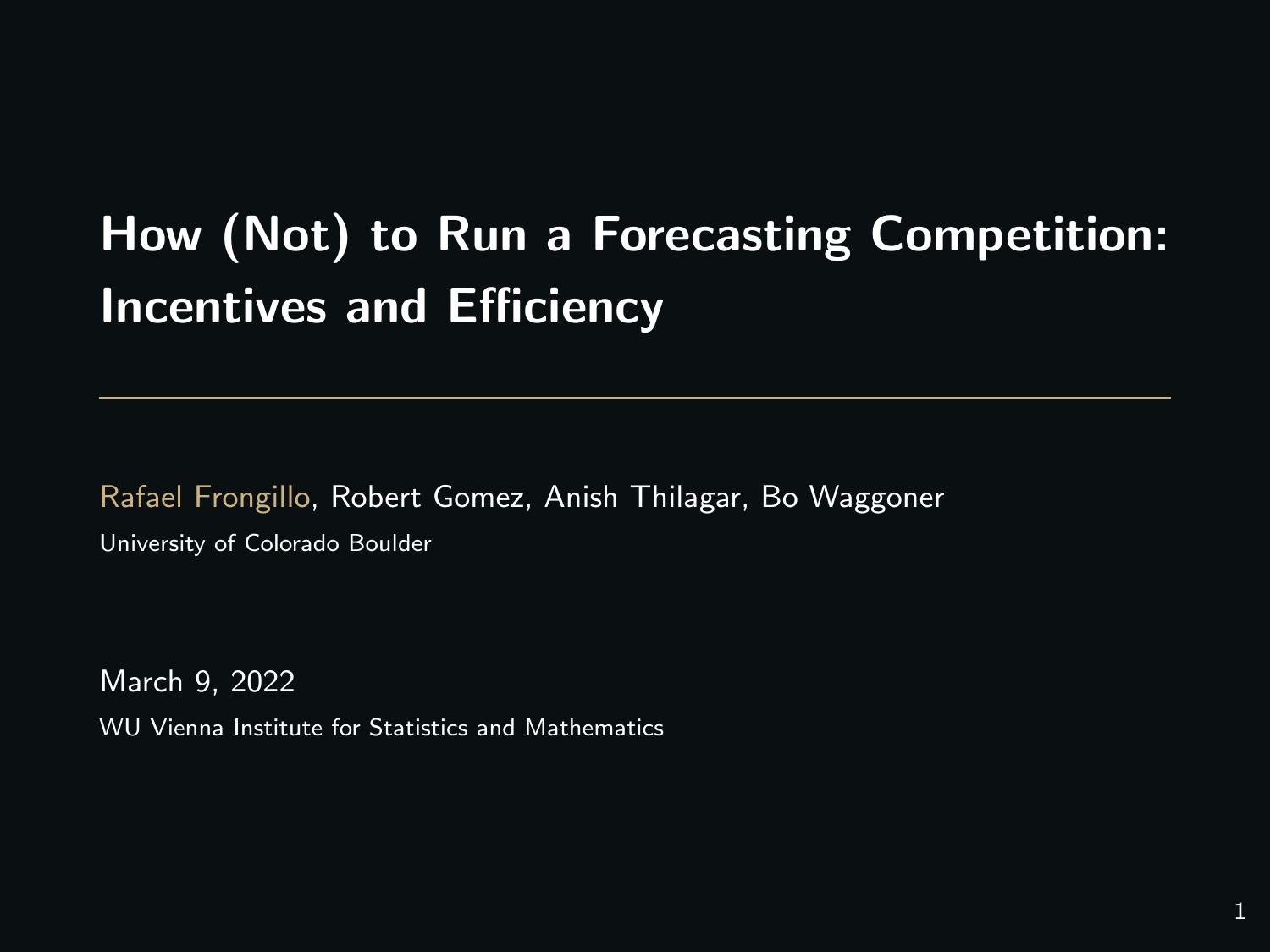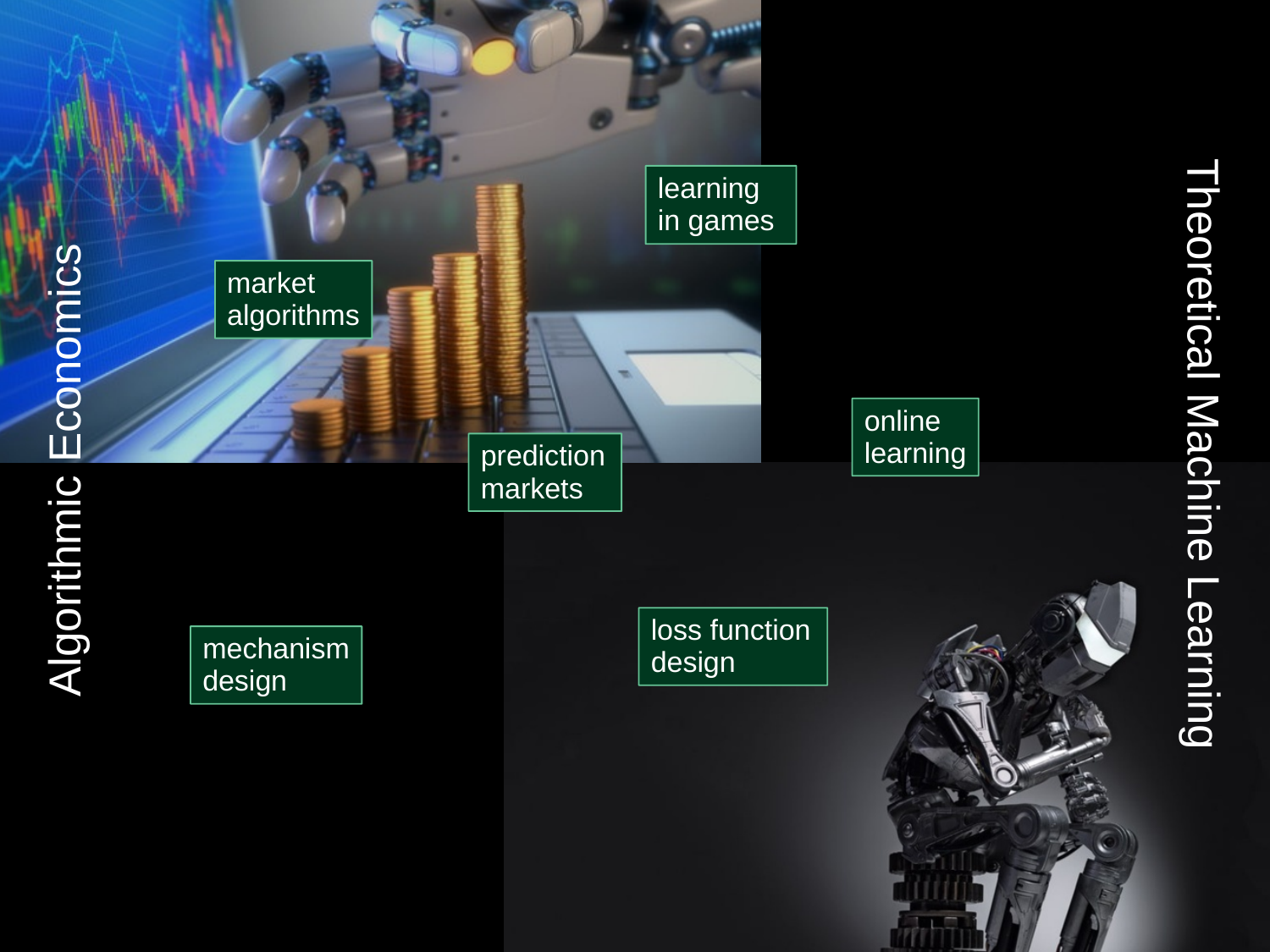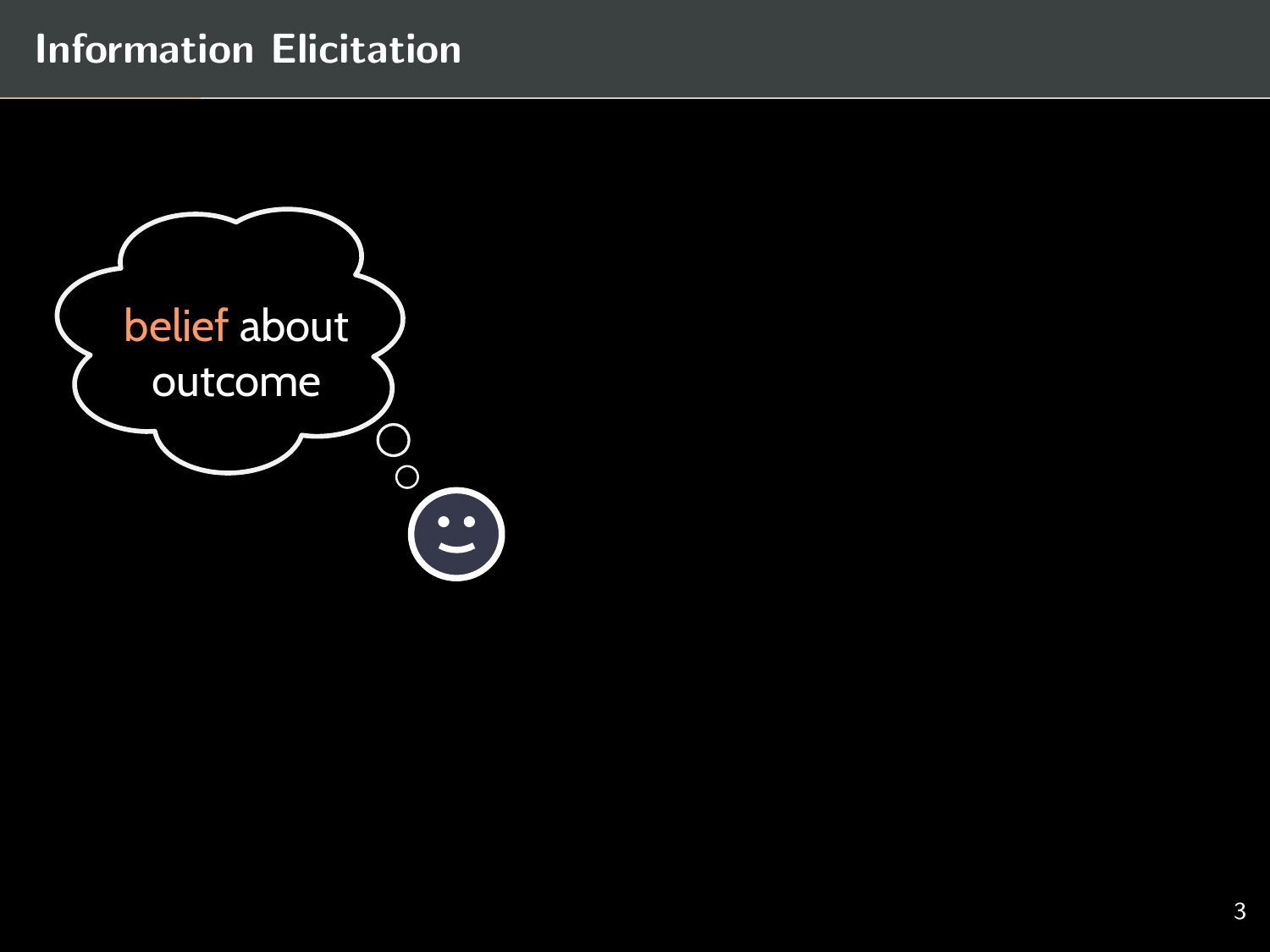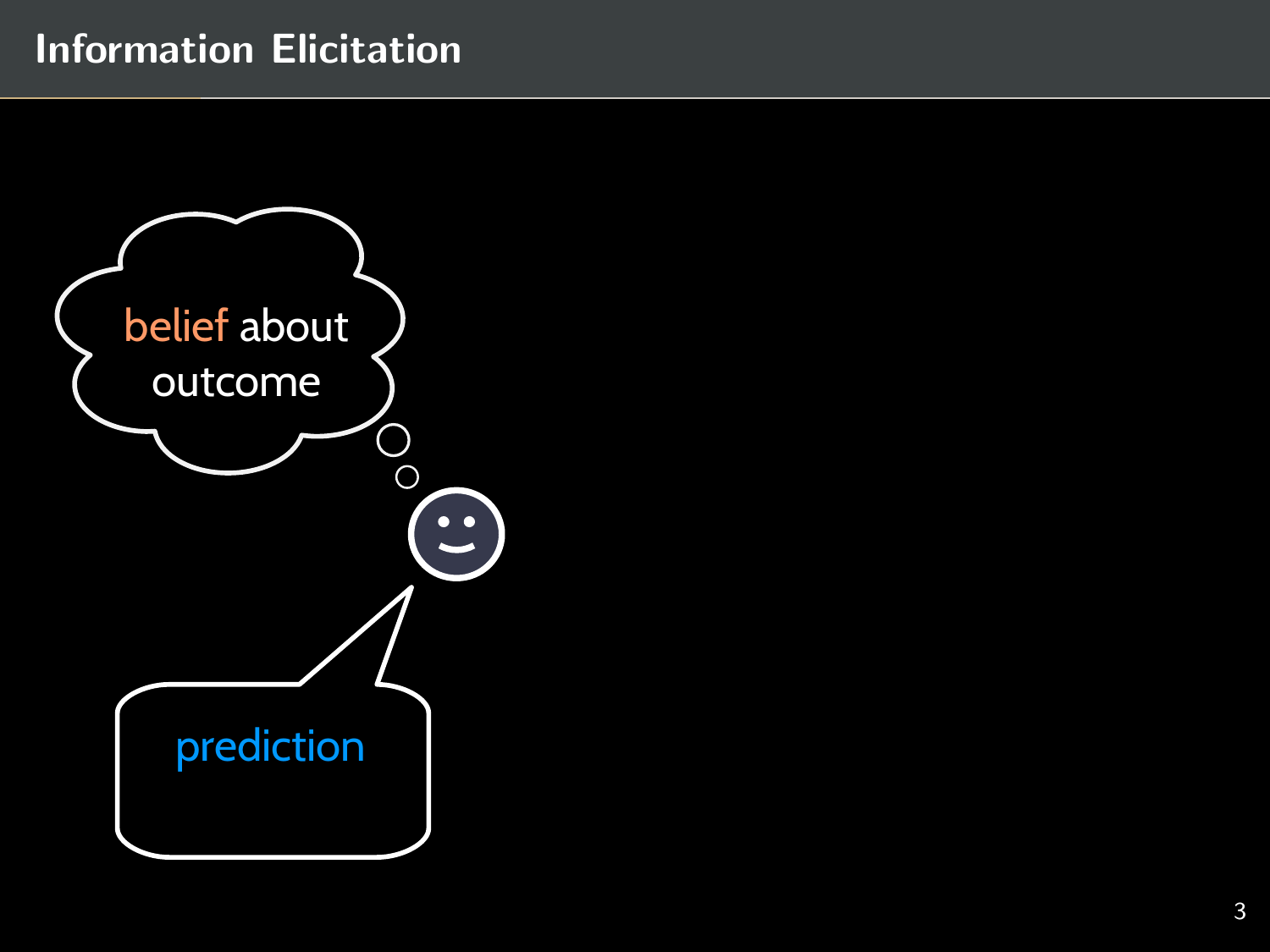

# **Score ( prediction , outcome )**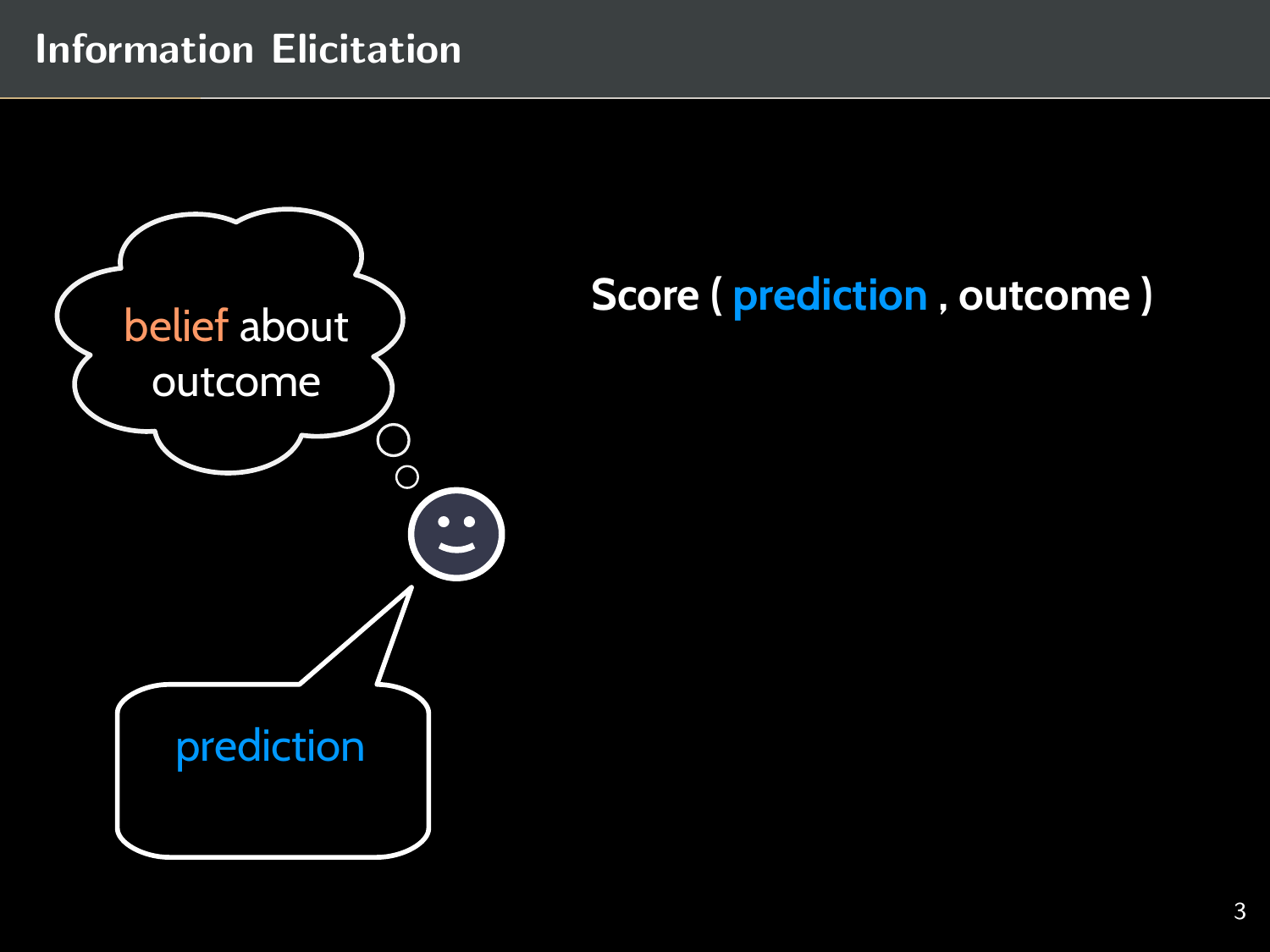

# **Score ( prediction , outcome )**

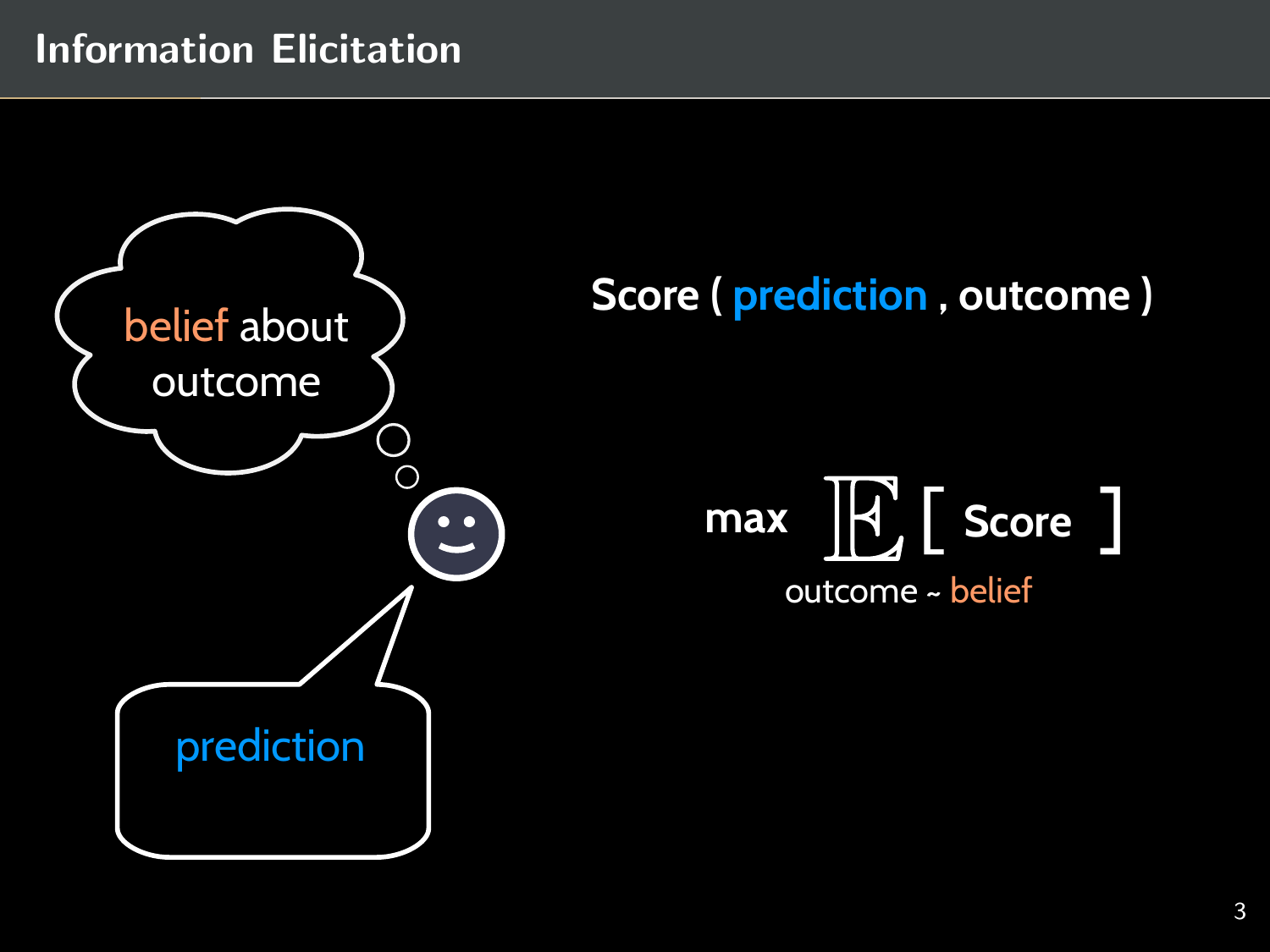

# **Score ( prediction , outcome )**

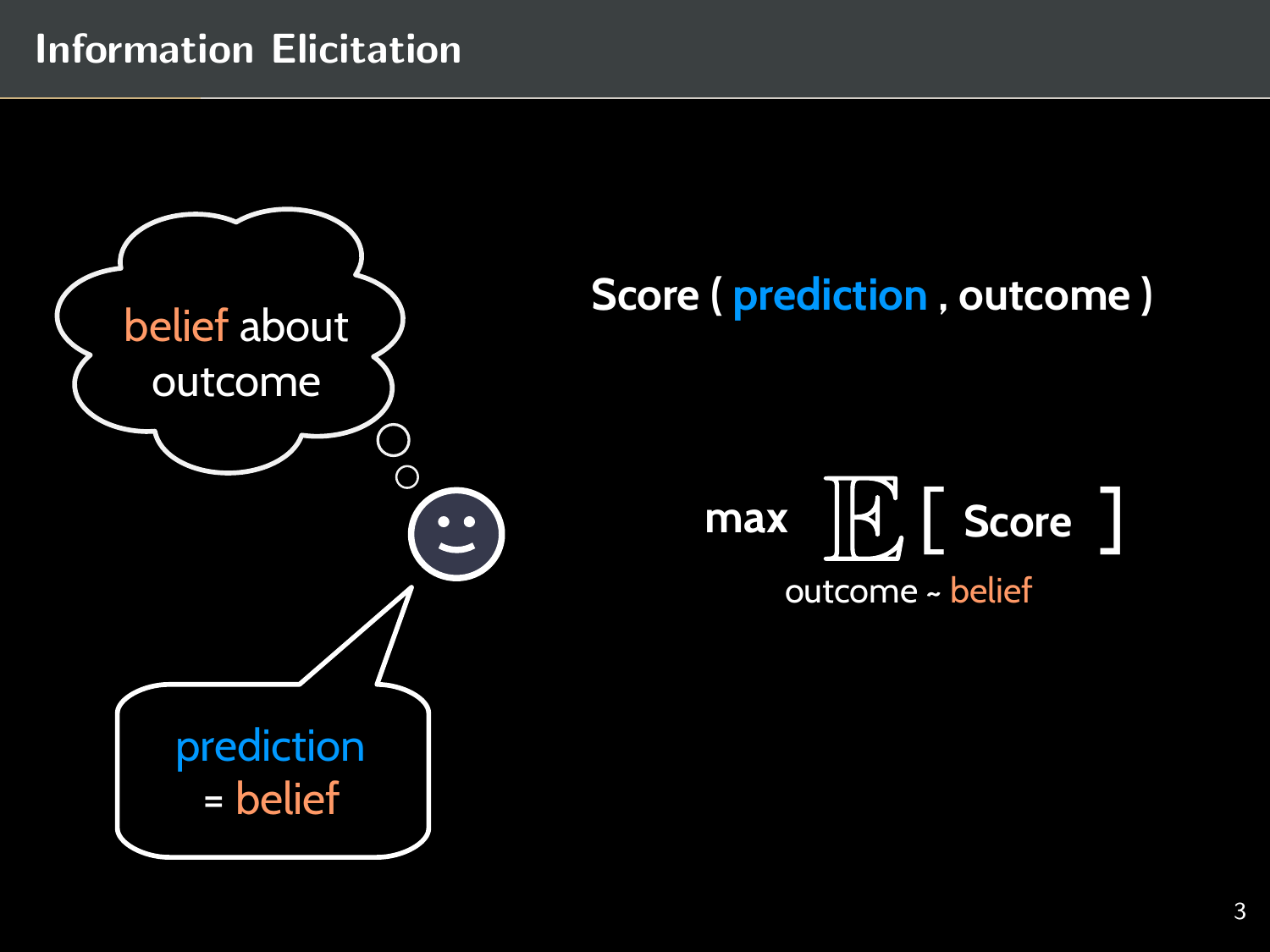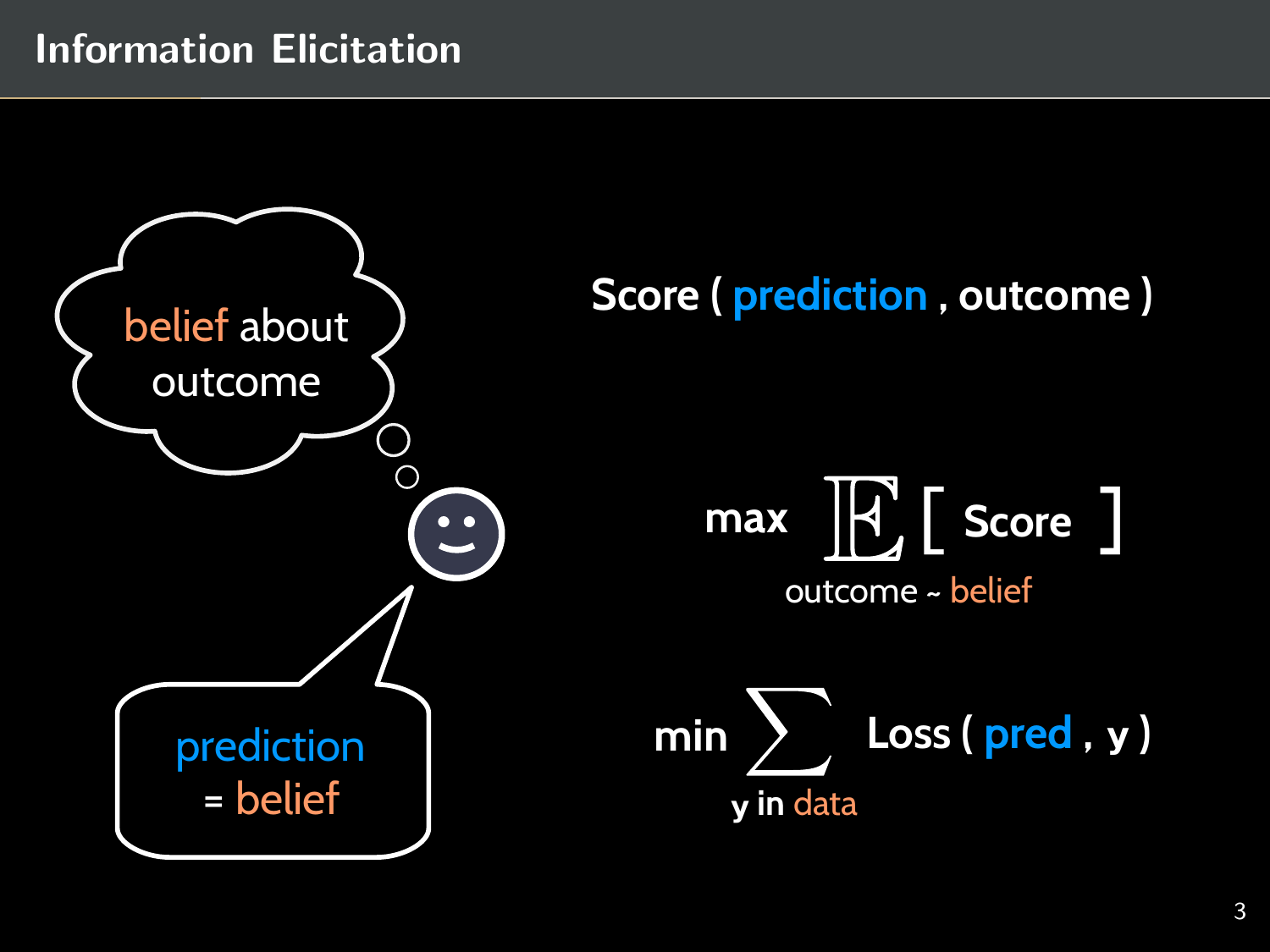## Forecasting Competitions

Kaggle, Good Judgement Project, Hybrid Forecasting Competition, ...

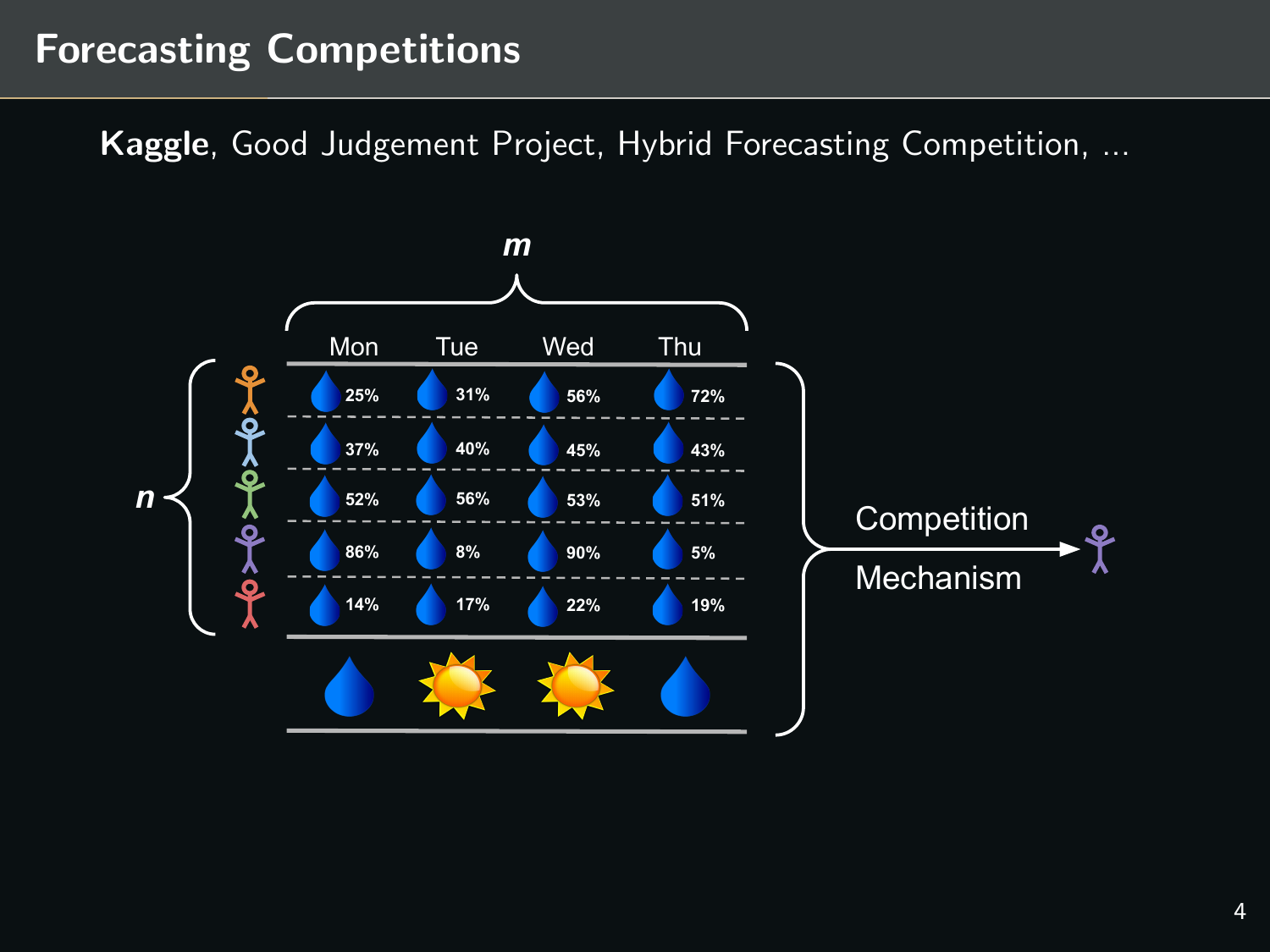## Forecasting Competitions

Kaggle, Good Judgement Project, Hybrid Forecasting Competition, ...



How to pick the winner?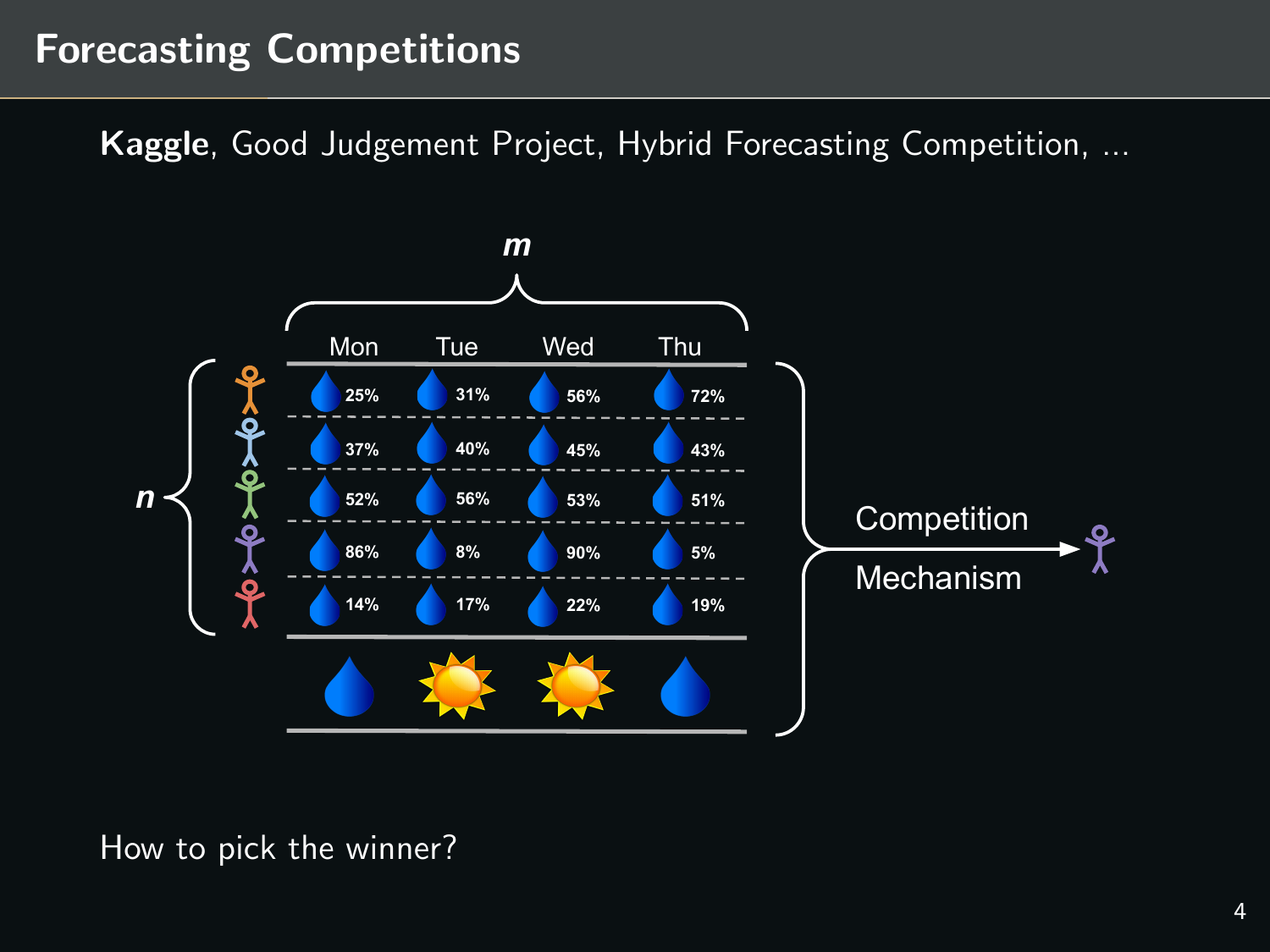## Forecasting Competitions

Kaggle, Good Judgement Project, Hybrid Forecasting Competition, ...



How to pick the winner? Usually with Simple Max.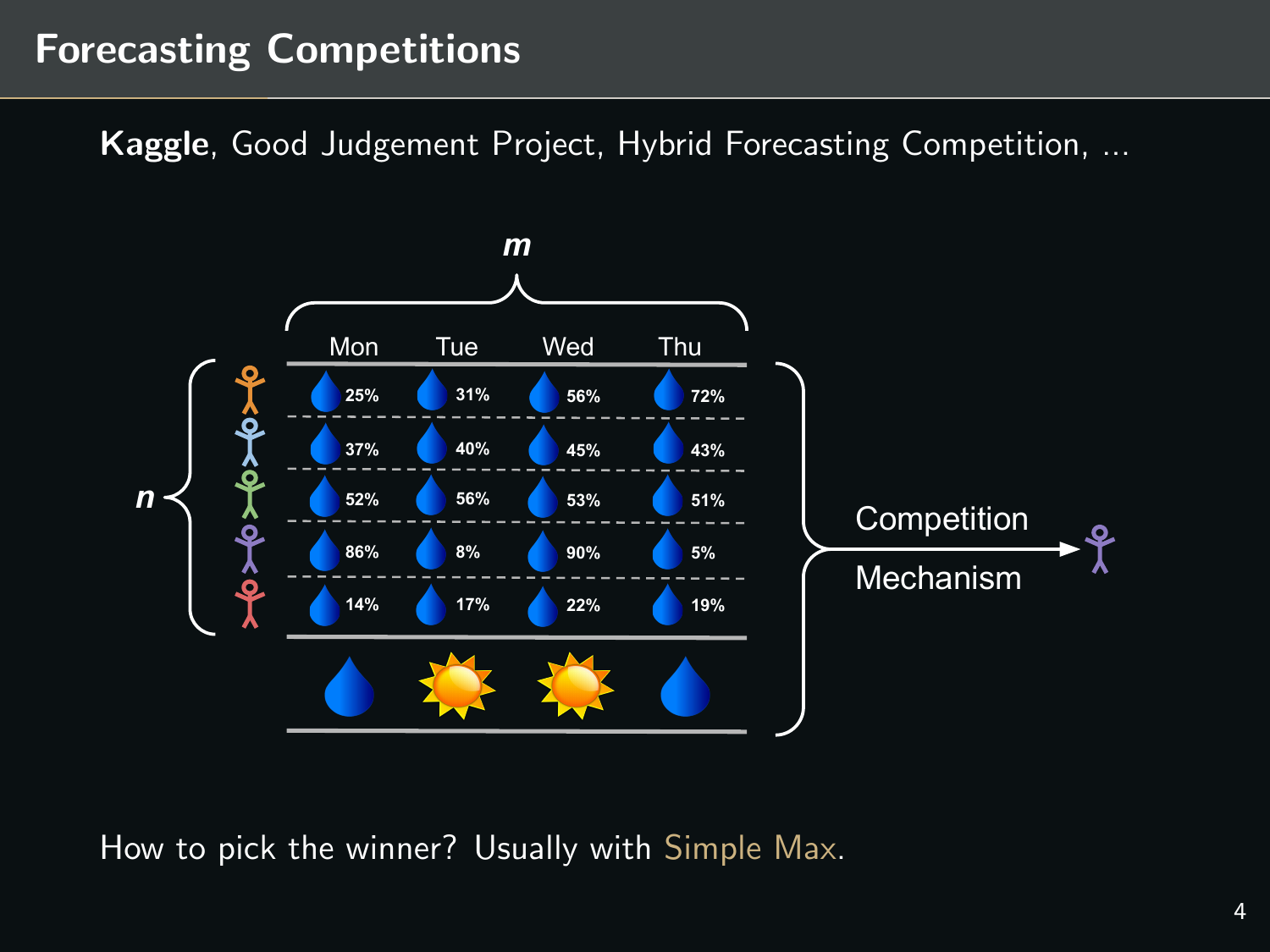Toy example:  $n = 3$ ,  $m = 1$ , truth is **C** 50% . Who wins?

**10% 50% 90%**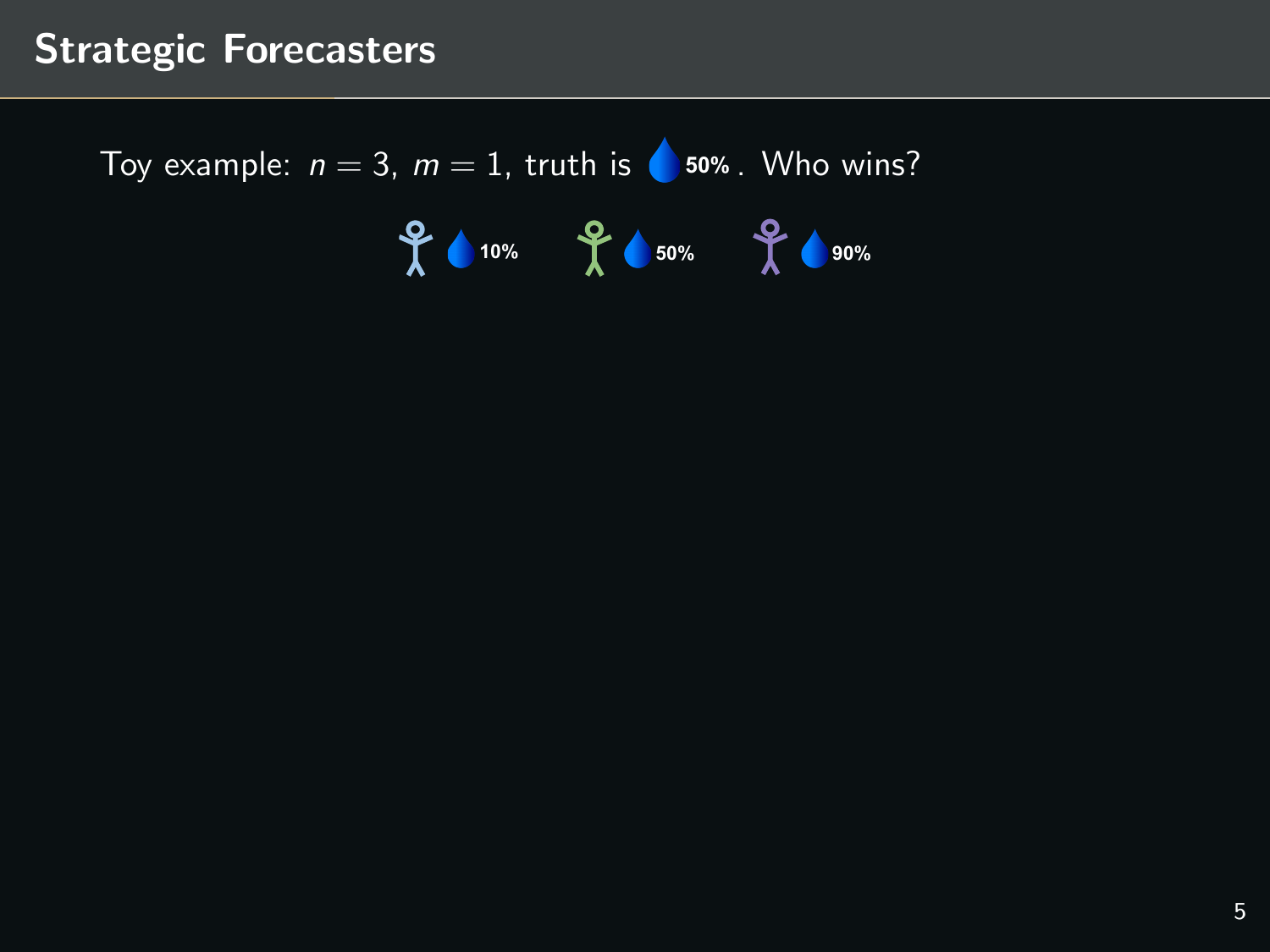Toy example:  $n = 3$ ,  $m = 1$ , truth is **C** 50% . Who wins? **10% 50% 90%**

Optimal strategy: deviate to 0 or 1.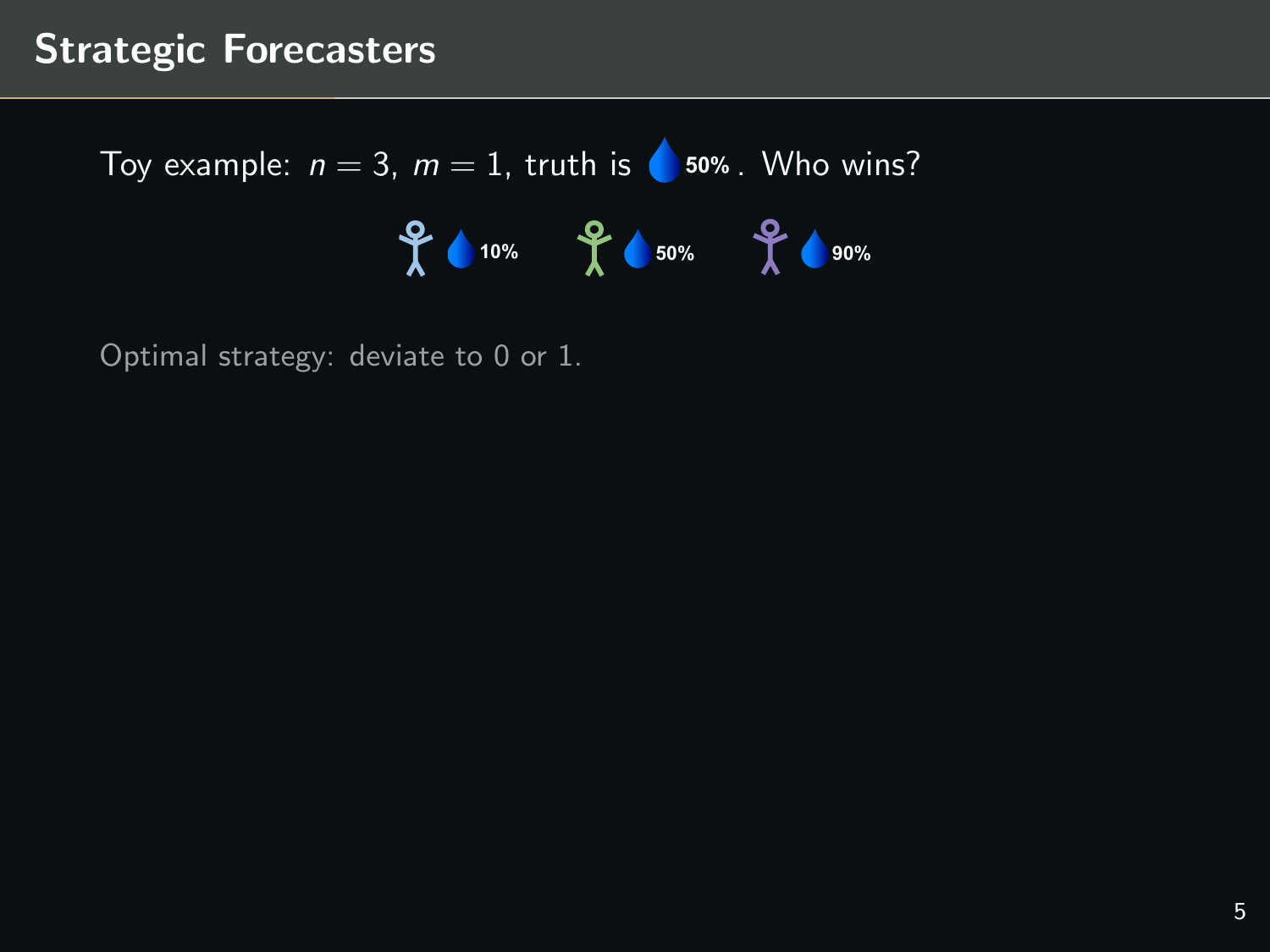Toy example:  $n = 3$ ,  $m = 1$ , truth is **C** 50% . Who wins?

**10% 50% 90%**

Optimal strategy: deviate to 0 or 1.

Real life: Kaggle March Mania 2017



Andrew Landgraf, [Kaggle \[2017\]](#page-79-0)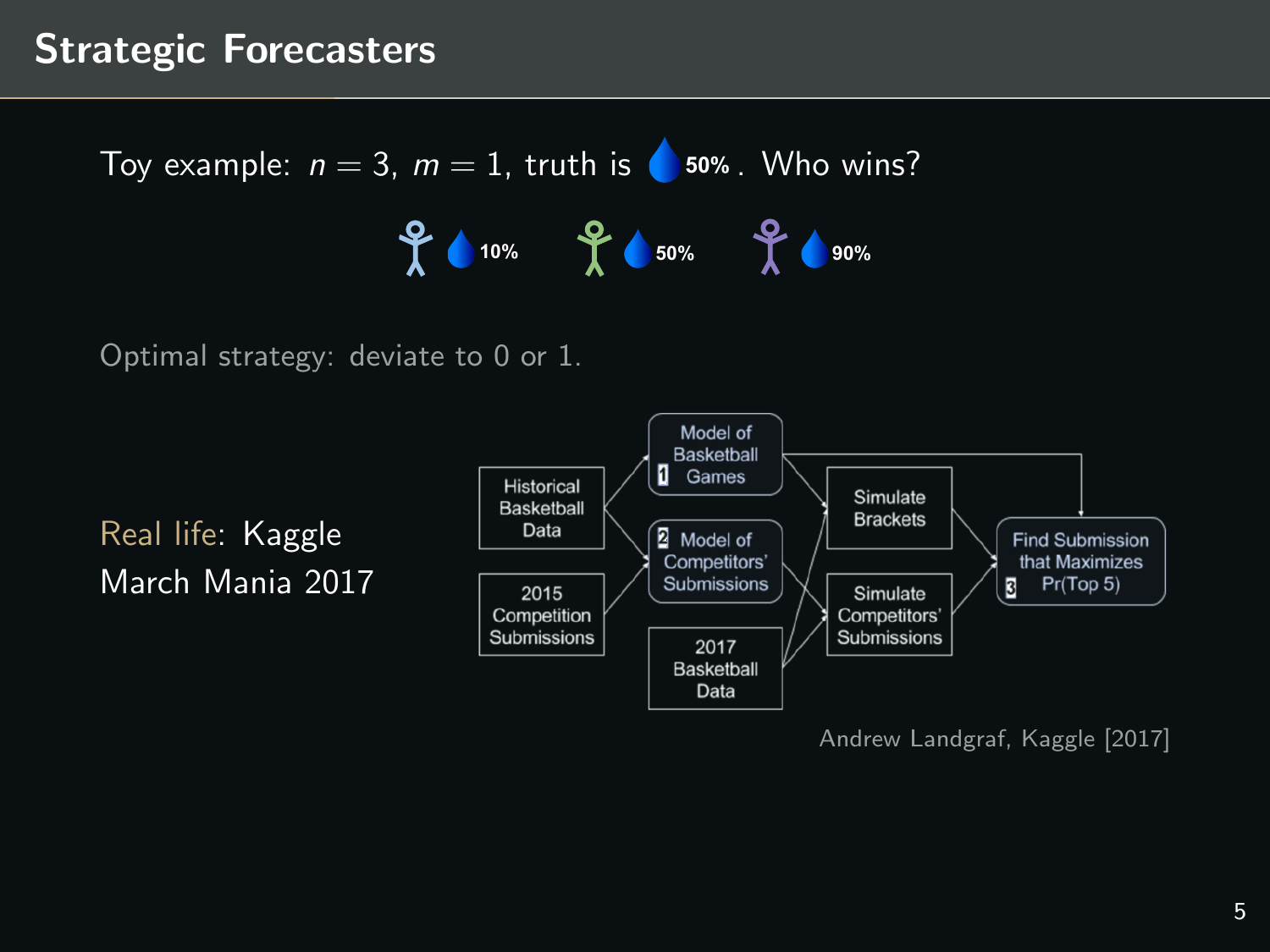Toy example:  $n = 3$ ,  $m = 1$ , truth is **C** 50% . Who wins? **10% 50% 90%**

Optimal strategy: deviate to 0 or 1.

Real life: Kaggle March Mania 2017



Andrew Landgraf, [Kaggle \[2017\]](#page-79-0)

What's the problem?

1. Accuracy: Picking the *best forecaster*? beliefs  $\approx$  true probabilities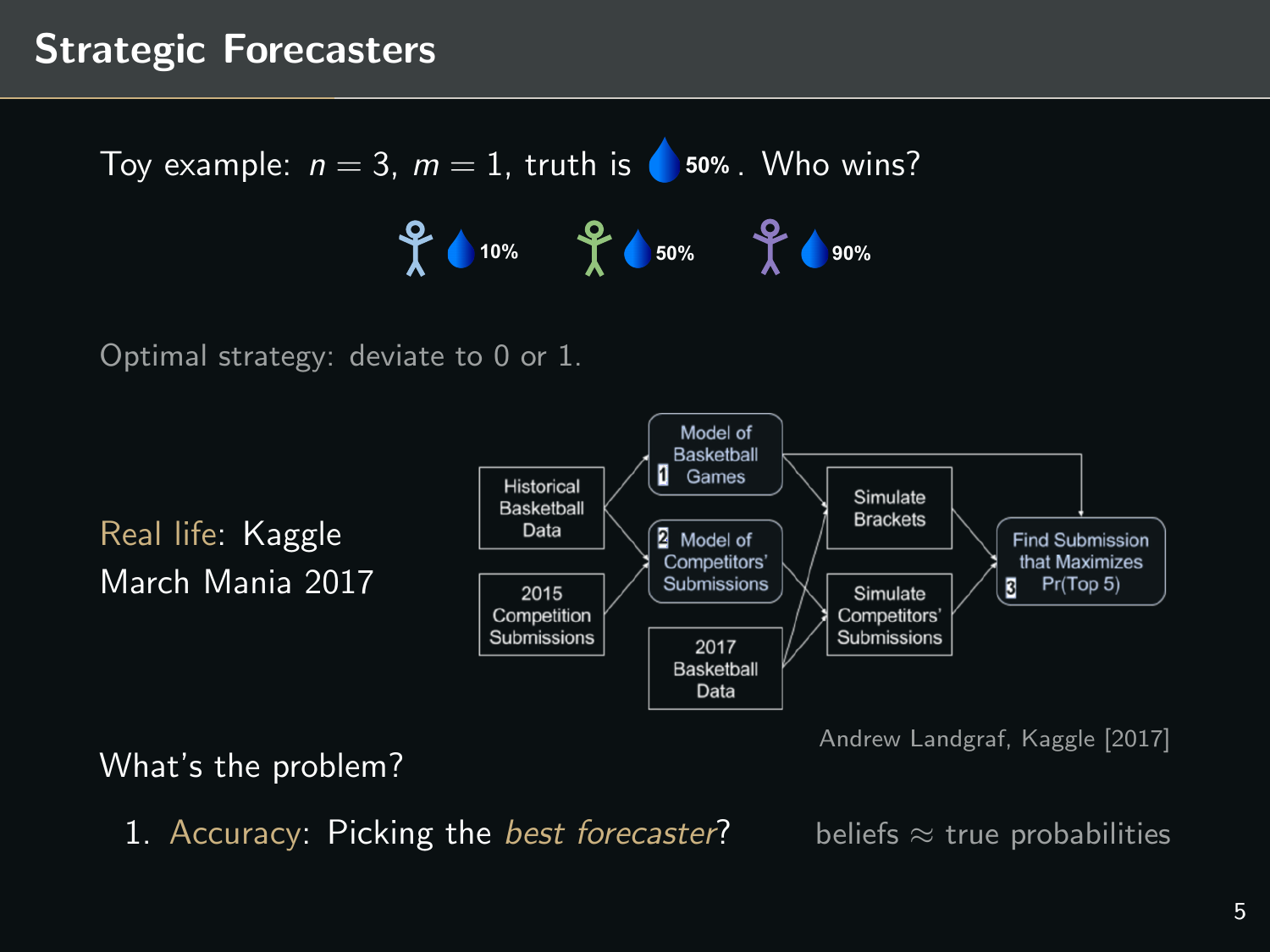Toy example:  $n = 3$ ,  $m = 1$ , truth is **C** 50% . Who wins? **10% 50% 90%**

Optimal strategy: deviate to 0 or 1.

Real life: Kaggle March Mania 2017



Andrew Landgraf, [Kaggle \[2017\]](#page-79-0)

What's the problem?

1. Accuracy: Picking the *best forecaster*? beliefs  $\approx$  true probabilities

2. Wasted effort: Forecasting vs. strategizing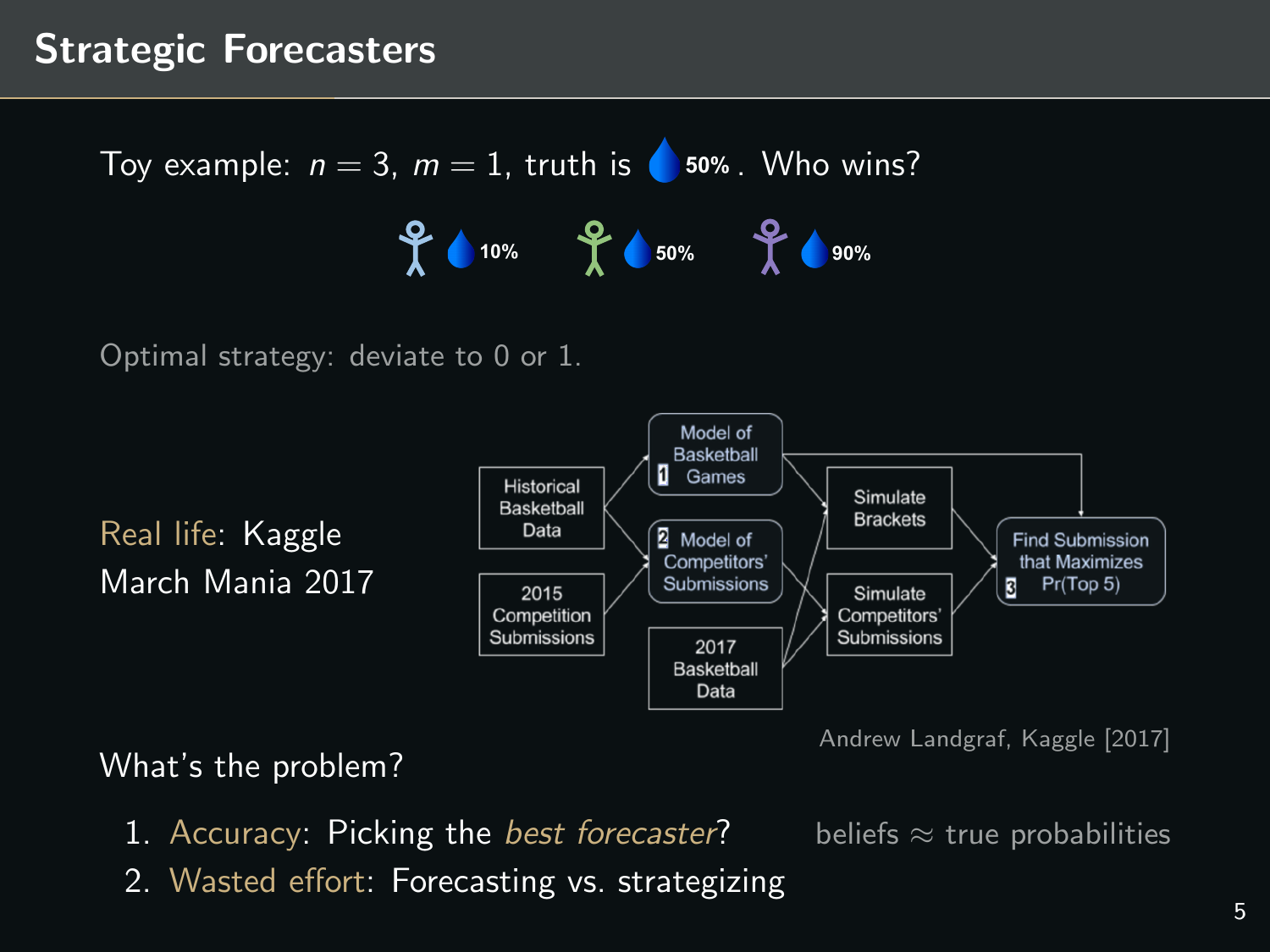Accurate: picks best forecaster w.h.p. when  $m=O(n^2\log n).$ 

Recall: n forecasters, m events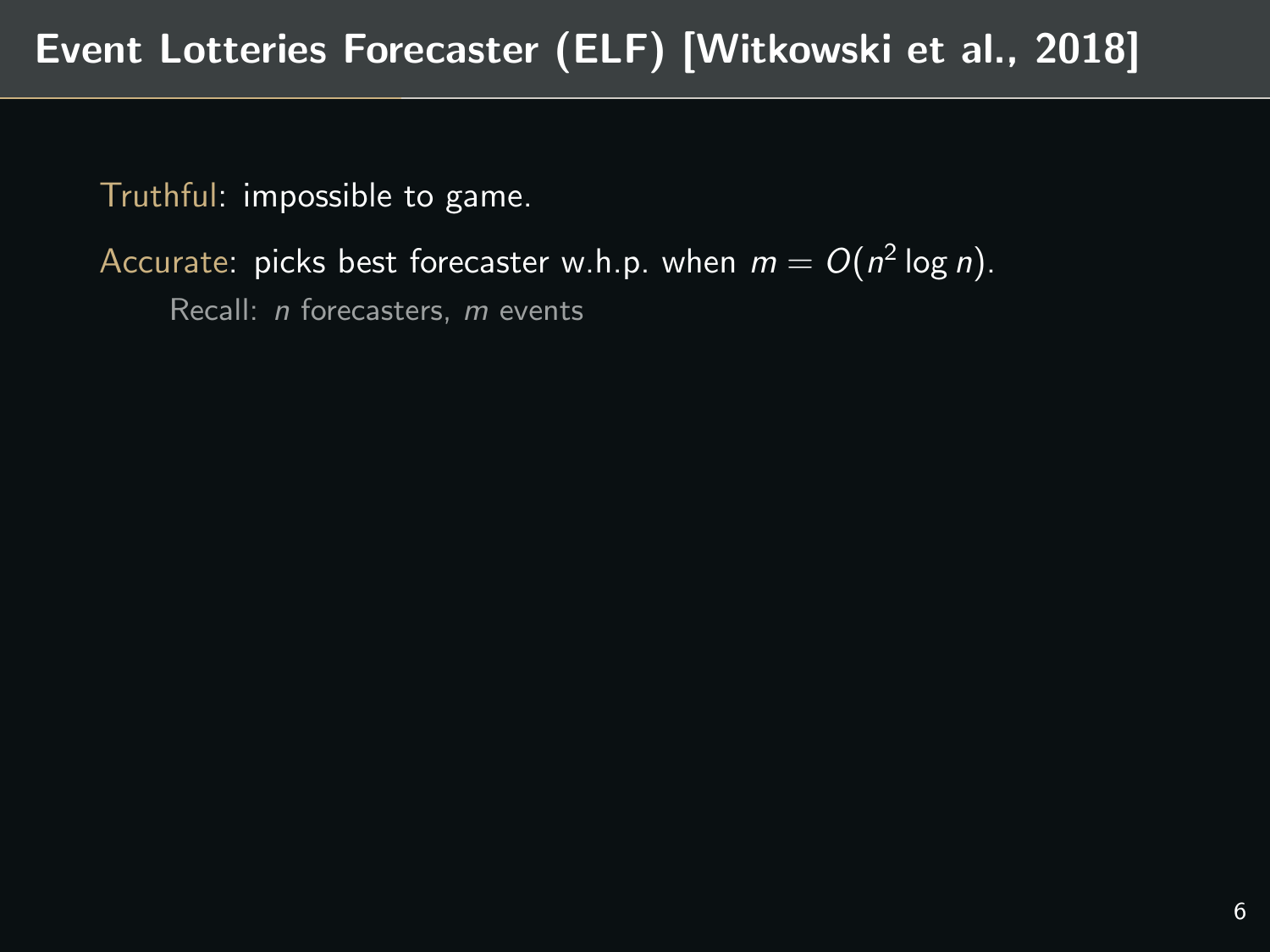Accurate: picks best forecaster w.h.p. when  $m=O(n^2\log n).$ 

Recall: *n* forecasters, *m* events

Is  $O(n^2 \log n)$  events practical?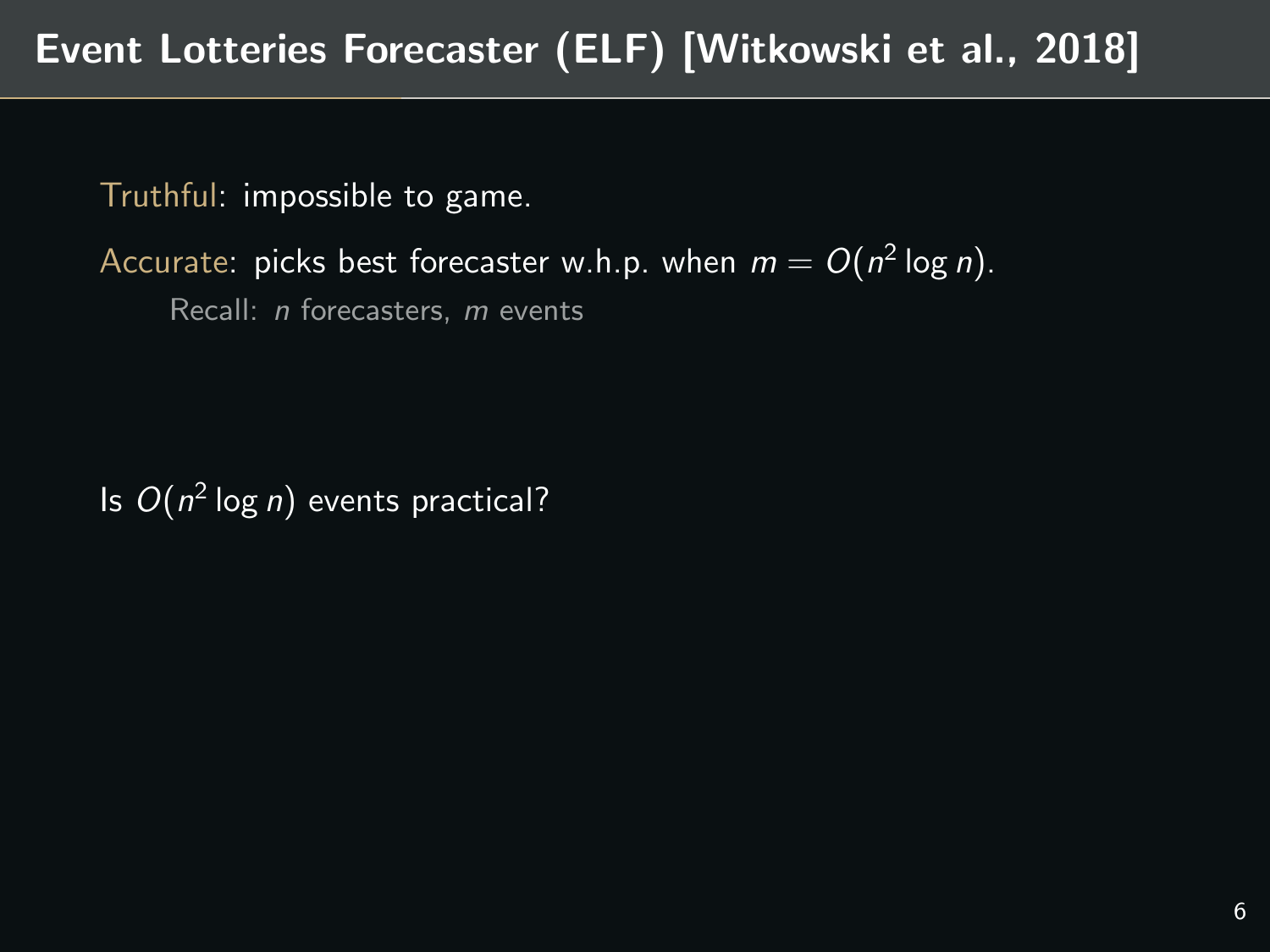Accurate: picks best forecaster w.h.p. when  $m=O(n^2\log n).$ 

Recall: n forecasters, m events

Is  $O(n^2 \log n)$  events practical? Kaggle 2017 March Mania:  $n = 442$ , but only  $m = 2278$  events!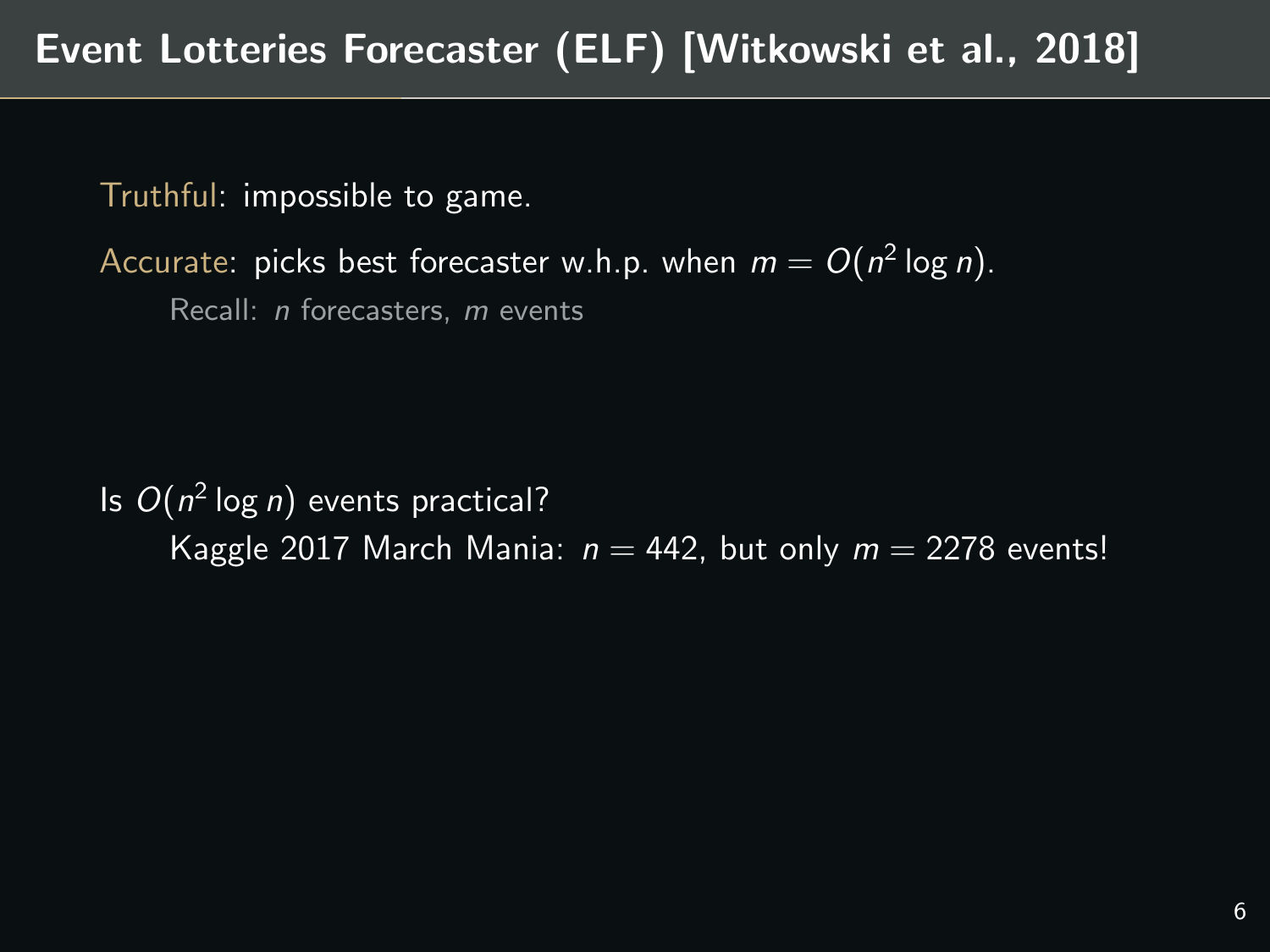Accurate: picks best forecaster w.h.p. when  $m=O(n^2\log n).$ 

Recall: n forecasters, m events

Is  $O(n^2 \log n)$  events practical? Kaggle 2017 March Mania:  $n = 442$ , but only  $m = 2278$  events!

Central Question

Can we pick the best forecaster using fewer events?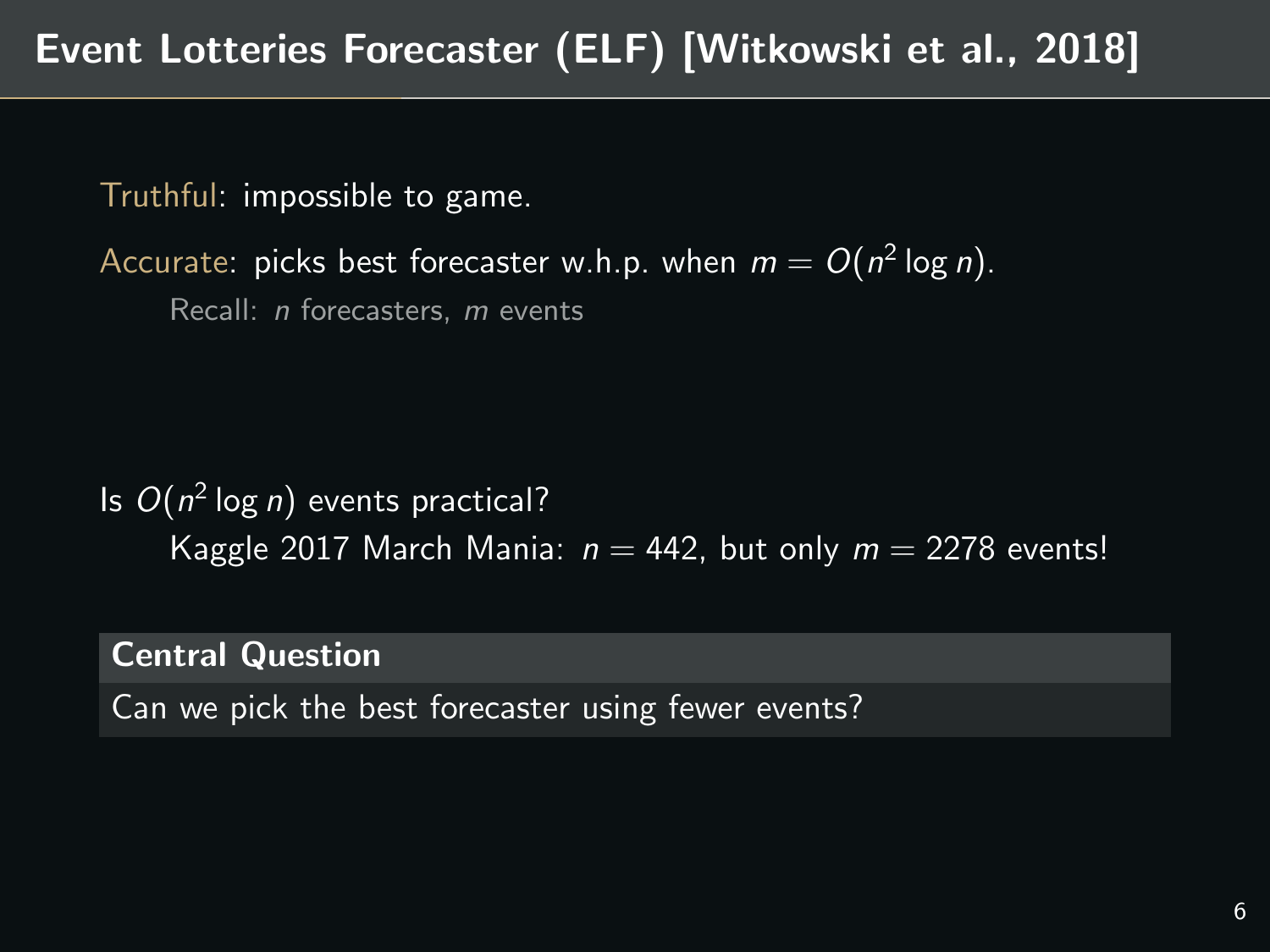Accurate: picks best forecaster w.h.p. when  $m=O(n^2\log n).$ 

Recall:  $\overline{n}$  forecasters,  $\overline{m}$  events

Is  $O(n^2 \log n)$  events practical? Kaggle 2017 March Mania:  $n = 442$ , but only  $m = 2278$  events!

Central Question

Can we pick the best forecaster using fewer events?

Best possible:  $\Omega(\log n)$  PAC learning lower bounds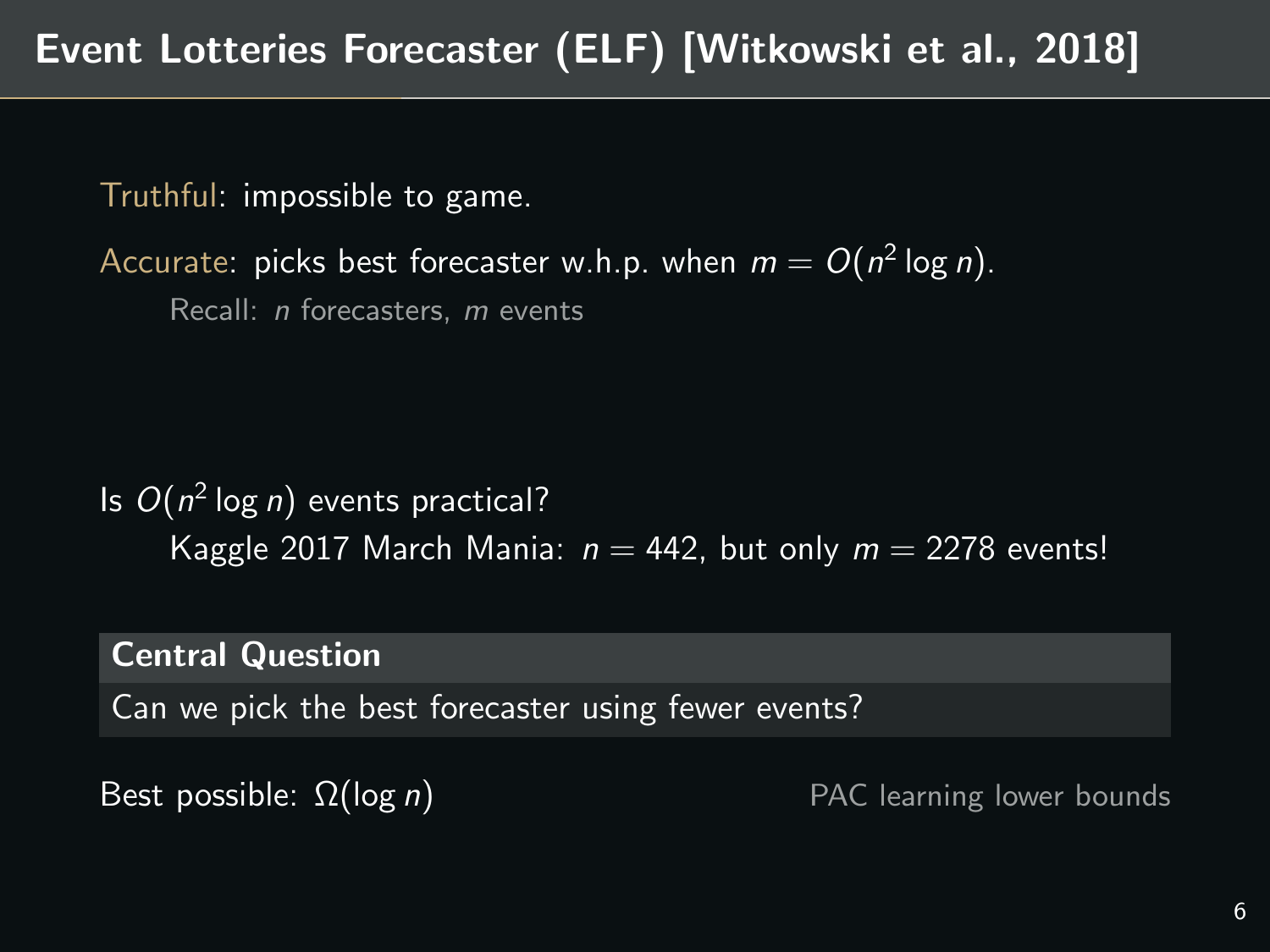Can we pick the best forecaster using fewer than  $O(n^2 \log n)$  events?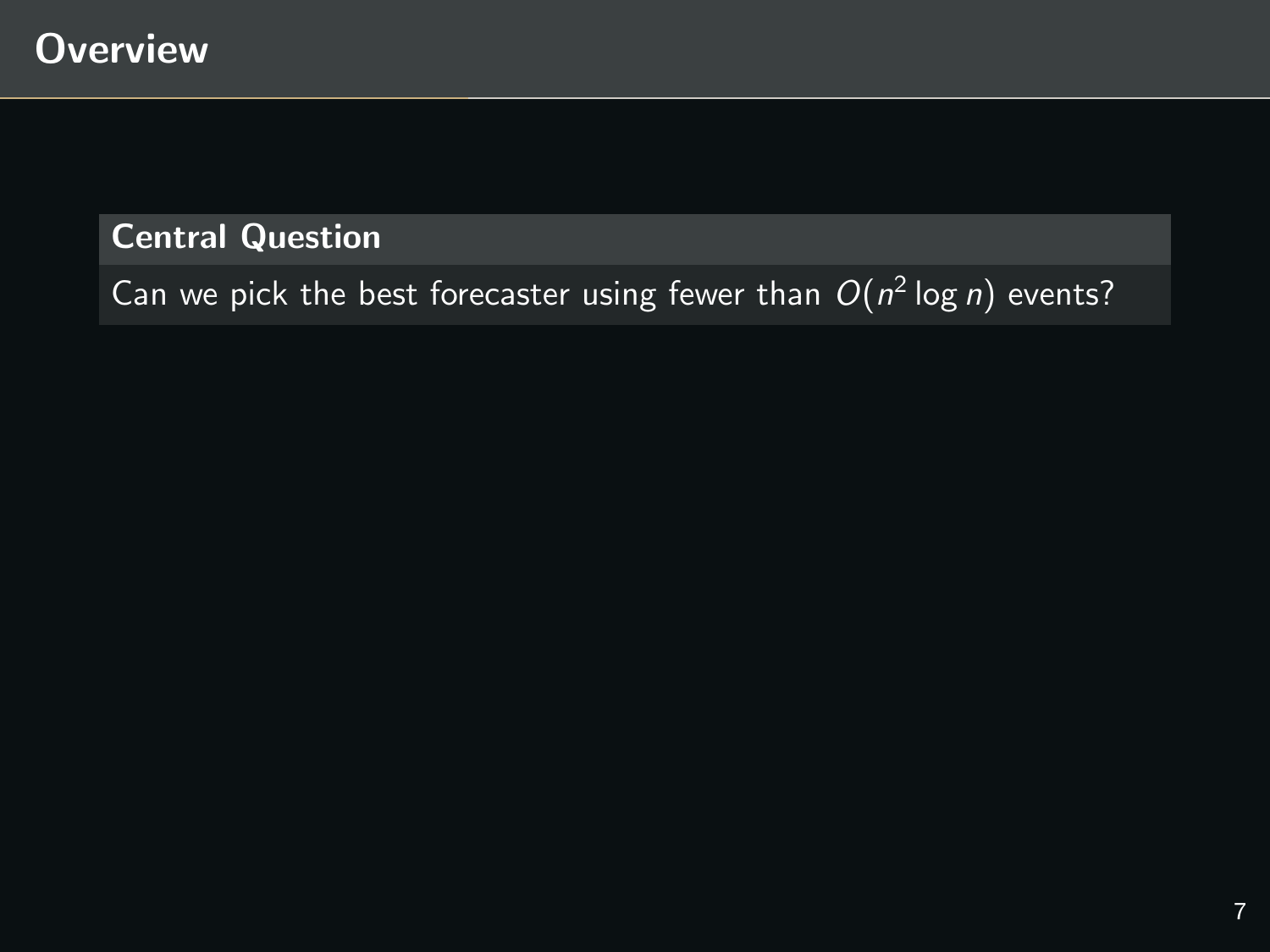Can we pick the best forecaster using fewer than  $O(n^2 \log n)$  events?

1. A tight analysis of ELF ELF only needs  $\Theta(n \log n)$  events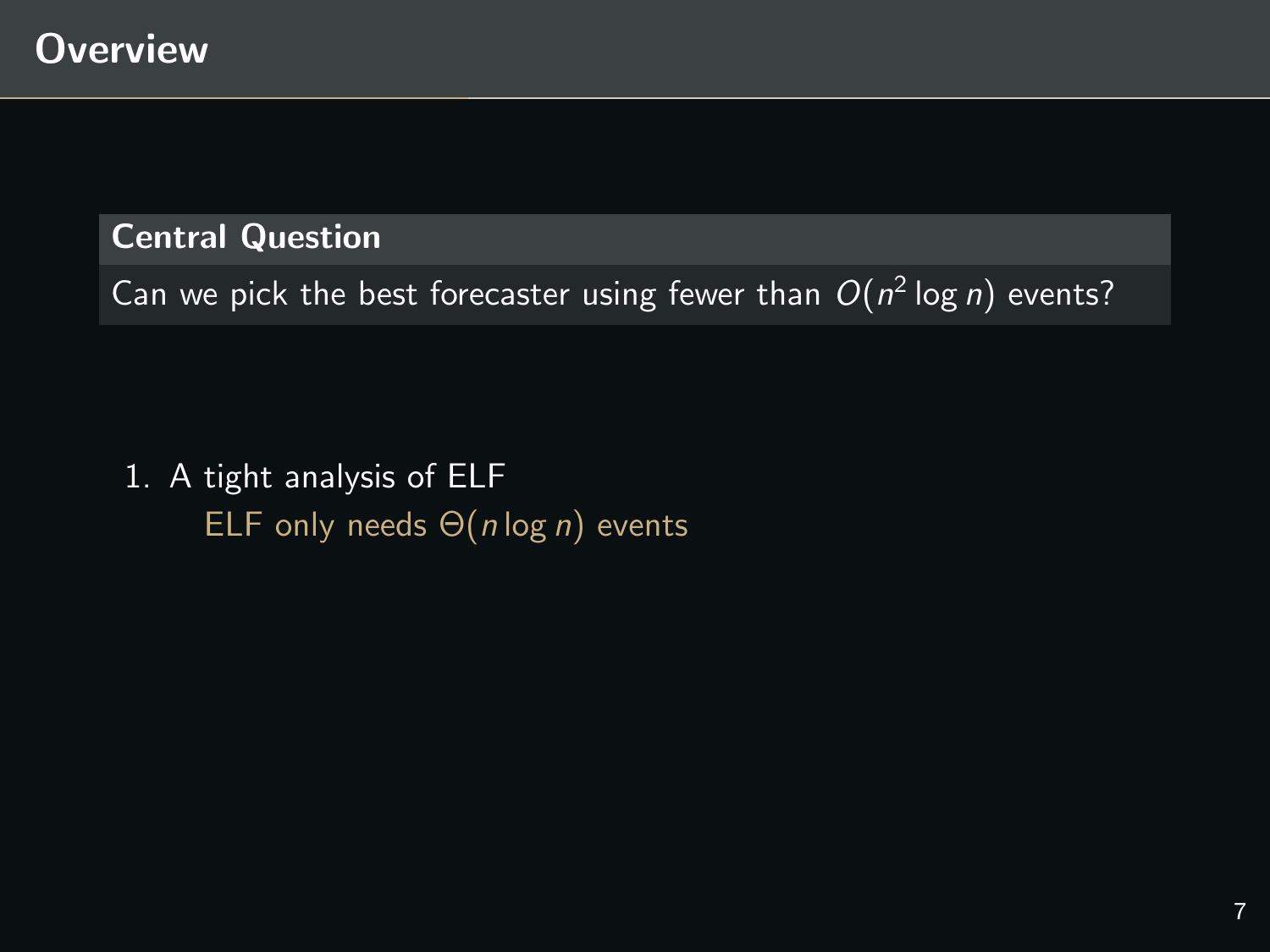Can we pick the best forecaster using fewer than  $O(n^2 \log n)$  events?

- 1. A tight analysis of ELF ELF only needs  $\Theta(n \log n)$  events
- 2. A new competition mechanism Even fewer events...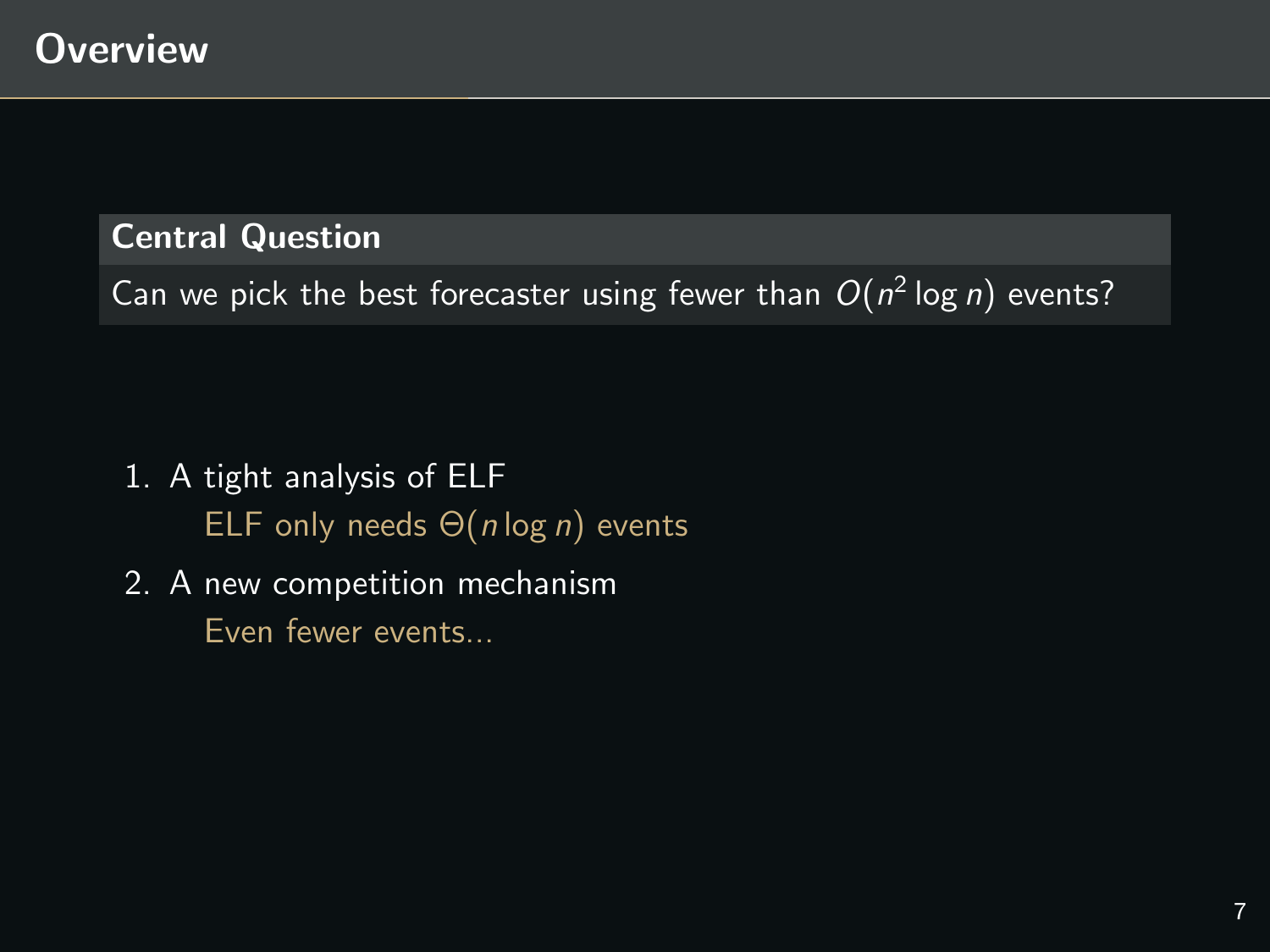Can we pick the best forecaster using fewer than  $O(n^2 \log n)$  events?

- 1. A tight analysis of ELF ELF only needs  $\Theta(n \log n)$  events
- 2. A new competition mechanism Even fewer events...
- 3. Application to online learning No-regret even with strategic experts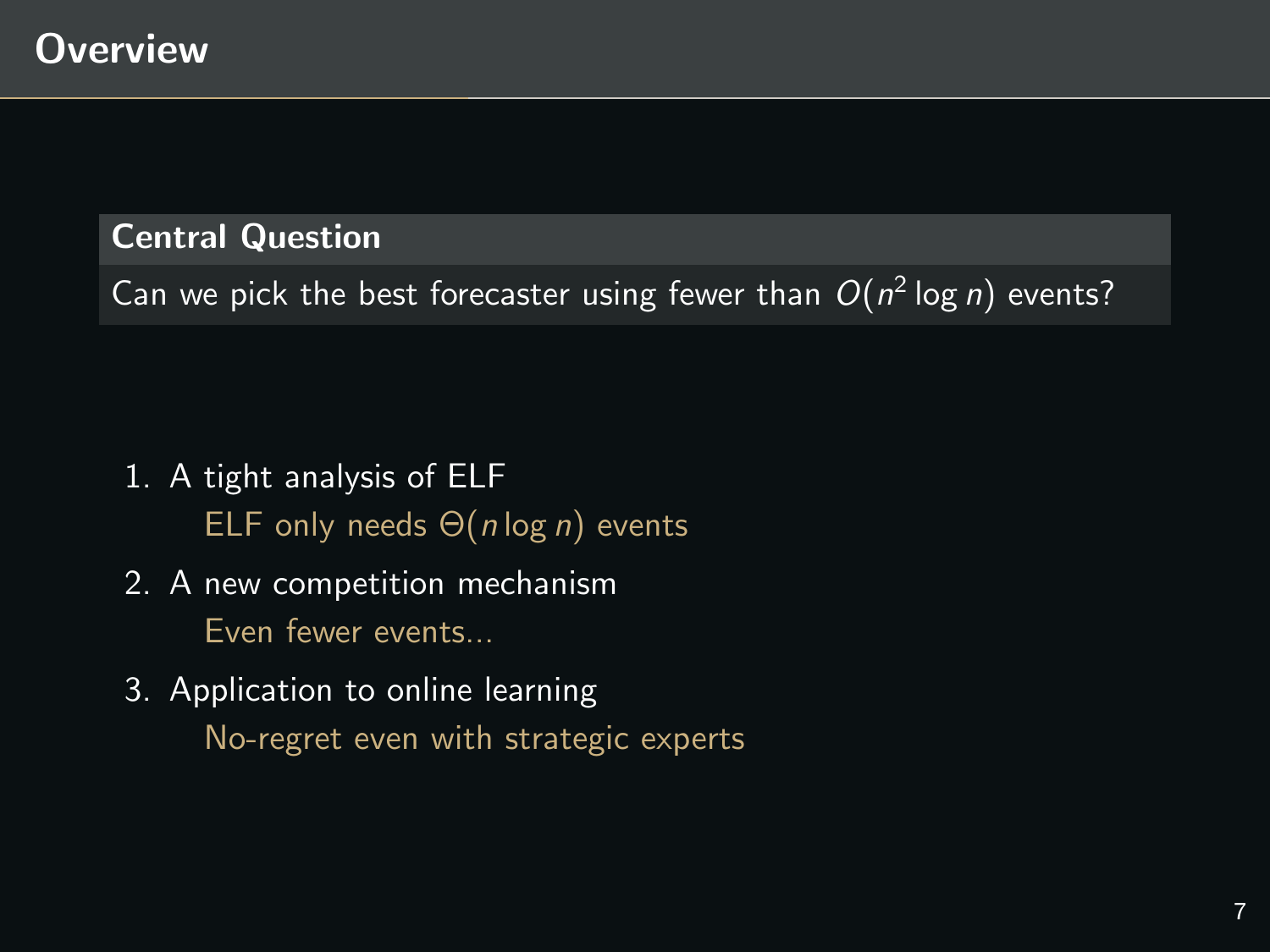# <span id="page-25-0"></span>[1. A tight analysis of ELF](#page-25-0)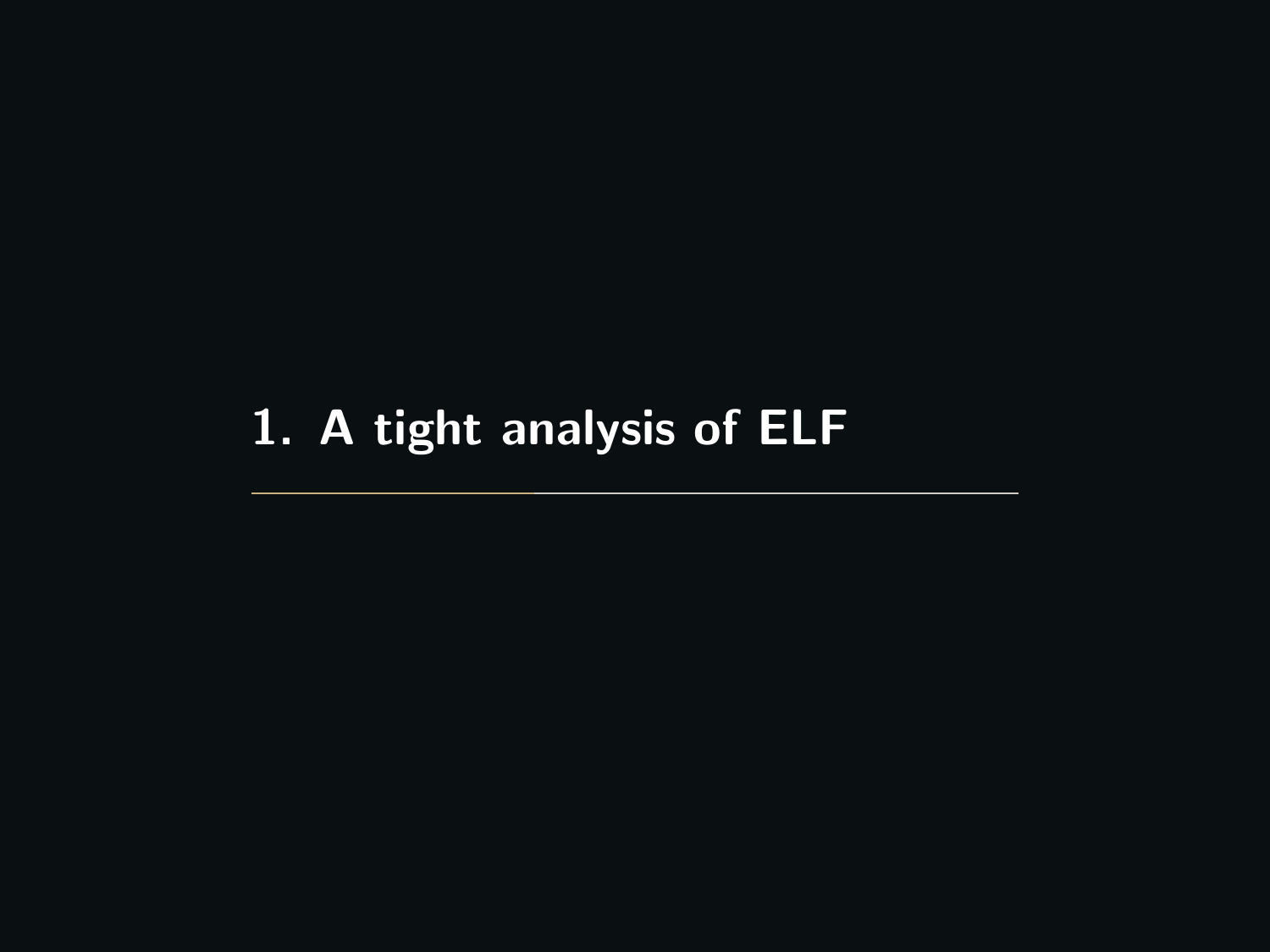## Notation, Accuracy

For each event  $t = 1, \ldots, m$ :

- $p_{it} \in [0, 1]$  forecaster *i*'s belief
- $r_{it} \in [0, 1]$  forecaster *i*'s report
- $\theta_t \in [0, 1]$  ground truth probability
- $y_t \in \{0,1\}$  actual outcome

 $S(r, y) \in [0, 1]$  scoring rule, e.g.  $S(r, y) = 1 - (r - y)^2$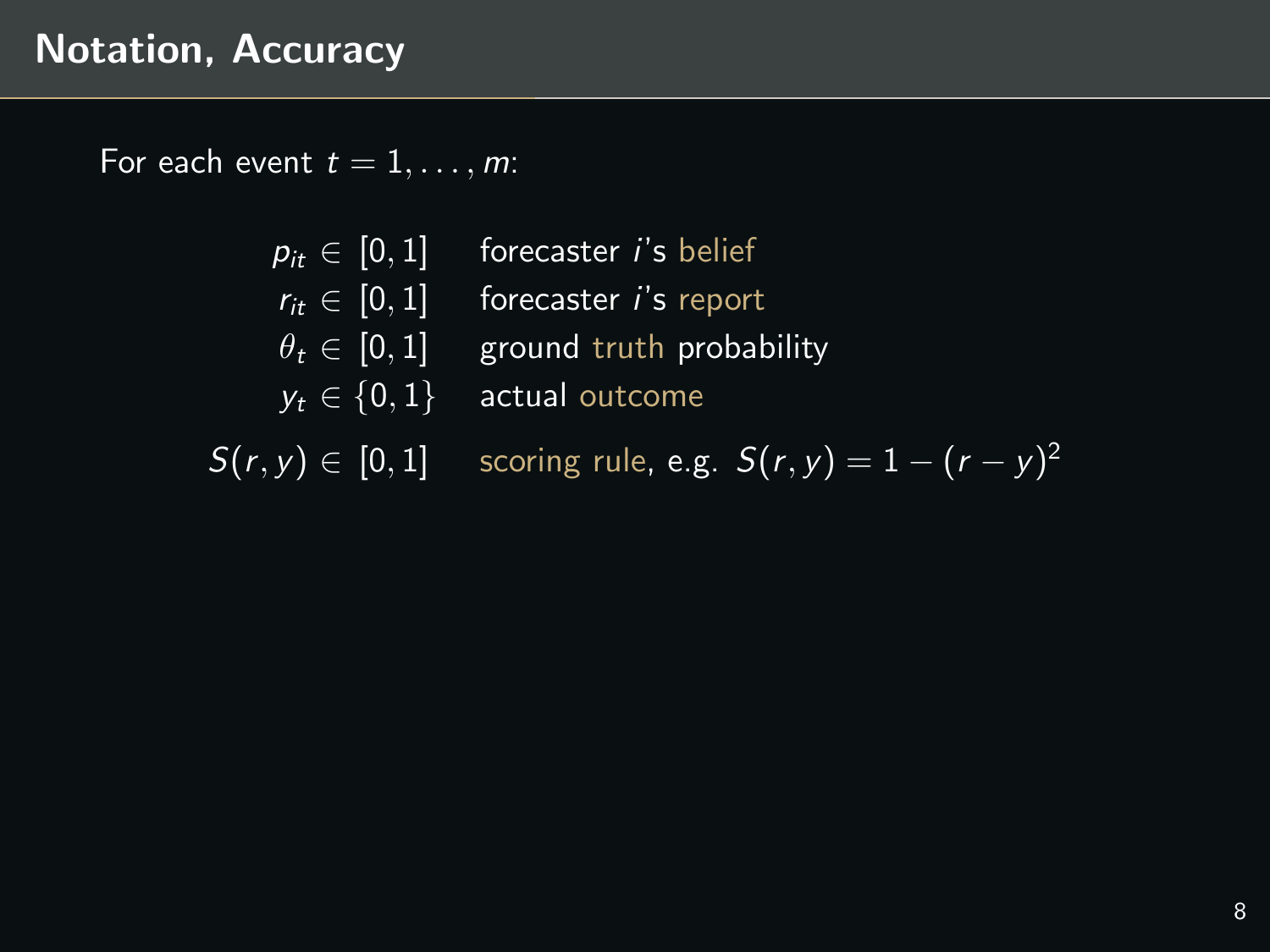For each event  $t = 1, \ldots, m$ :

 $p_{it} \in [0, 1]$  forecaster *i's* belief  $r_{it} \in [0, 1]$  forecaster *i*'s report  $\theta_t \in [0, 1]$  ground truth probability  $y_t \in \{0, 1\}$  actual outcome  $S(r, y) \in [0, 1]$  scoring rule, e.g.  $S(r, y) = 1 - (r - y)^2$ 

A forecaster's accuracy: the true expected score of their beliefs,

$$
a_i = \frac{1}{m} \sum_{t=1}^m \mathop{\mathbb{E}}_{y_t \sim \theta_t} S(p_{it}, y_t) \ .
$$

Goal: pick a forecaster whose accuracy is within  $\epsilon$  of the best (w.h.p). BTW: dependence on  $\epsilon$  is always  $1/\epsilon^2$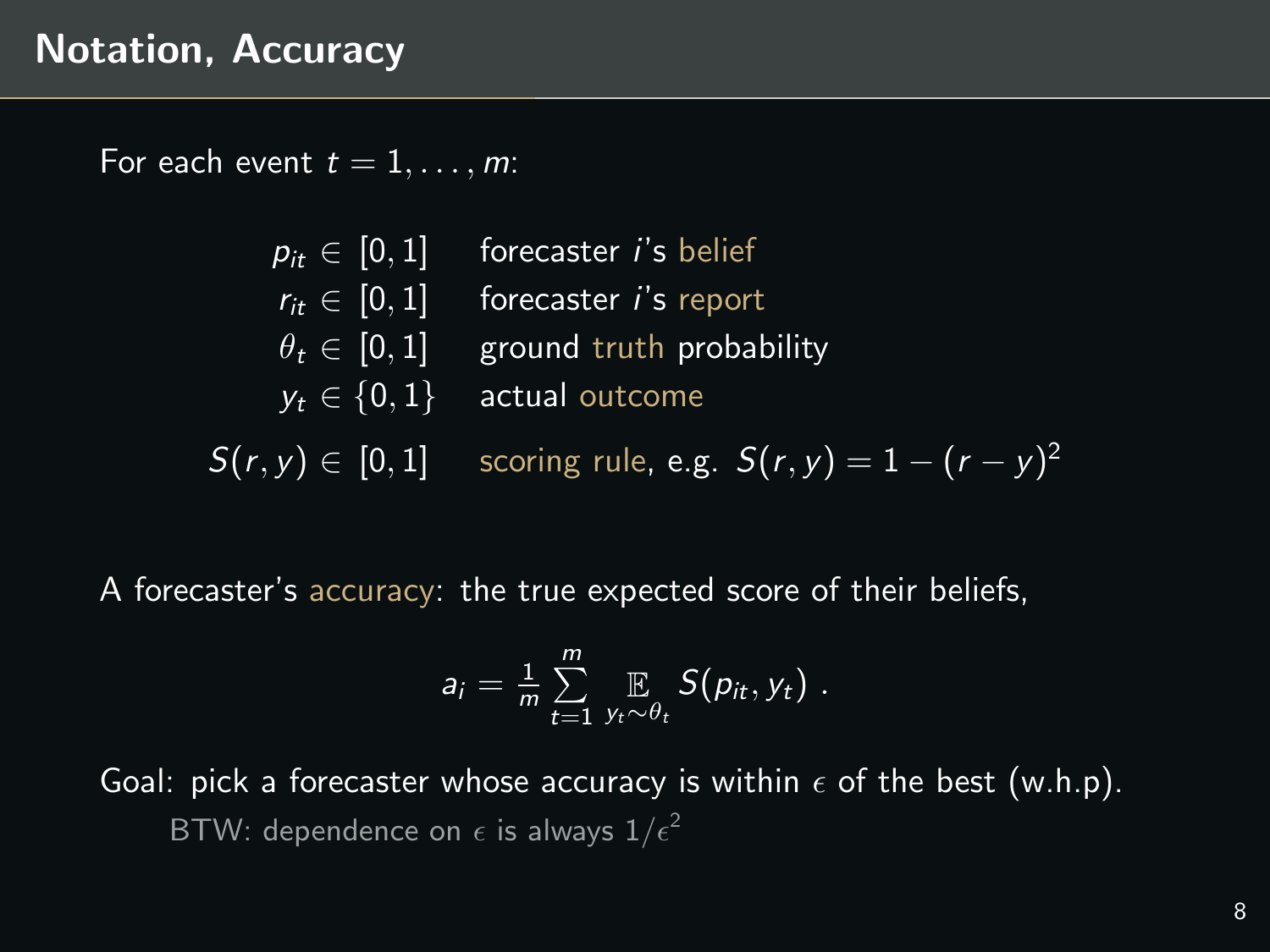## Event Lotteries Forecaster (ELF) [\[Witkowski et al., 2018\]](#page-79-1)

For each event  $t$ , assign a point with a lottery:

$$
Pr[i \text{ wins point } t] = \frac{1}{n} + \frac{1}{n} \left( S(r_{it}, y_t) - \frac{\sum_{j \neq i} S(r_{jt}, y_t)}{n-1} \right)
$$

Forecaster with highest point total wins.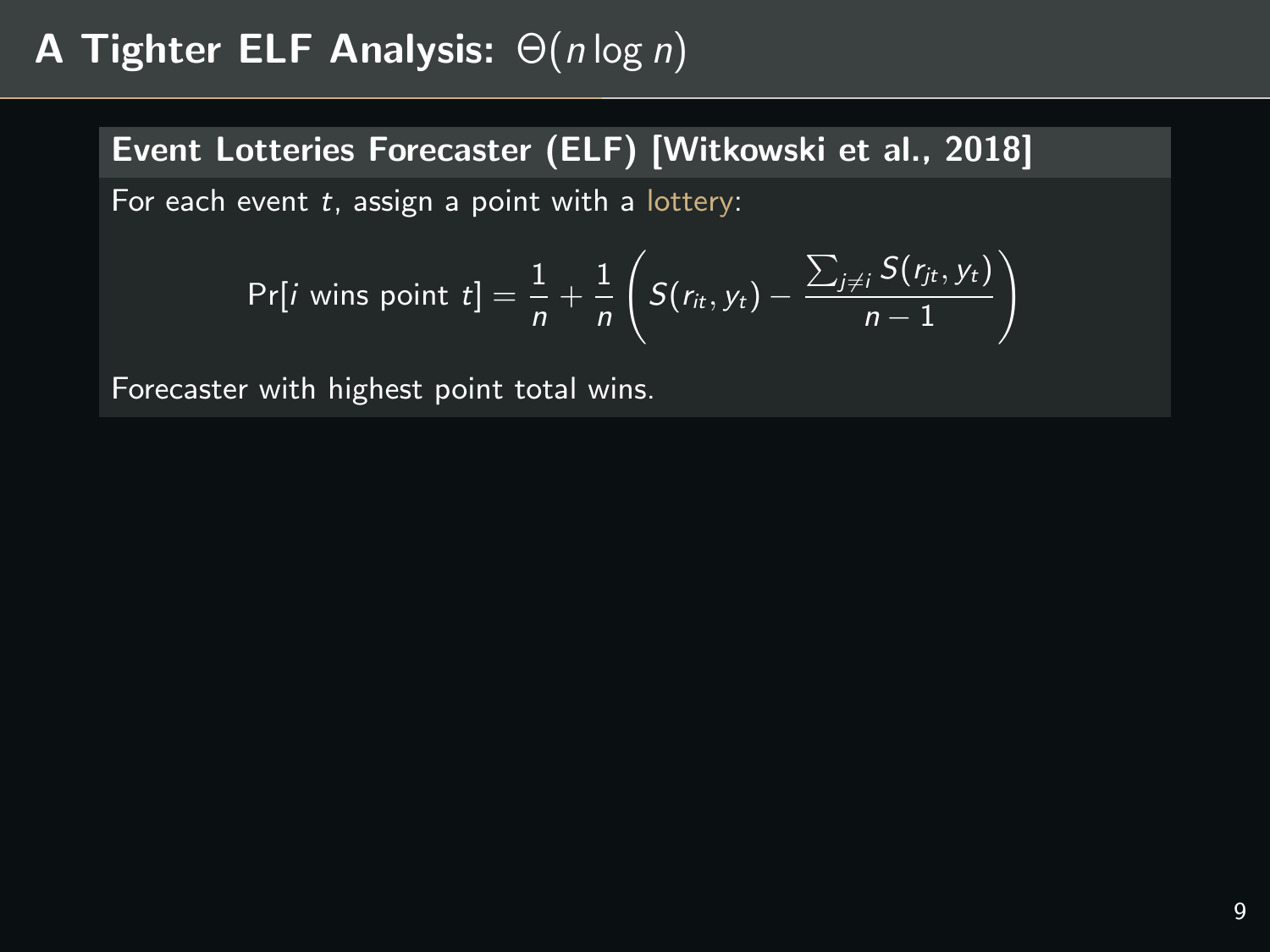Event Lotteries Forecaster (ELF) [\[Witkowski et al., 2018\]](#page-79-1)

For each event  $t$ , assign a point with a lottery:

$$
Pr[i \text{ wins point } t] = \frac{1}{n} + \frac{1}{n} \left( S(r_{it}, y_t) - \frac{\sum_{j \neq i} S(r_{jt}, y_t)}{n-1} \right)
$$

Forecaster with highest point total wins.

Truthful: Optimal strategy is  $r_{it} = p_{it}$ . max Pr[point]  $\equiv$  max  $\mathbb{E}$ [score]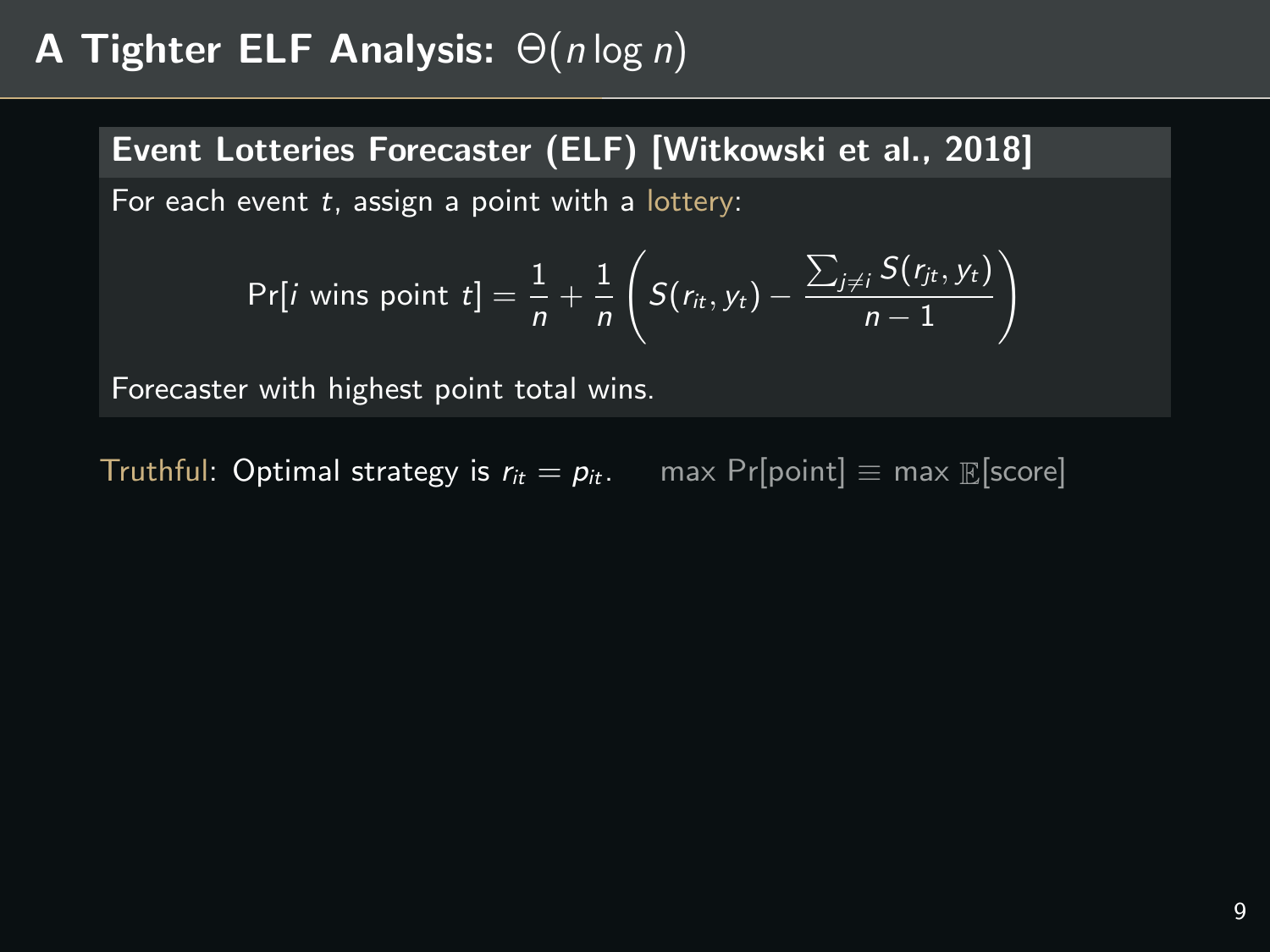Event Lotteries Forecaster (ELF) [\[Witkowski et al., 2018\]](#page-79-1) For each event  $t$ , assign a point with a lottery:

$$
Pr[i \text{ wins point } t] = \frac{1}{n} + \frac{1}{n} \left( S(r_{it}, y_t) - \frac{\sum_{j \neq i} S(r_{jt}, y_t)}{n-1} \right)
$$

Forecaster with highest point total wins.

Truthful: Optimal strategy is  $r_{it} = p_{it}$ . max Pr[point]  $\equiv$  max E[score] Accurate: Picks best forecaster with  $m=O(n^2\log n)$  events.

Proof: *m* large enough so point totals  $\approx$  true accuracies via Hoeffding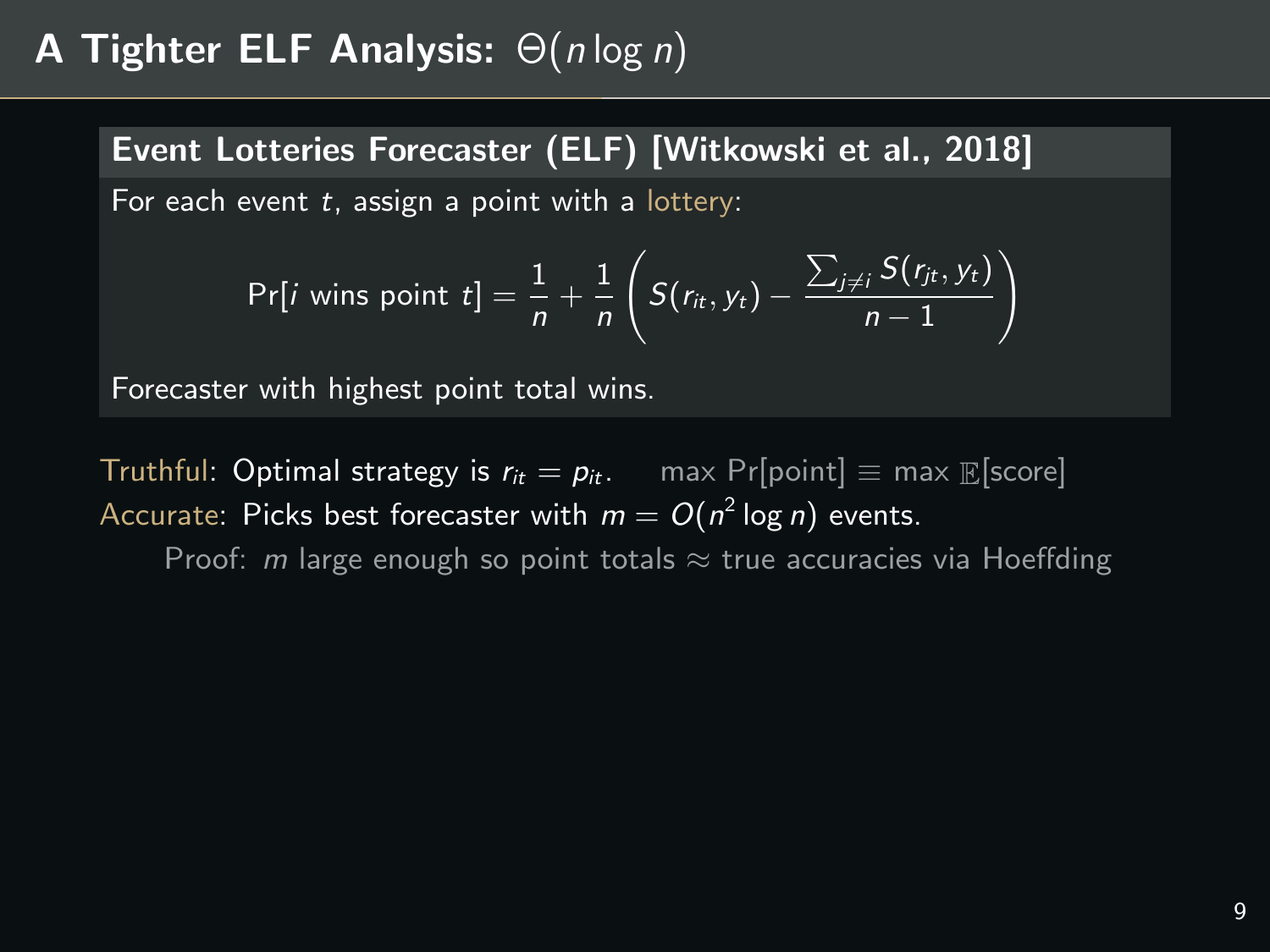Event Lotteries Forecaster (ELF) [\[Witkowski et al., 2018\]](#page-79-1) For each event  $t$ , assign a point with a lottery:

$$
Pr[i \text{ wins point } t] = \frac{1}{n} + \frac{1}{n} \left( S(r_{it}, y_t) - \frac{\sum_{j \neq i} S(r_{jt}, y_t)}{n-1} \right)
$$

Forecaster with highest point total wins.

Truthful: Optimal strategy is  $r_{it} = p_{it}$ . max Pr[point]  $\equiv$  max  $\mathbb{E}$ [score] Accurate: Picks best forecaster with  $m=O(n^2\log n)$  events.

Proof: *m* large enough so point totals  $\approx$  true accuracies via Hoeffding

Observation: Pr[*i* wins point  $t \rceil \leq \frac{2}{n}$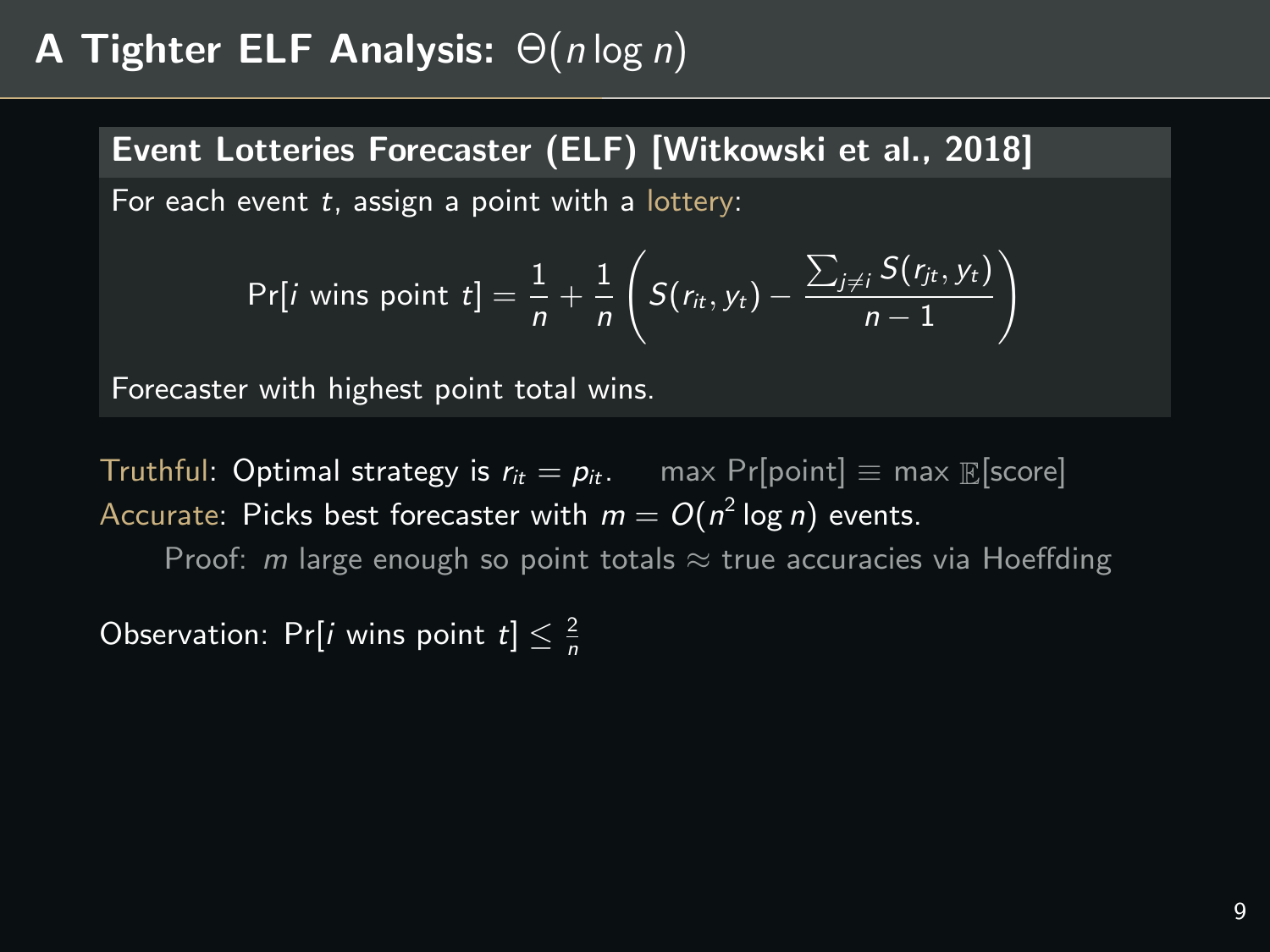Event Lotteries Forecaster (ELF) [\[Witkowski et al., 2018\]](#page-79-1) For each event  $t$ , assign a point with a lottery:

$$
Pr[i \text{ wins point } t] = \frac{1}{n} + \frac{1}{n} \left( S(r_{it}, y_t) - \frac{\sum_{j \neq i} S(r_{jt}, y_t)}{n-1} \right)
$$

Forecaster with highest point total wins.

Truthful: Optimal strategy is  $r_{it} = p_{it}$ . max Pr[point]  $\equiv$  max  $\mathbb{E}$ [score] Accurate: Picks best forecaster with  $m=O(n^2\log n)$  events.

Proof: m large enough so point totals  $\approx$  true accuracies via Hoeffding

Observation: Pr[*i* wins point  $t \leq \frac{2}{n} \implies$  Low variance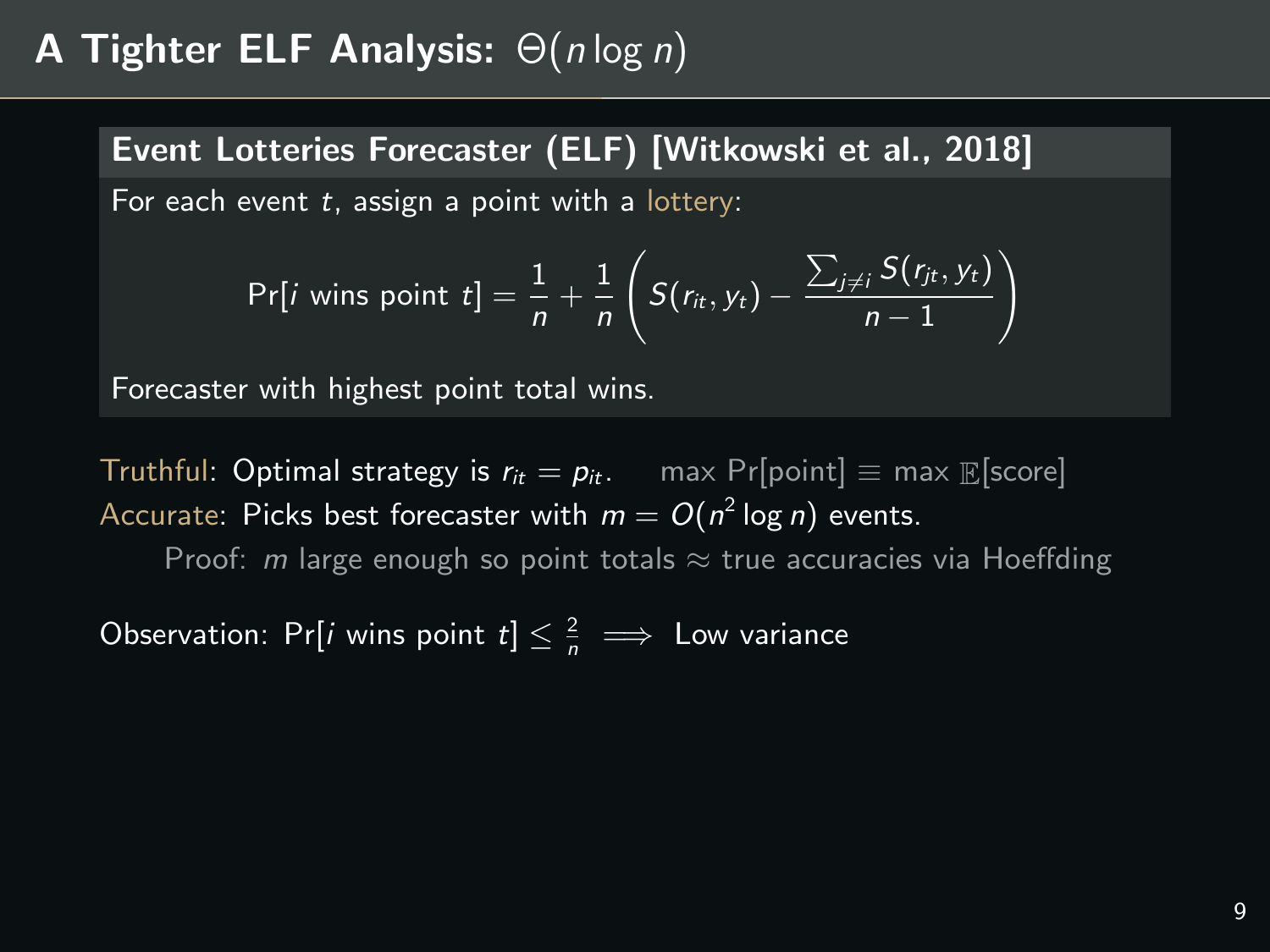Event Lotteries Forecaster (ELF) [\[Witkowski et al., 2018\]](#page-79-1) For each event  $t$ , assign a point with a lottery:

$$
Pr[i \text{ wins point } t] = \frac{1}{n} + \frac{1}{n} \left( S(r_{it}, y_t) - \frac{\sum_{j \neq i} S(r_{jt}, y_t)}{n-1} \right)
$$

Forecaster with highest point total wins.

Truthful: Optimal strategy is  $r_{it} = p_{it}$ . max Pr[point]  $\equiv$  max  $\mathbb{E}$ [score] Accurate: Picks best forecaster with  $m = O(n \log n)$  events.

Proof: m large enough so point totals  $\approx$  true accuracies via Bernstein

Observation: Pr[*i* wins point  $t \leq \frac{2}{n} \implies$  Low variance  $\implies$  Upper bound!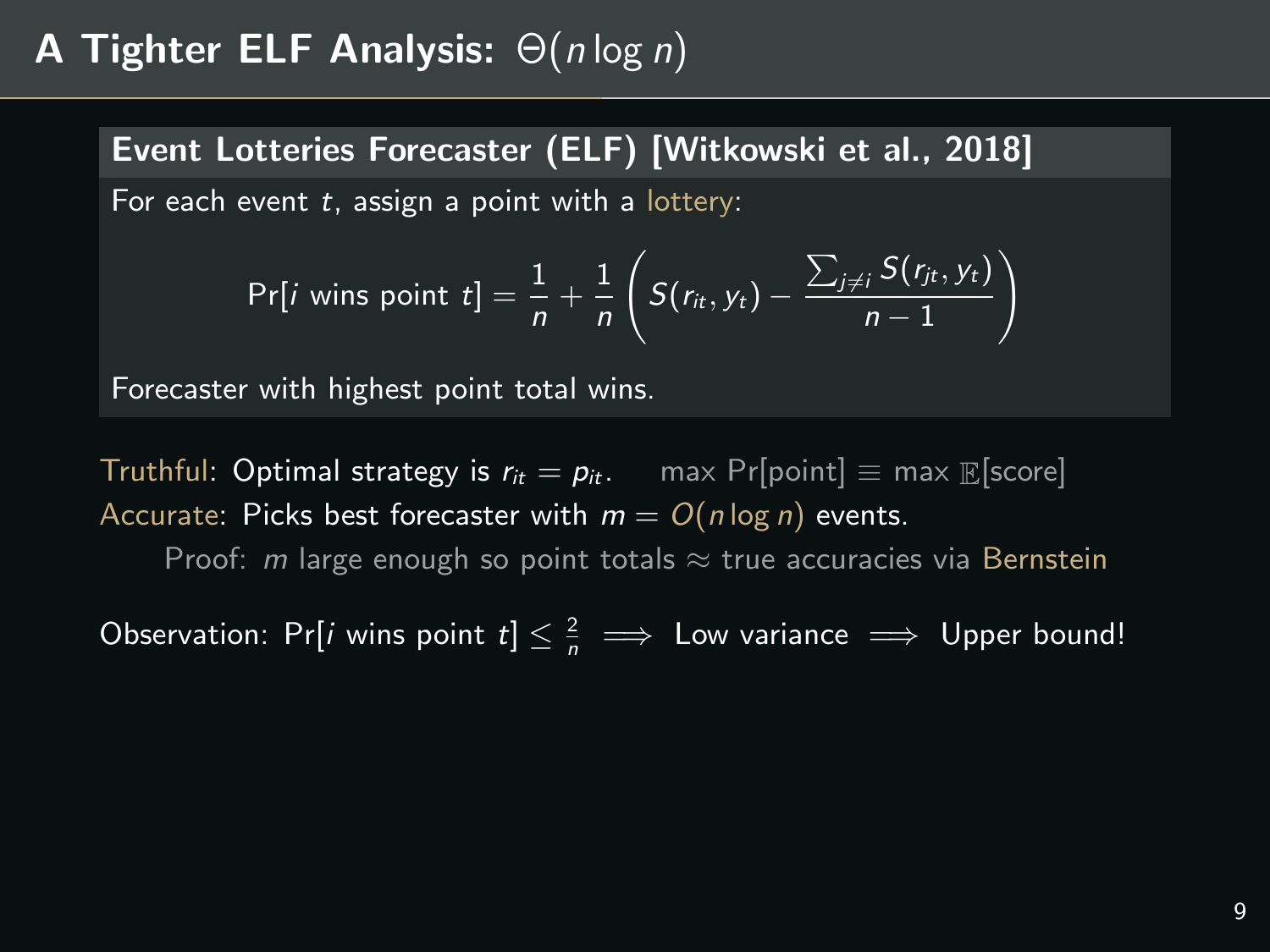Event Lotteries Forecaster (ELF) [\[Witkowski et al., 2018\]](#page-79-1) For each event  $t$ , assign a point with a lottery:

$$
Pr[i \text{ wins point } t] = \frac{1}{n} + \frac{1}{n} \left( S(r_{it}, y_t) - \frac{\sum_{j \neq i} S(r_{jt}, y_t)}{n-1} \right)
$$

Forecaster with highest point total wins.

Truthful: Optimal strategy is  $r_{it} = p_{it}$ . max Pr[point]  $\equiv$  max  $\mathbb{E}$ [score] Accurate: Picks best forecaster with  $m = O(n \log n)$  events.

Proof: m large enough so point totals  $\approx$  true accuracies via Bernstein

Observation: Pr[*i* wins point  $t \leq \frac{2}{n} \implies$  Almost uniform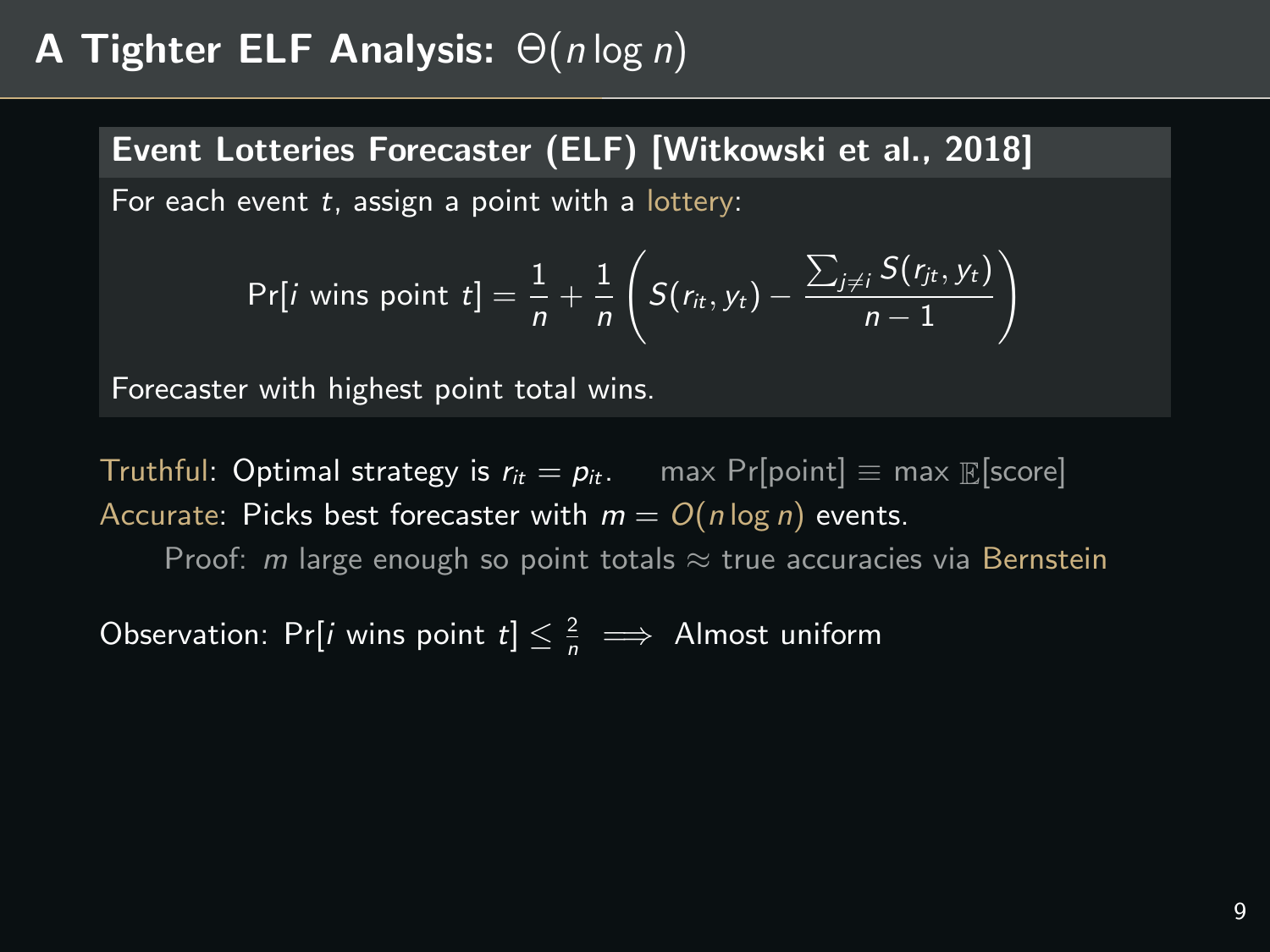Event Lotteries Forecaster (ELF) [\[Witkowski et al., 2018\]](#page-79-1) For each event  $t$ , assign a point with a lottery:

$$
Pr[i \text{ wins point } t] = \frac{1}{n} + \frac{1}{n} \left( S(r_{it}, y_t) - \frac{\sum_{j \neq i} S(r_{jt}, y_t)}{n-1} \right)
$$

Forecaster with highest point total wins.

Truthful: Optimal strategy is  $r_{it} = p_{it}$ . max Pr[point]  $\equiv$  max  $\mathbb{E}$ [score] Accurate: Picks best forecaster with  $m = O(n \log n)$  events.

Proof: m large enough so point totals  $\approx$  true accuracies via Bernstein

Observation: Pr[*i* wins point  $t \leq \frac{2}{n} \implies$  Almost uniform  $\implies$  Lower bound! Best case scenario for ELF:

Forecaster *i* is perfect. Pr[*i* wins point  $t$ ]  $=$   $\frac{2}{n}$ Forecaster  $j\neq i$  is terrible. Pr[ $j$  wins point  $t]\approx \frac{1}{n}$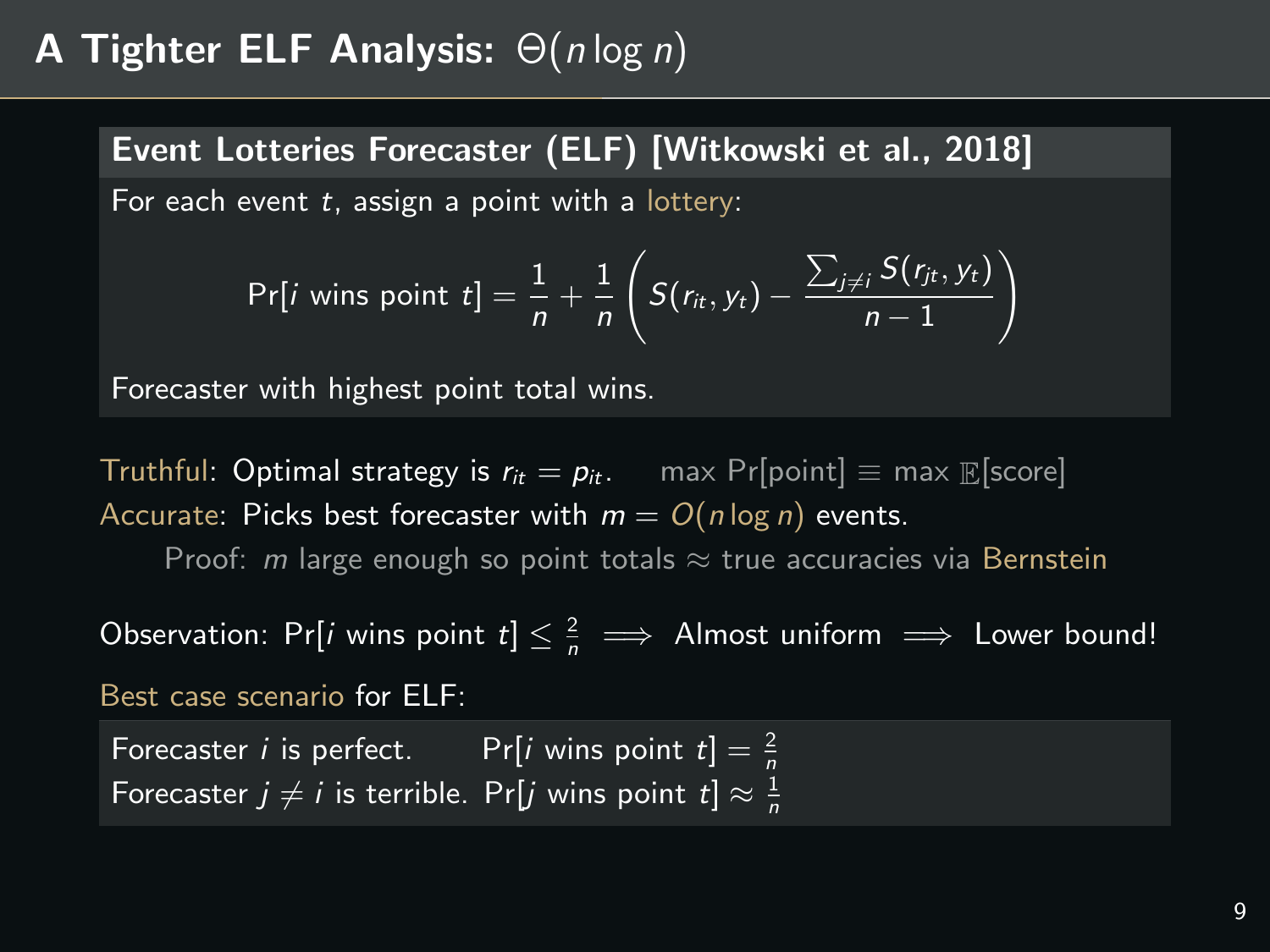# **A Tighter ELF Analysis:**  $\Theta(n \log n)$

Event Lotteries Forecaster (ELF) [\[Witkowski et al., 2018\]](#page-79-0) For each event  $t$ , assign a point with a lottery:

$$
Pr[i \text{ wins point } t] = \frac{1}{n} + \frac{1}{n} \left( S(r_{it}, y_t) - \frac{\sum_{j \neq i} S(r_{jt}, y_t)}{n-1} \right)
$$

Forecaster with highest point total wins.

Truthful: Optimal strategy is  $r_{it} = p_{it}$ . max Pr[point]  $\equiv$  max  $\mathbb{E}$ [score] Accurate: Picks best forecaster with  $m = \Theta(n \log n)$  events.

Proof: m large enough so point totals  $\approx$  true accuracies via Bernstein

Observation: Pr[*i* wins point  $t \leq \frac{2}{n} \implies$  Almost uniform  $\implies$  Lower bound! Best case scenario for ELF:

Forecaster *i* is perfect. Pr[*i* wins point  $t$ ] =  $\frac{2}{n}$ Forecaster  $j\neq i$  is terrible. Pr[ $j$  wins point  $t]\approx \frac{1}{n}$ 

Balls and bins: if  $m < \frac{1}{8}n\log n$ , a bad forecaster wins w.h.p.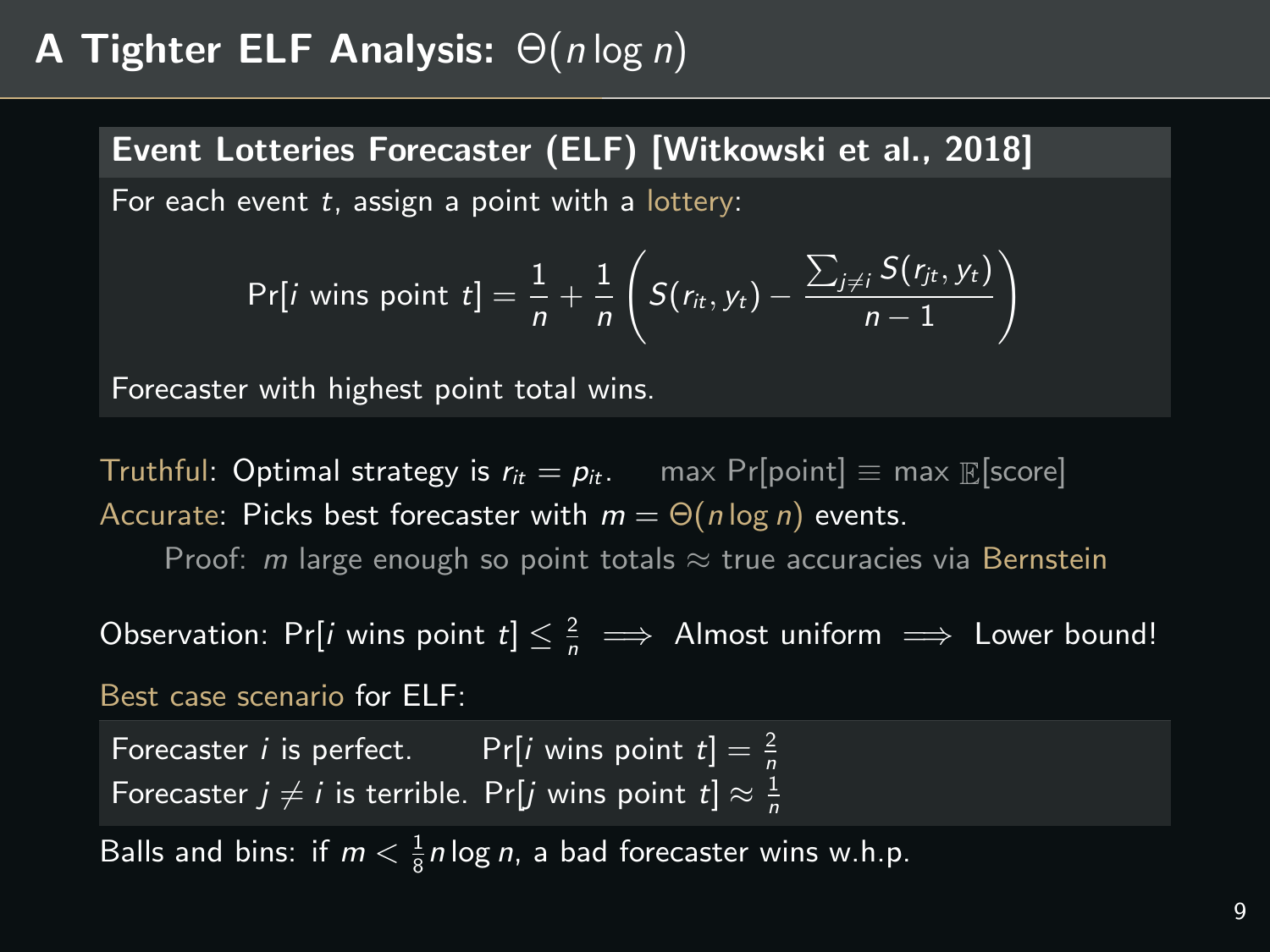So, ELF needs Θ(n log n) events.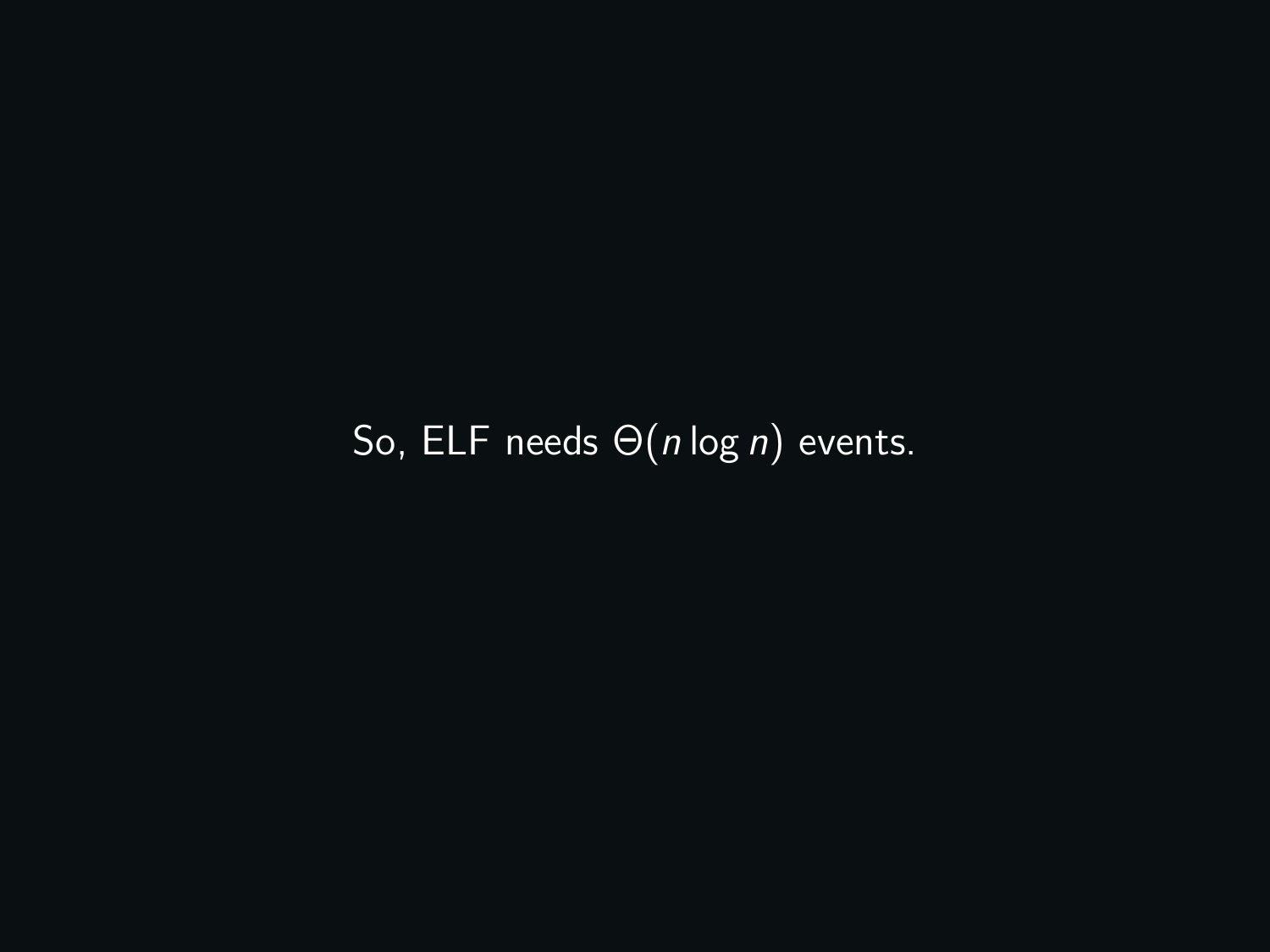So, ELF needs  $\Theta(n \log n)$  events. Can we do better?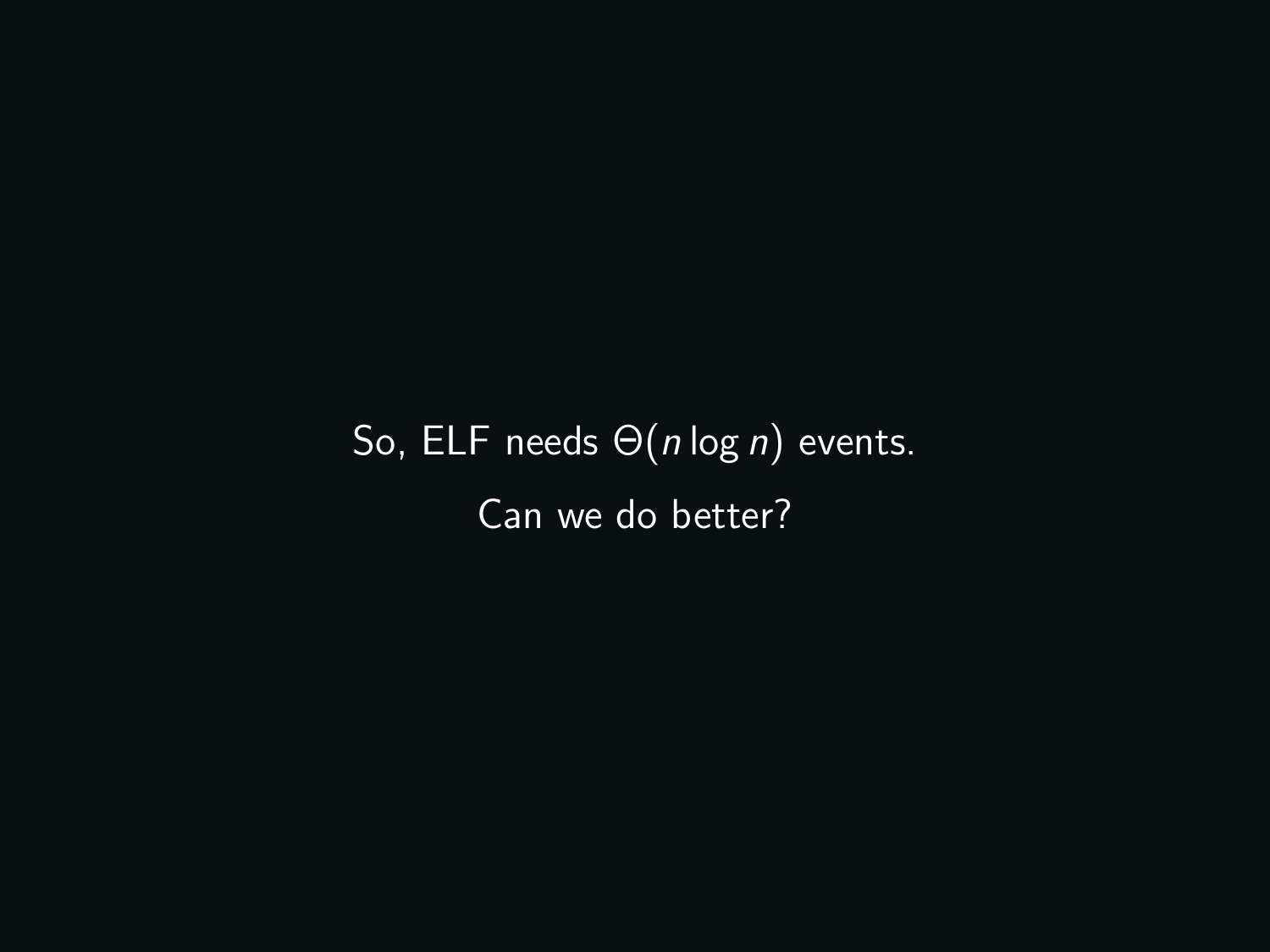# <span id="page-39-0"></span>[2. A New \(Old\) Mechanism](#page-39-0)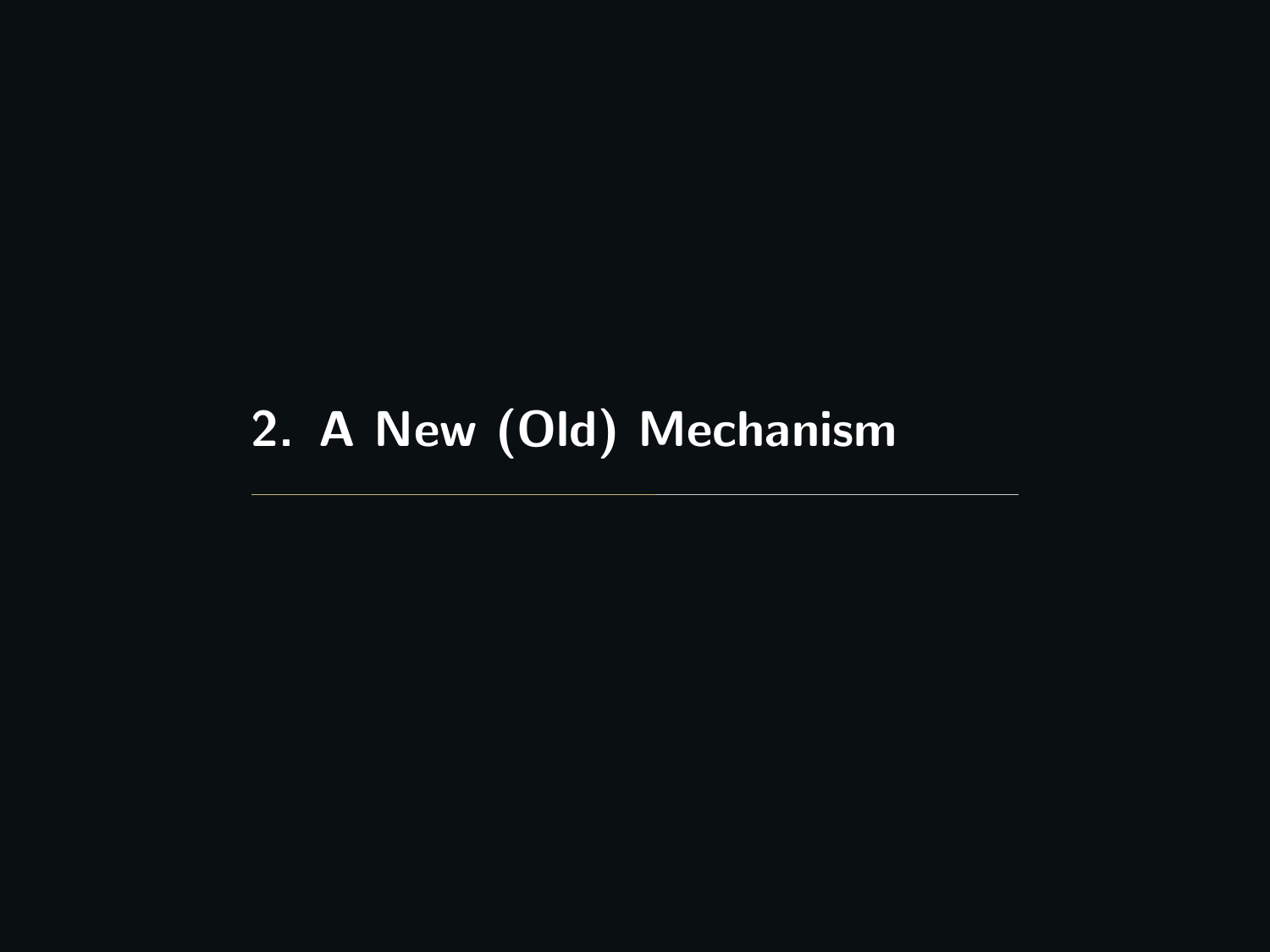# Follow The Regularized Leader

Why didn't Simple Max work?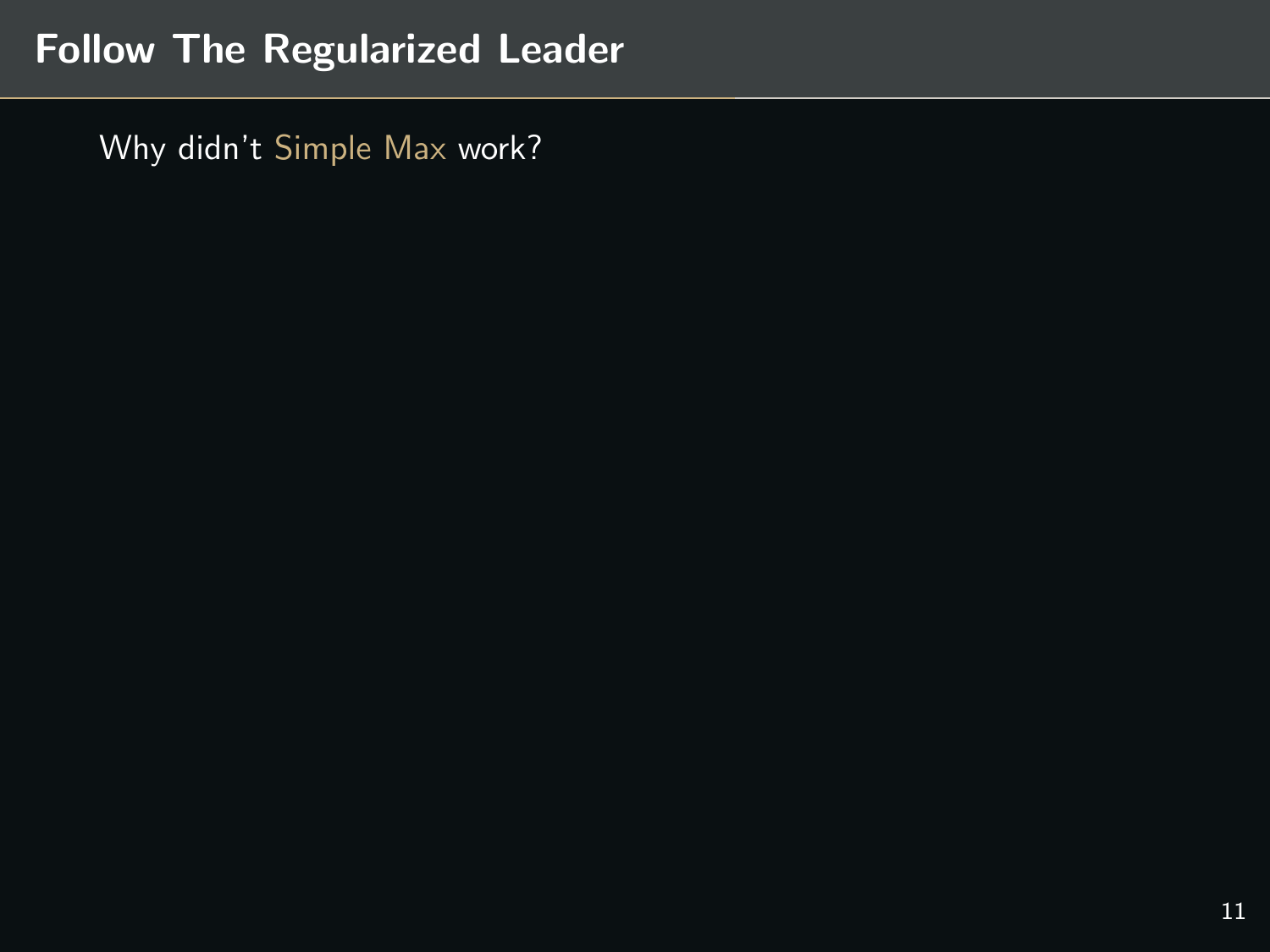## Follow The Regularized Leader

Why didn't Simple Max work? One answer: sensitivity.

Small change in input (report)  $\implies$  big change in output (winner)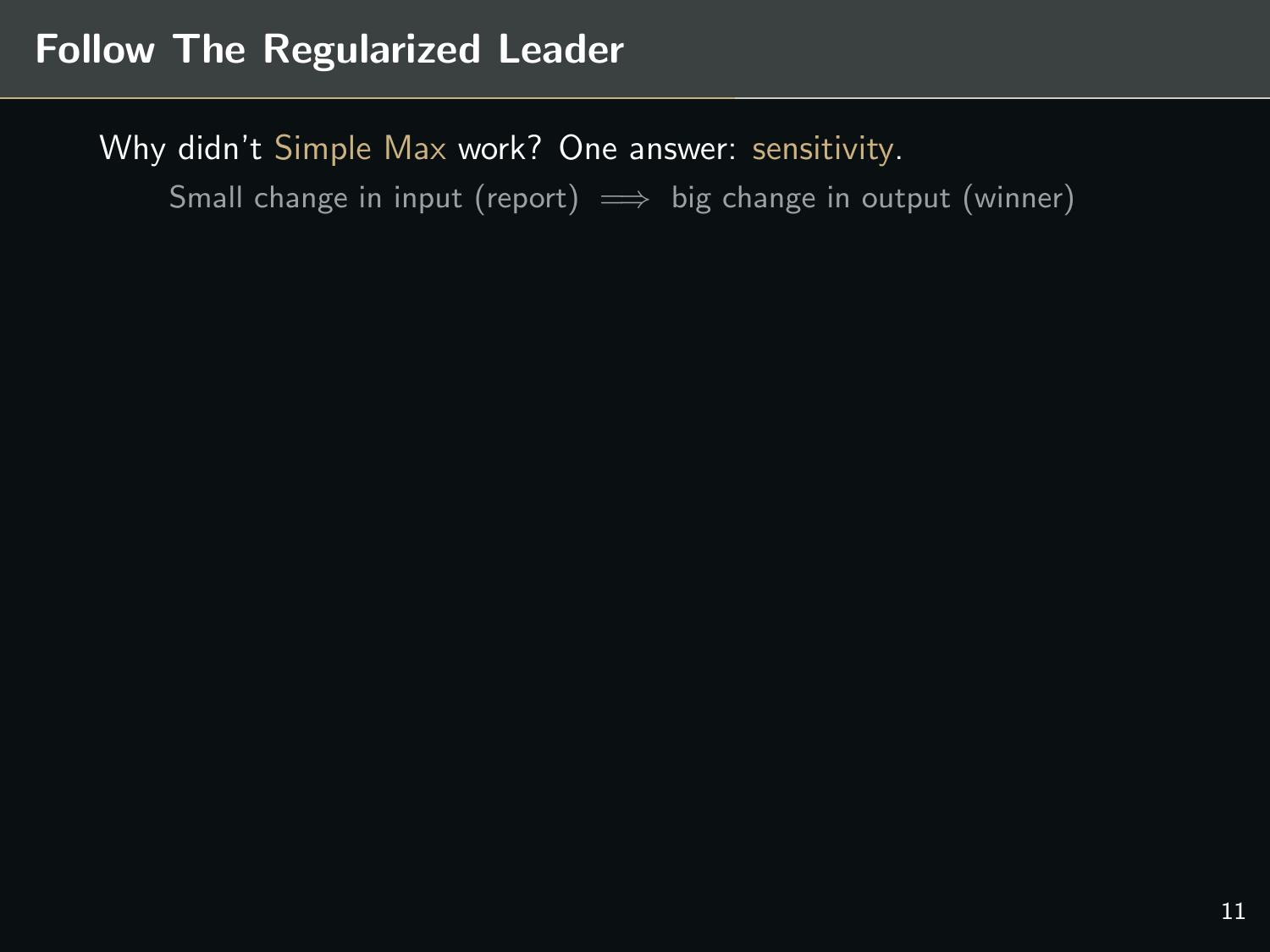In machine learning, we address sensitivity with regularization.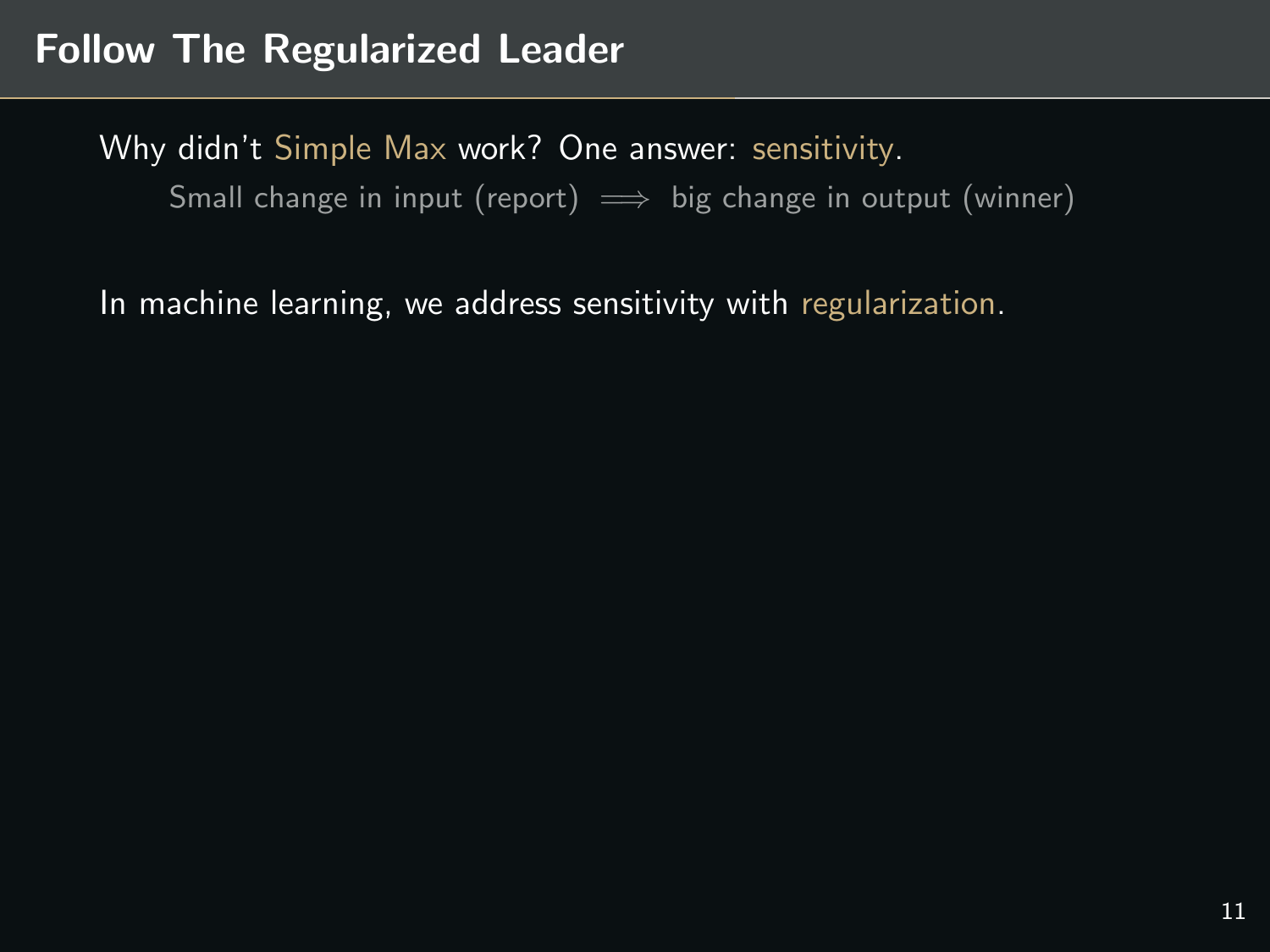In machine learning, we address sensitivity with regularization.

FTRL: Choose a distribution  $\pi$  over the forecasters which maximizes the expected forecaster score (under  $\pi$ ) minus a regularization term  $\mathcal{R}(\pi)$ .

$$
\arg \max_{\pi} \sum_{i} \pi_i \sum_{t=1}^{m} S(r_{it}, y_t) - \mathcal{R}(\pi)
$$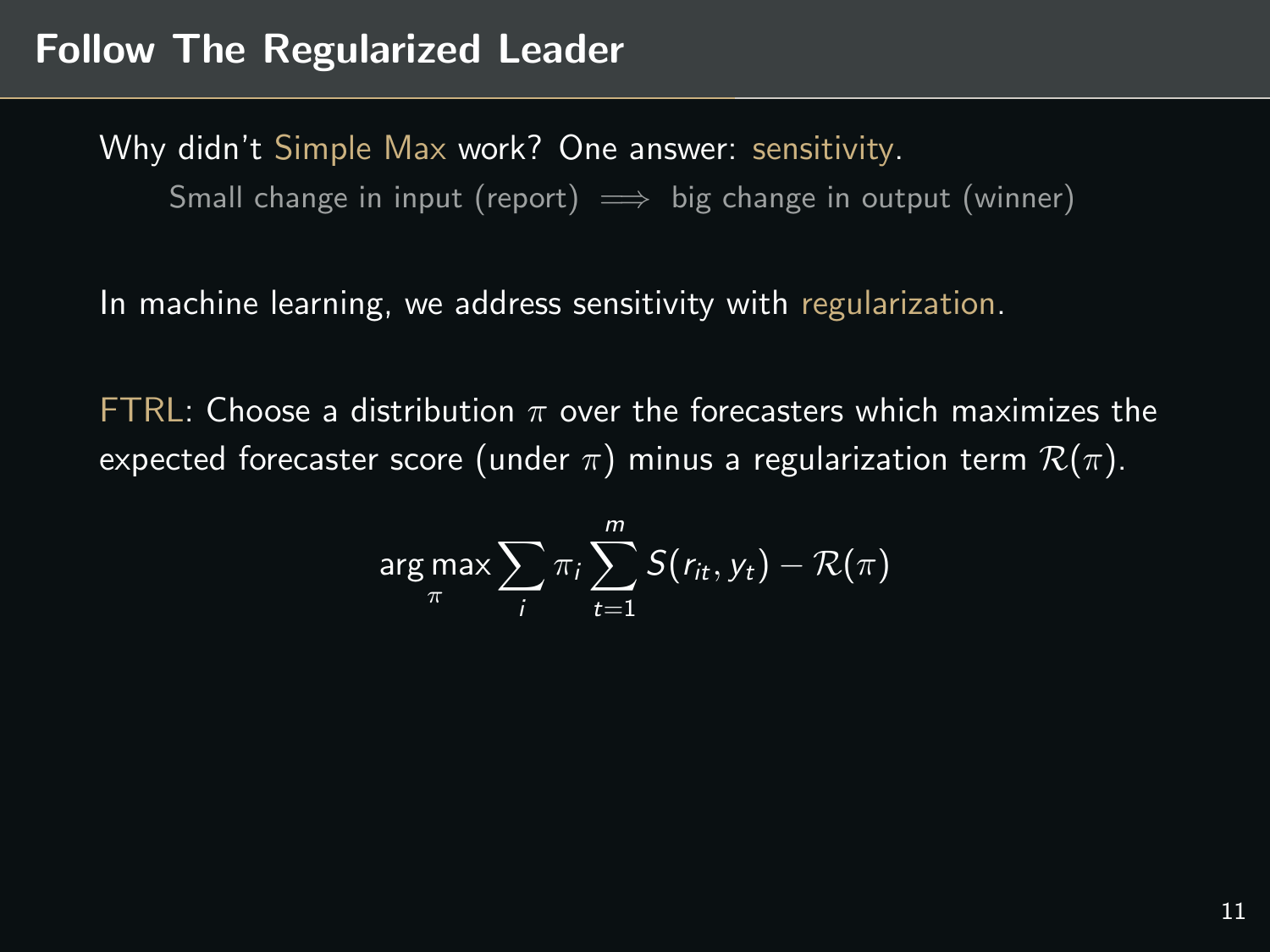In machine learning, we address sensitivity with regularization.

FTRL: Choose a distribution  $\pi$  over the forecasters which maximizes the expected forecaster score (under  $\pi$ ) minus a regularization term  $\mathcal{R}(\pi)$ .

$$
\arg \max_{\pi} \sum_{i} \pi_{i} \sum_{t=1}^{m} S(r_{it}, y_{t}) - \mathcal{R}(\pi)
$$

Simple Max:  $\mathcal{R} = 0$ , and  $\pi$  puts all weight on one forecaster.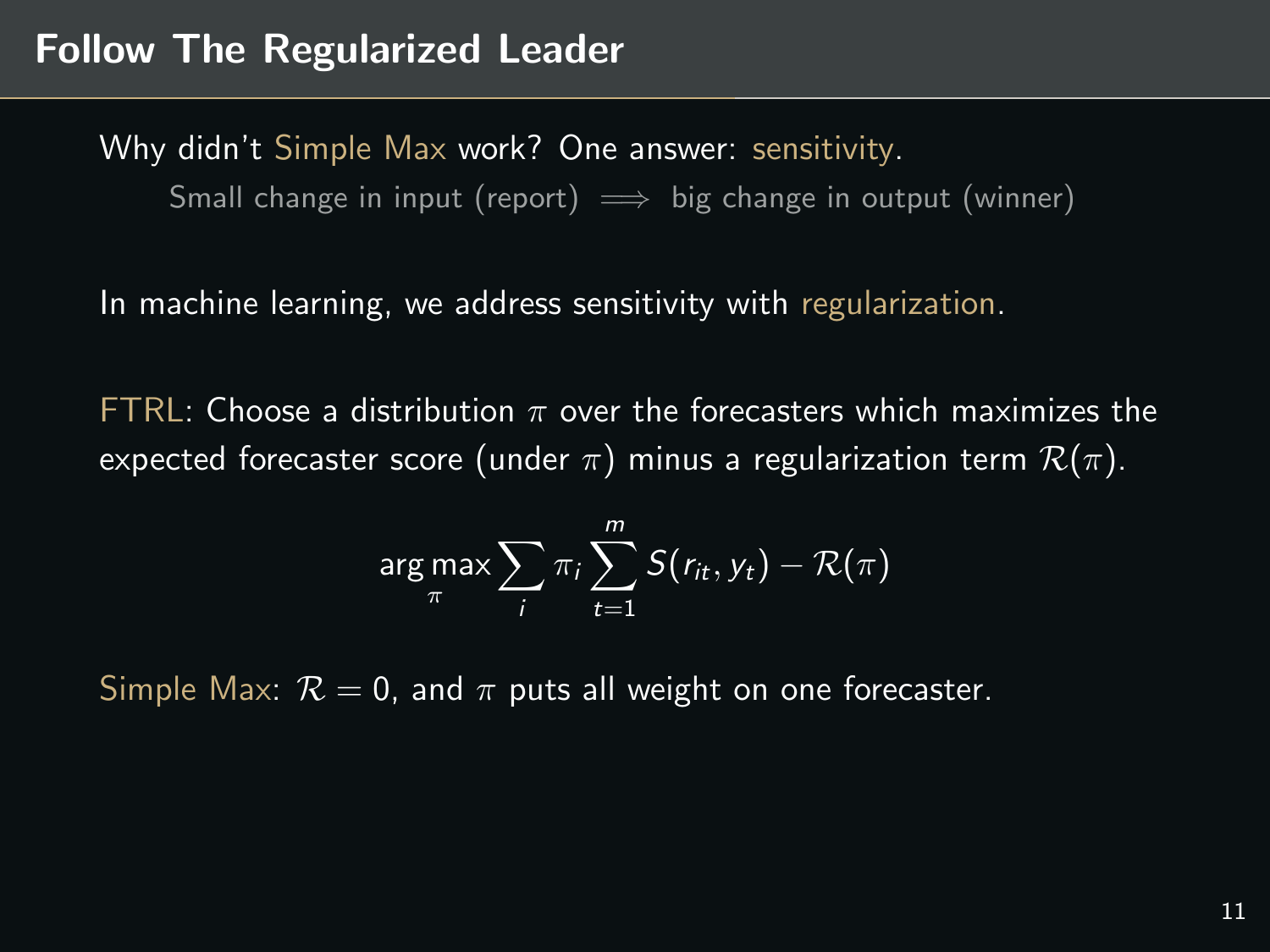In machine learning, we address sensitivity with regularization.

FTRL: Choose a distribution  $\pi$  over the forecasters which maximizes the expected forecaster score (under  $\pi$ ) minus a regularization term  $\mathcal{R}(\pi)$ .

$$
\arg \max_{\pi} \sum_{i} \pi_i \sum_{t=1}^{m} S(r_{it}, y_t) - \mathcal{R}(\pi)
$$

Simple Max:  $\mathcal{R} = 0$ , and  $\pi$  puts all weight on one forecaster. Multiplicative Weights:  $\cal R$  is negative entropy  ${\cal R}(\pi)=\sum_i \pi_i\log\pi_i.$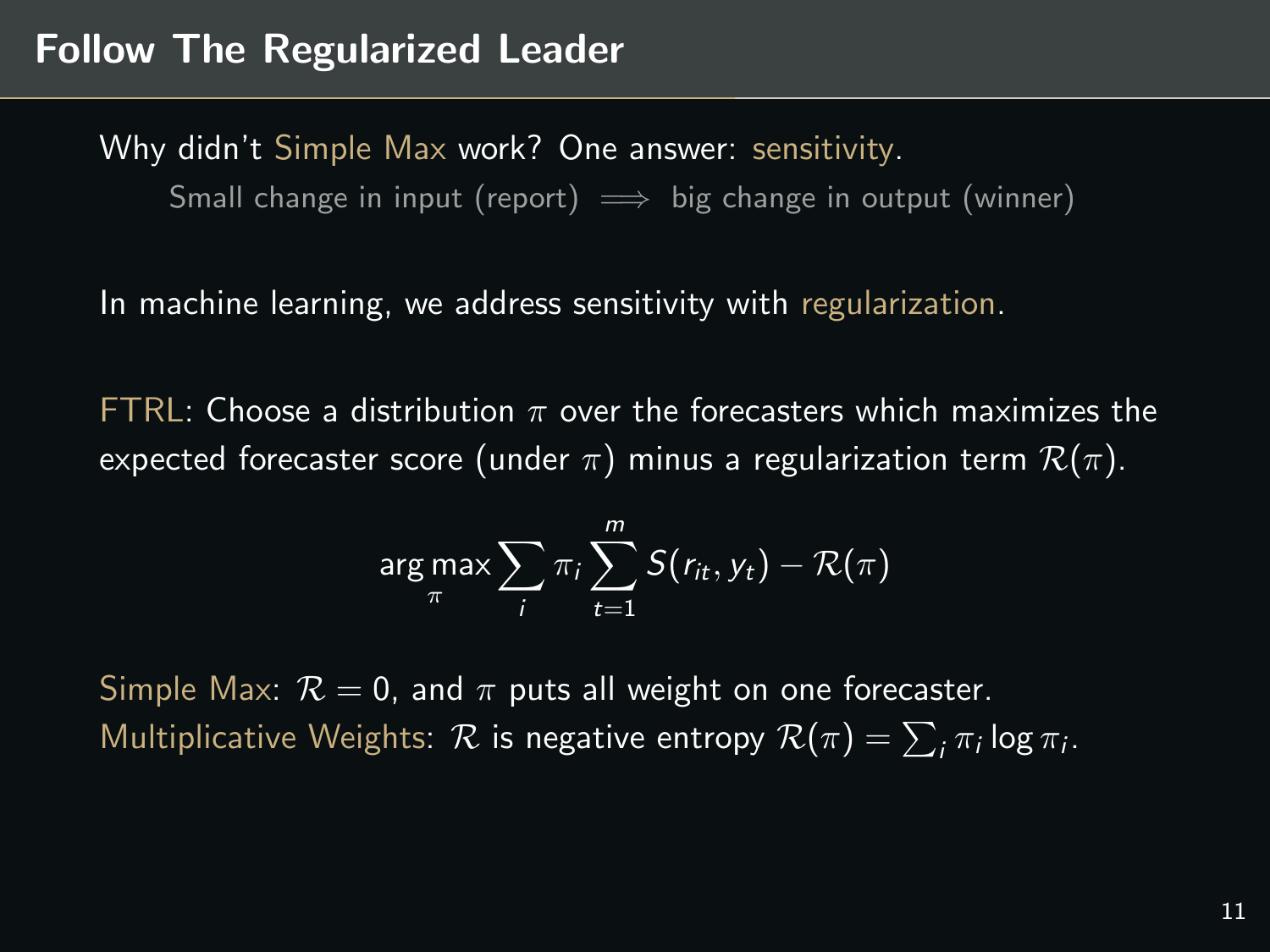In machine learning, we address sensitivity with regularization.

FTRL: Choose a distribution  $\pi$  over the forecasters which maximizes the expected forecaster score (under  $\pi$ ) minus a regularization term  $\mathcal{R}(\pi)$ .

$$
\argmax_{\pi} \sum_{i} \pi_i \sum_{t=1}^{m} S(r_{it}, y_t) - \mathcal{R}(\pi)
$$

Simple Max:  $\mathcal{R} = 0$ , and  $\pi$  puts all weight on one forecaster. Multiplicative Weights:  $\cal R$  is negative entropy  ${\cal R}(\pi)=\sum_i \pi_i\log\pi_i.$ 

Can we use FTRL as a batch algorithm for forecasting competitions?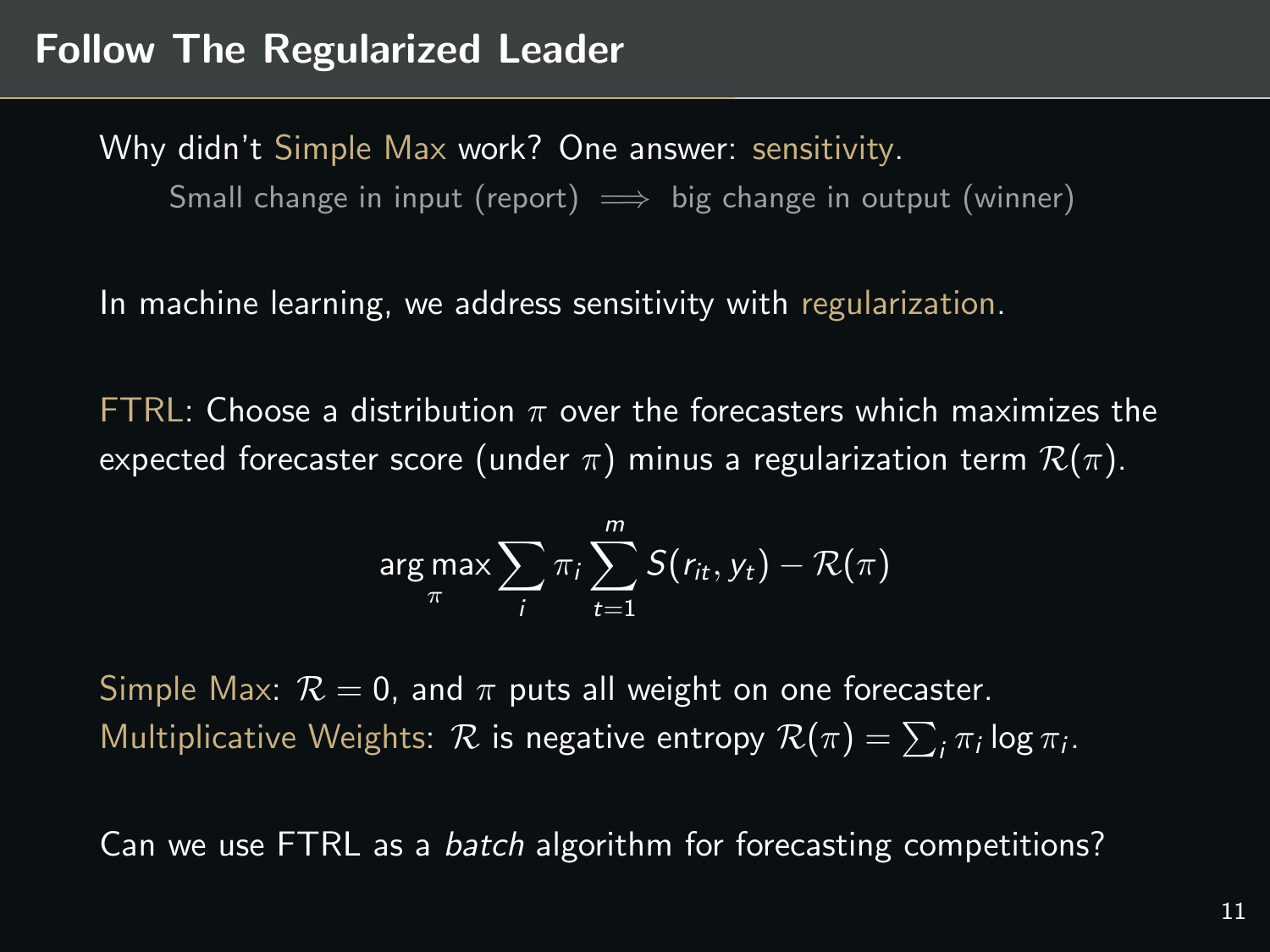Choose forecasters using the distribution:

$$
\pi_i = \frac{\exp\left(\eta \sum_{t=1}^m S(r_{it}, y_t)\right)}{\sum_{j=1}^n \exp\left(\eta \sum_{t=1}^m S(r_{jt}, y_t)\right)}
$$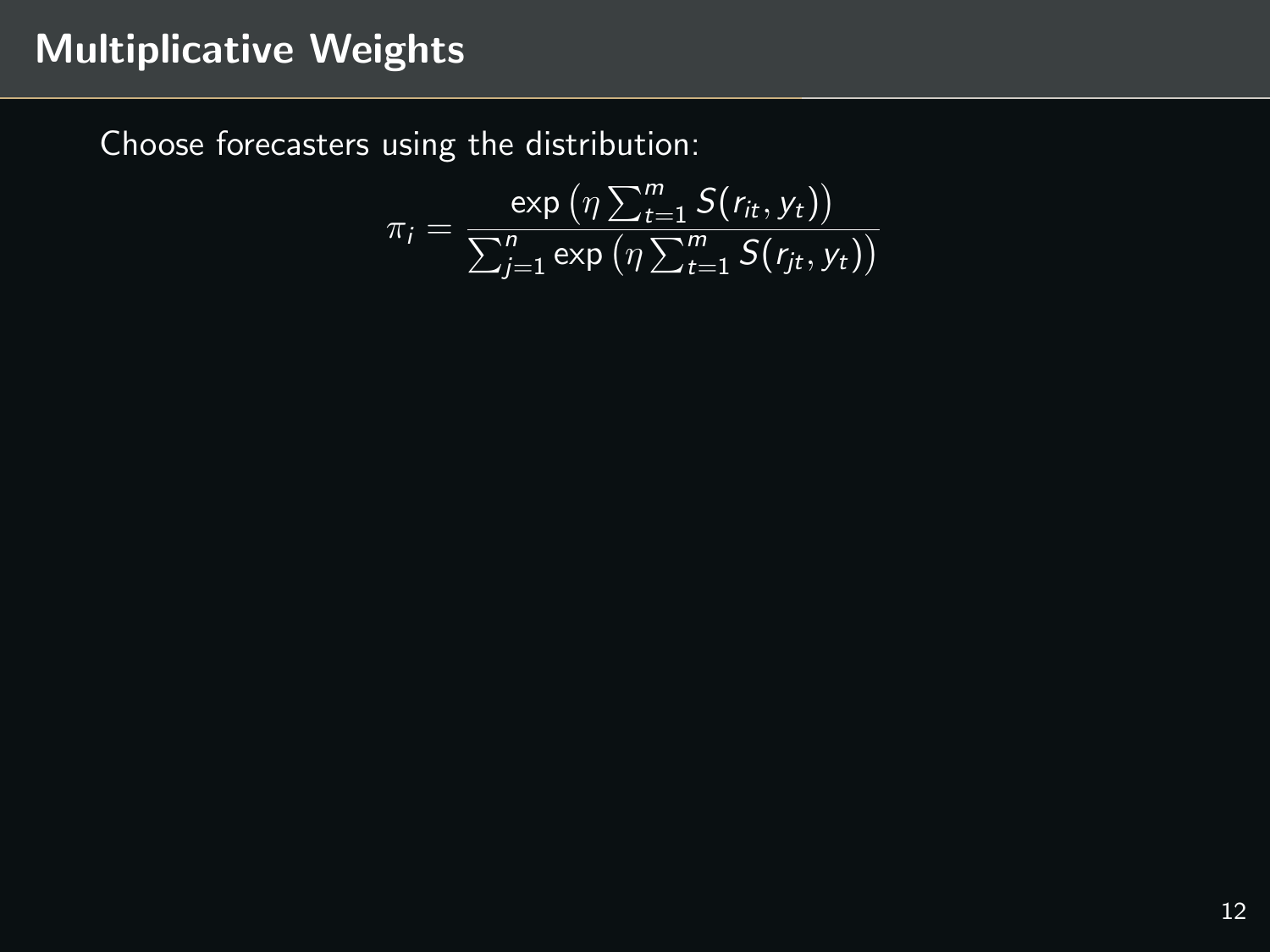Choose forecasters using the distribution:

$$
\pi_i = \frac{\exp\left(\eta \sum_{t=1}^m S(r_{it}, y_t)\right)}{\sum_{j=1}^n \exp\left(\eta \sum_{t=1}^m S(r_{jt}, y_t)\right)}
$$

Is Multiplicative Weights truthful? Not quite...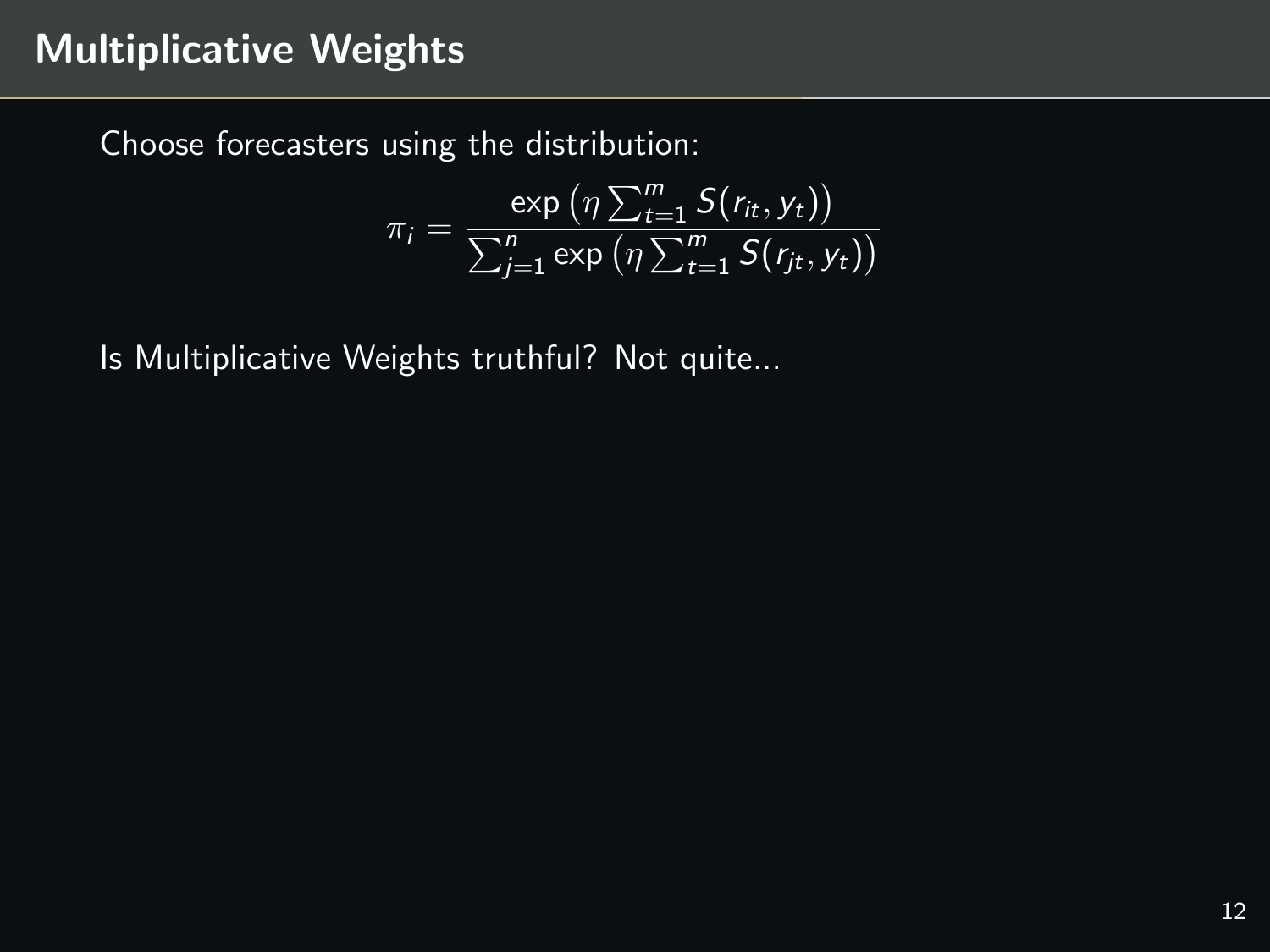Choose forecasters using the distribution:

$$
\pi_i = \frac{\exp\left(\eta \sum_{t=1}^m S(r_{it}, y_t)\right)}{\sum_{j=1}^n \exp\left(\eta \sum_{t=1}^m S(r_{jt}, y_t)\right)}
$$

Is Multiplicative Weights truthful? Not quite...

# Game theory: dominated strategies Let  $A, B$  be strategies for player *i*. We say  $A$  dominates  $B$  if, no matter what other players do,  $A$  is better for player  $i$  than  $B$ .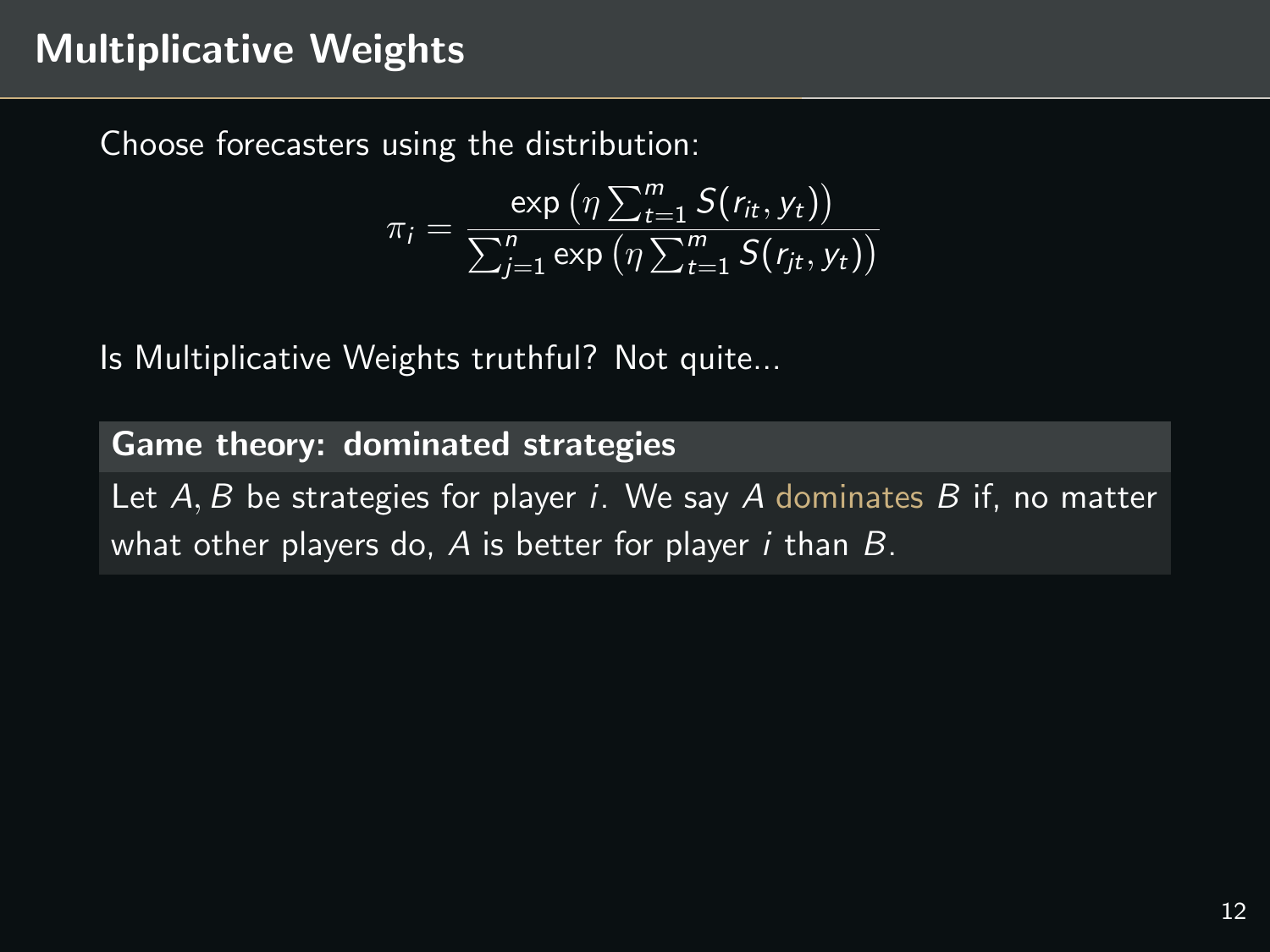Choose forecasters using the distribution:

$$
\pi_i = \frac{\exp\left(\eta \sum_{t=1}^m S(r_{it}, y_t)\right)}{\sum_{j=1}^n \exp\left(\eta \sum_{t=1}^m S(r_{jt}, y_t)\right)}
$$

Is Multiplicative Weights truthful? Not quite...

Game theory: dominated strategies Let  $A, B$  be strategies for player *i*. We say  $A$  dominates  $B$  if, no matter what other players do,  $A$  is better for player *i* than  $B$ .

Truthful: reporting  $r_{it} = p_{it}$  for all t is a dominant strategy.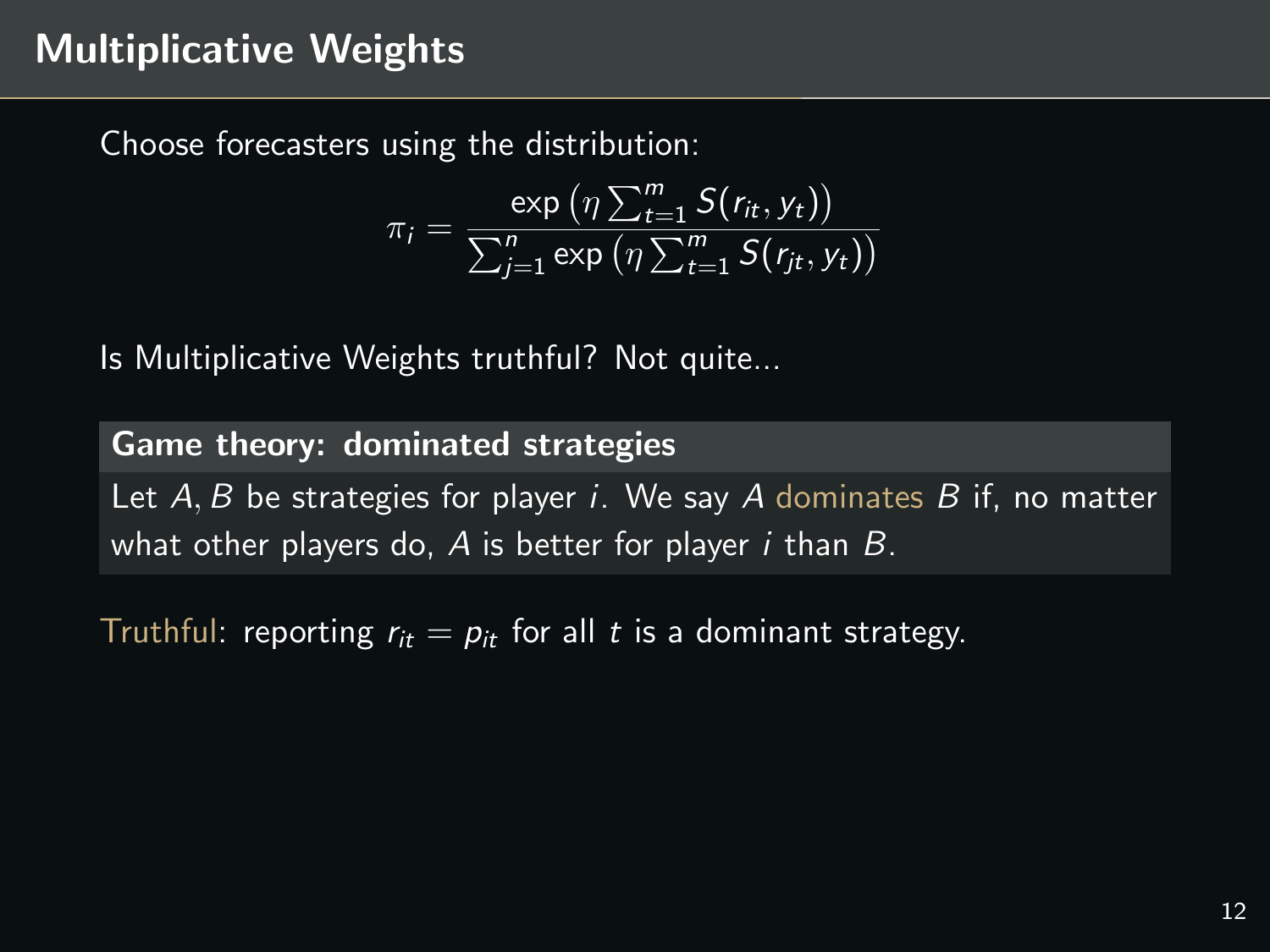Choose forecasters using the distribution:

$$
\pi_i = \frac{\exp\left(\eta \sum_{t=1}^m S(r_{it}, y_t)\right)}{\sum_{j=1}^n \exp\left(\eta \sum_{t=1}^m S(r_{jt}, y_t)\right)}
$$

Is Multiplicative Weights truthful? Not quite...

Game theory: dominated strategies Let  $A, B$  be strategies for player *i*. We say  $A$  dominates  $B$  if, no matter what other players do,  $A$  is better for player *i* than  $B$ .

Truthful: reporting  $r_{it} = p_{it}$  for all t is a dominant strategy.  $\gamma$ -Approximately Truthful: reports with  $|r_{it} - p_{it}| > \gamma$  are dominated.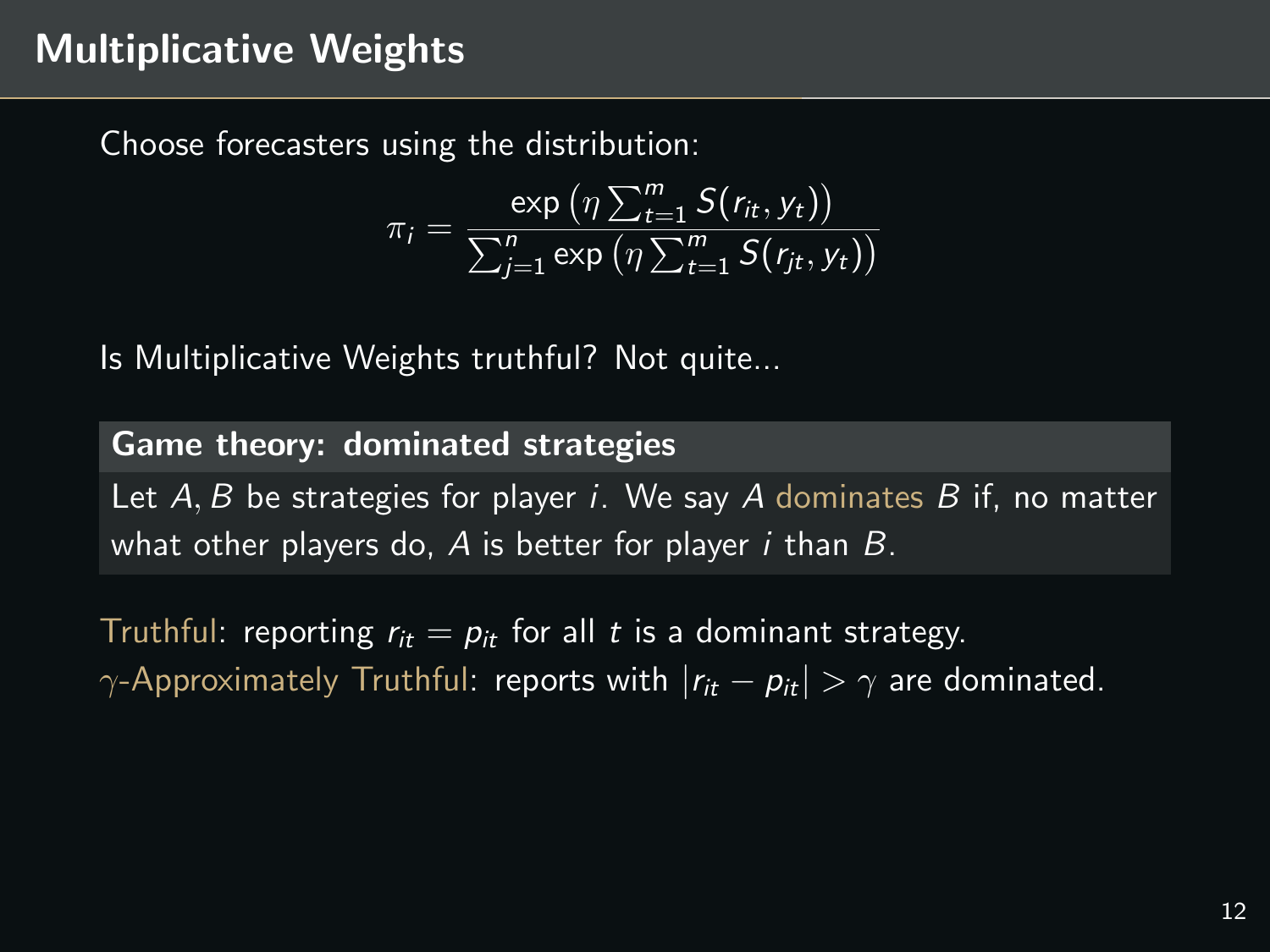Choose forecasters using the distribution:

$$
\pi_i = \frac{\exp\left(\eta \sum_{t=1}^m S(r_{it}, y_t)\right)}{\sum_{j=1}^n \exp\left(\eta \sum_{t=1}^m S(r_{jt}, y_t)\right)}
$$

Is Multiplicative Weights truthful? Not quite...

Game theory: dominated strategies Let  $A, B$  be strategies for player *i*. We say  $A$  dominates  $B$  if, no matter what other players do,  $A$  is better for player *i* than  $B$ .

Truthful: reporting  $r_{it} = p_{it}$  for all t is a dominant strategy.  $\gamma$ -Approximately Truthful: reports with  $|r_{it} - p_{it}| > \gamma$  are dominated.

#### Theorem

Multiplicative Weights is  $4\eta$ -approximately truthful.

For small  $\eta$ , reports  $\approx$  beliefs!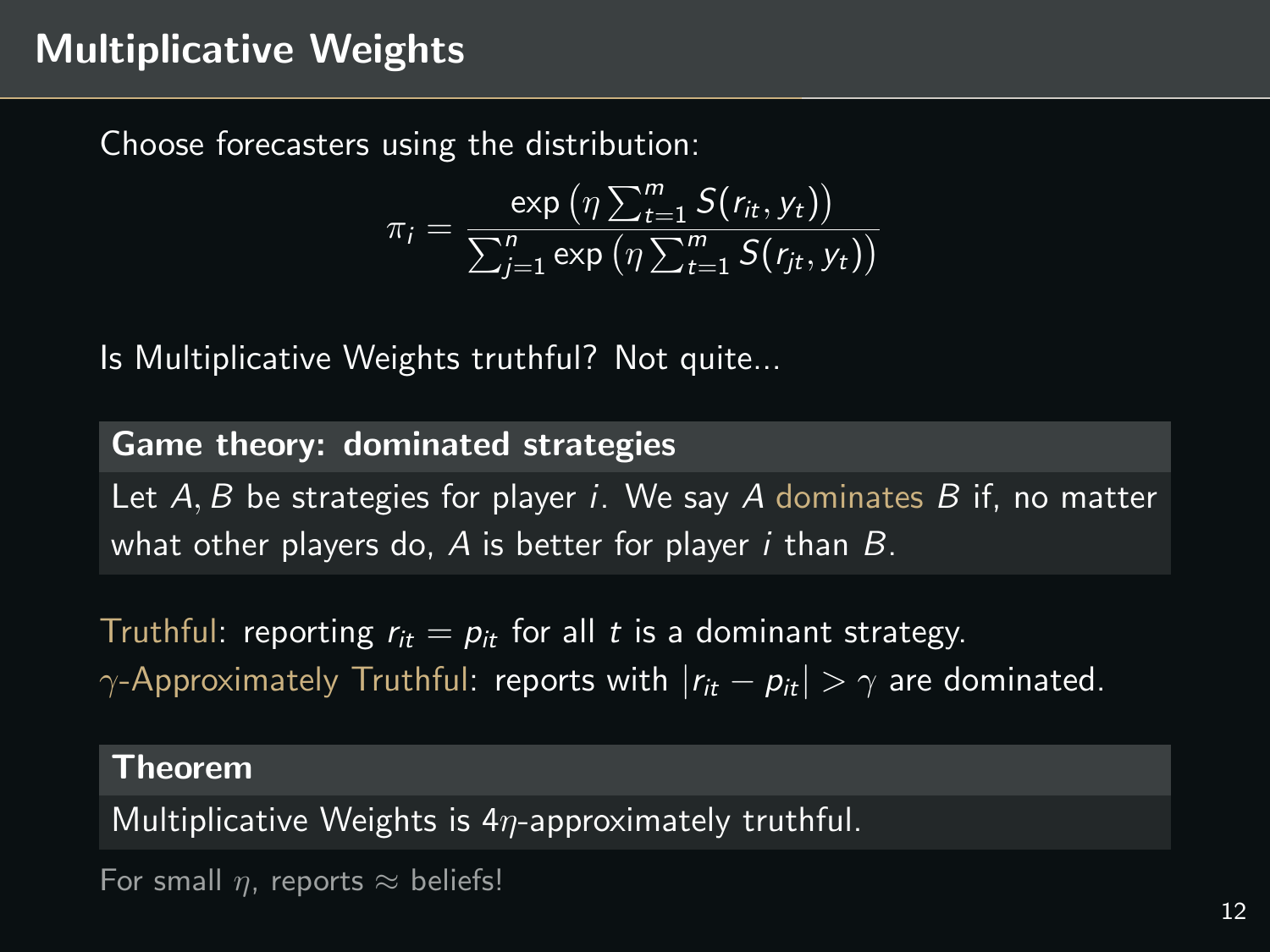#### **Theorem**

Multiplicative Weights chooses an  $\epsilon$ -accurate forecaster with high probability if  $m = O(\log n/\epsilon^2)$ .

Matches the best possible bound!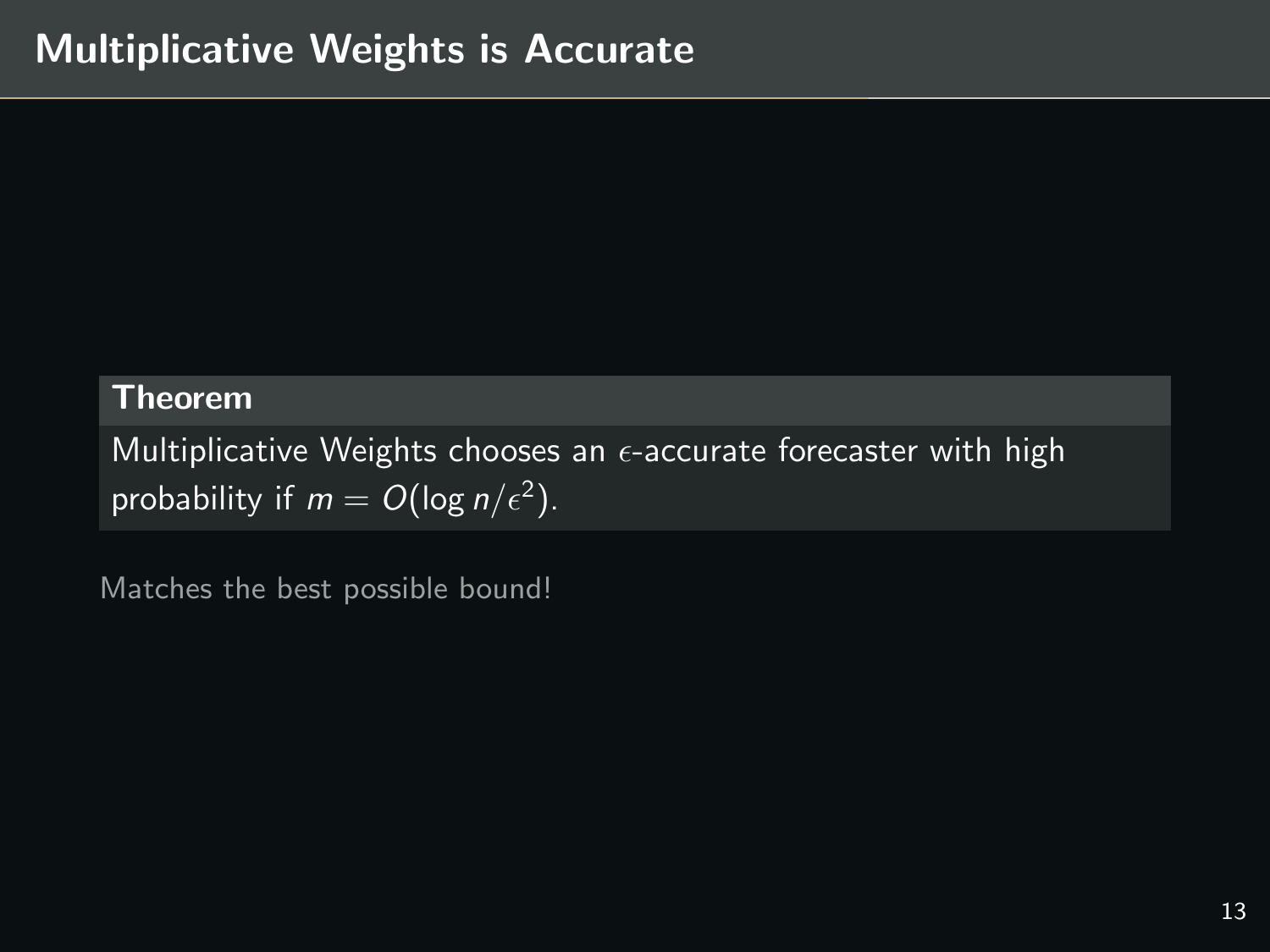Take 
$$
\eta = O(\epsilon)
$$
,  $m = O\left(\frac{\log n}{\epsilon^2}\right)$ .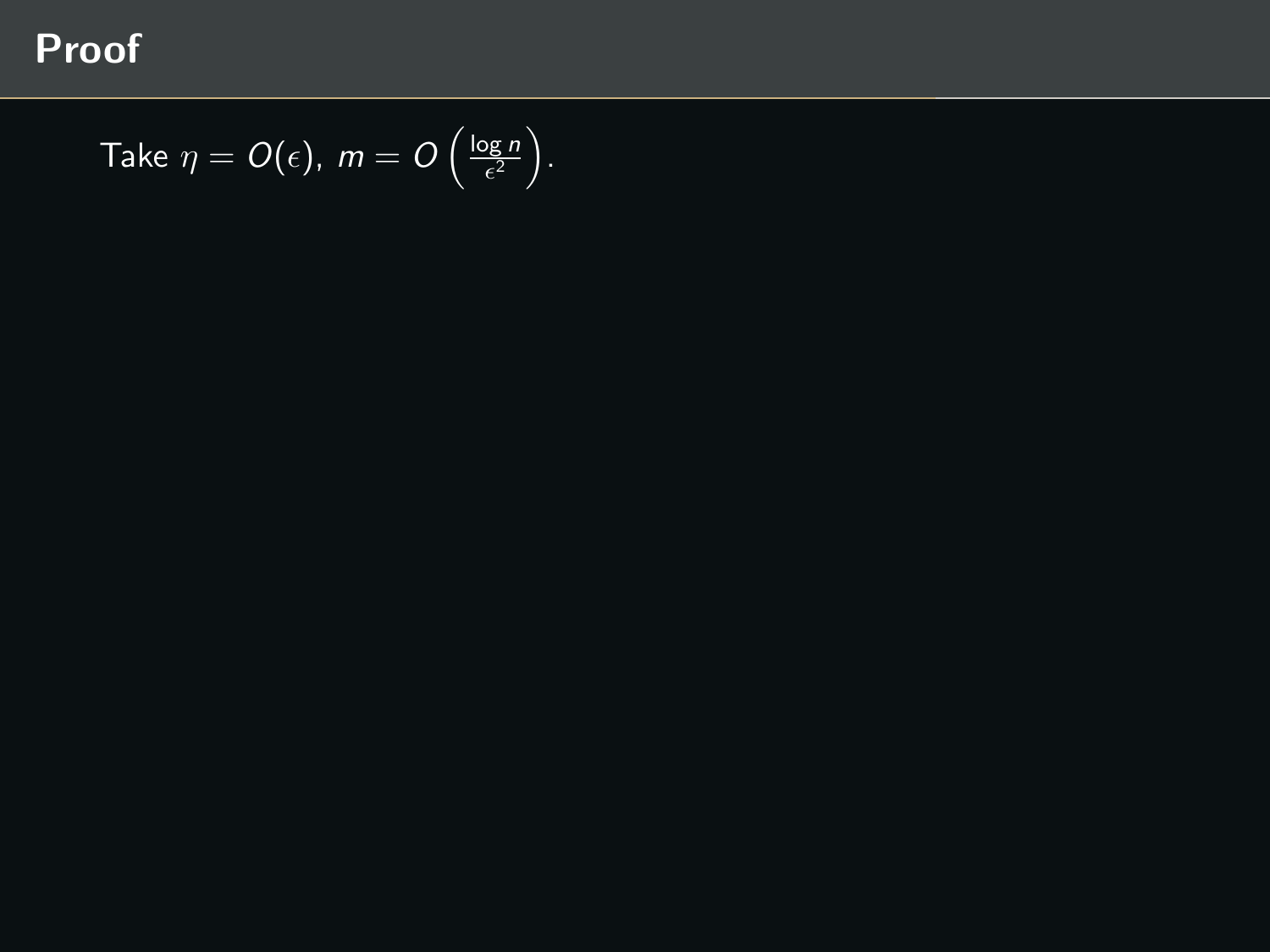Take 
$$
\eta = O(\epsilon)
$$
,  $m = O\left(\frac{\log n}{\epsilon^2}\right)$ . Define:

$$
\hat{S}_i = \frac{1}{m} \sum_t S(r_{it}, y_t)
$$
  
\n
$$
S_i = \mathbb{E}_{\vec{\theta}} \left[ \frac{1}{m} \sum_t S(r_{it}, y_t) \right]
$$
  
\n
$$
a_i = \mathbb{E}_{\vec{\theta}} \left[ \frac{1}{m} \sum_t S(p_{it}, y_t) \right]
$$

 $i$ 's empirical score  $i$ 's expected score  $i$ 's accuracy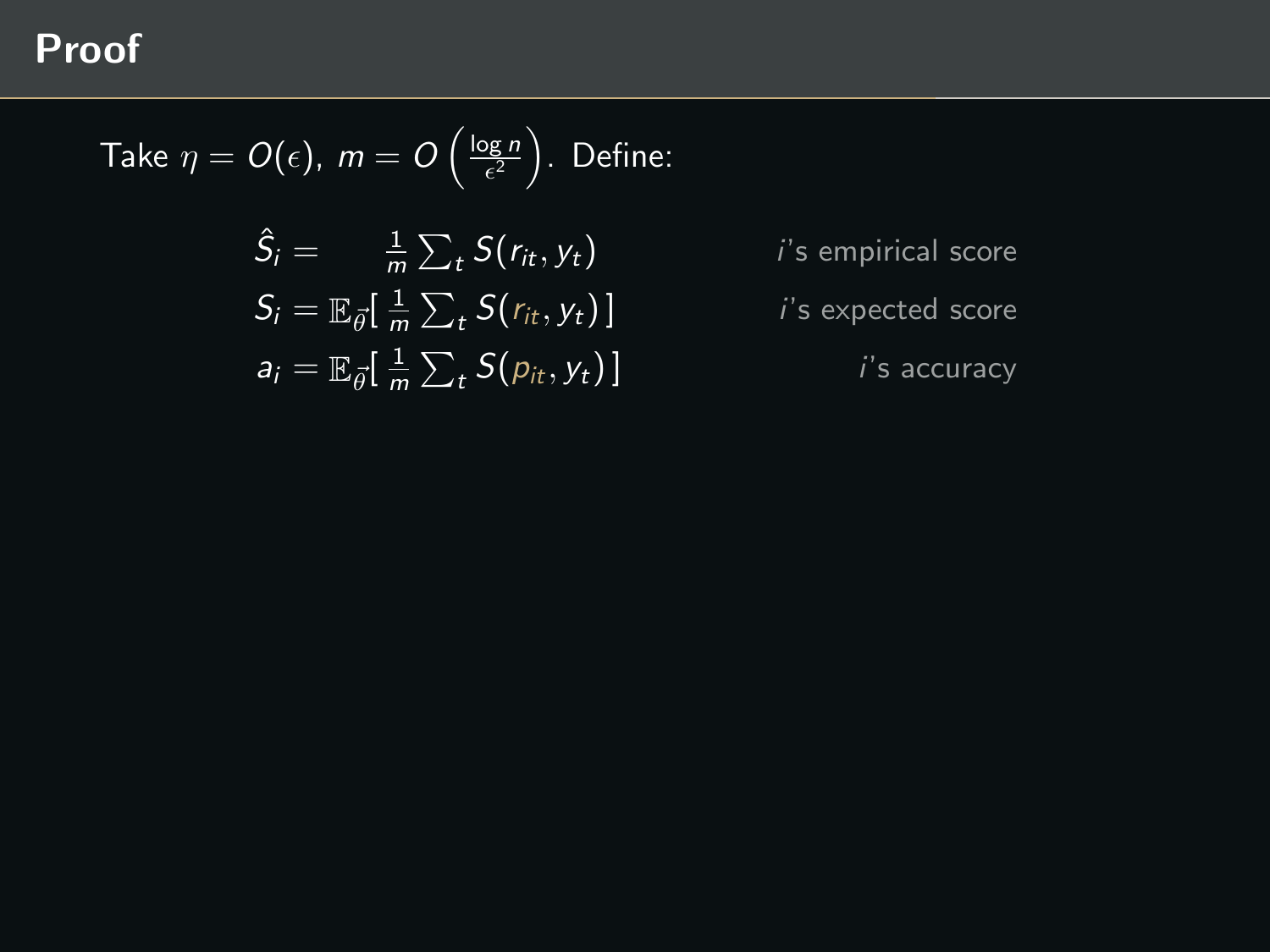Take 
$$
\eta = O(\epsilon)
$$
,  $m = O\left(\frac{\log n}{\epsilon^2}\right)$ . Define:  
\n
$$
\hat{S}_i = \frac{1}{m} \sum_t S(r_{it}, y_t) \qquad \text{if a empirical score}
$$
\n
$$
S_i = \mathbb{E}_{\vec{\theta}}[\frac{1}{m} \sum_t S(r_{it}, y_t)] \qquad \text{if a expected score}
$$
\n
$$
a_i = \mathbb{E}_{\vec{\theta}}[\frac{1}{m} \sum_t S(p_{it}, y_t)] \qquad \text{if a accuracy}
$$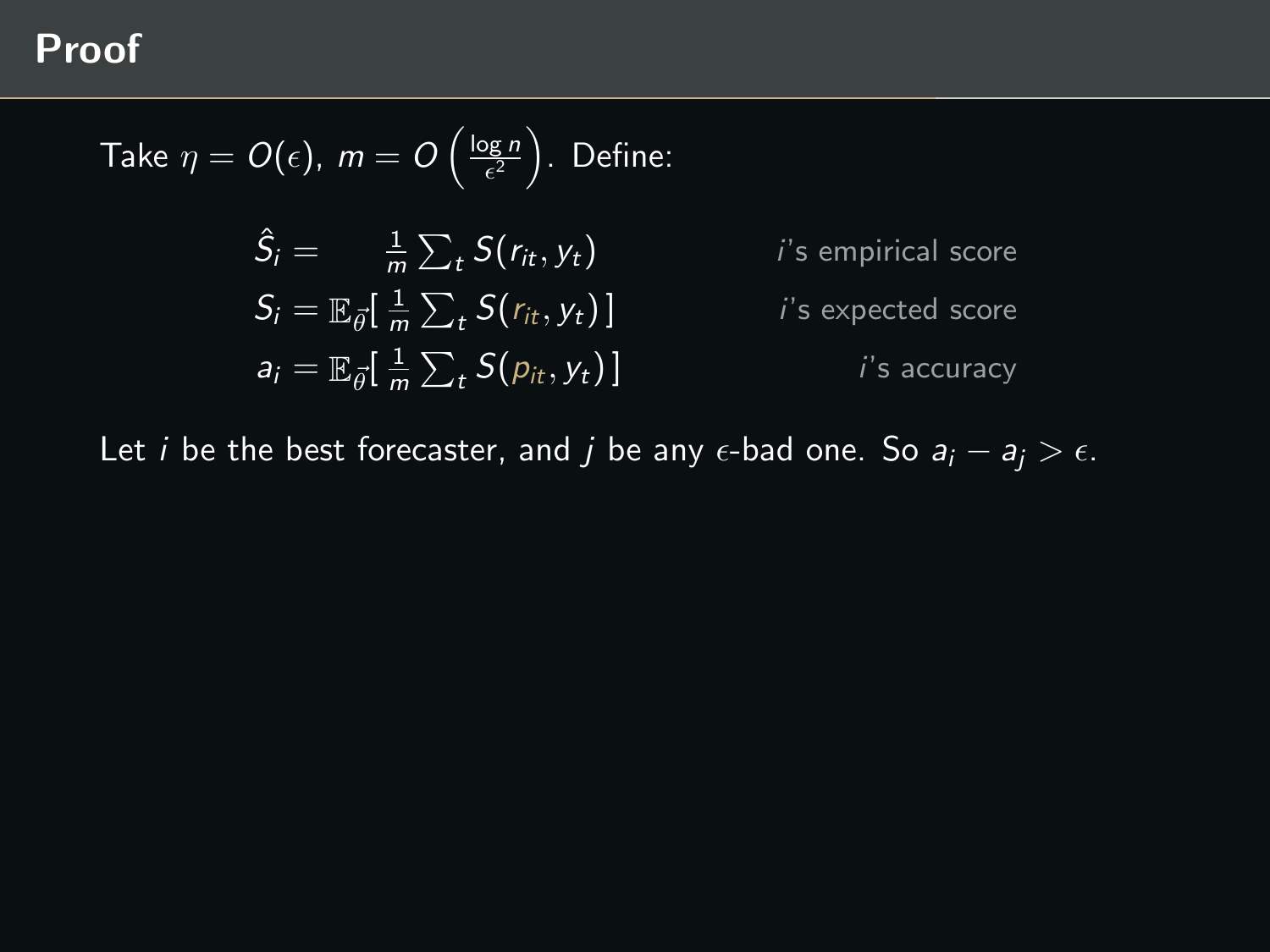Take 
$$
\eta = O(\epsilon)
$$
,  $m = O\left(\frac{\log n}{\epsilon^2}\right)$ . Define:  
\n
$$
\hat{S}_i = \frac{1}{m} \sum_t S(r_{it}, y_t)
$$
\n*i*'s empirical score  
\n
$$
S_i = \mathbb{E}_{\vec{\theta}}[\frac{1}{m} \sum_t S(r_{it}, y_t)]
$$
\n*i*'s expected score  
\n
$$
a_i = \mathbb{E}_{\vec{\theta}}[\frac{1}{m} \sum_t S(p_{it}, y_t)]
$$
\n*i*'s accuracy

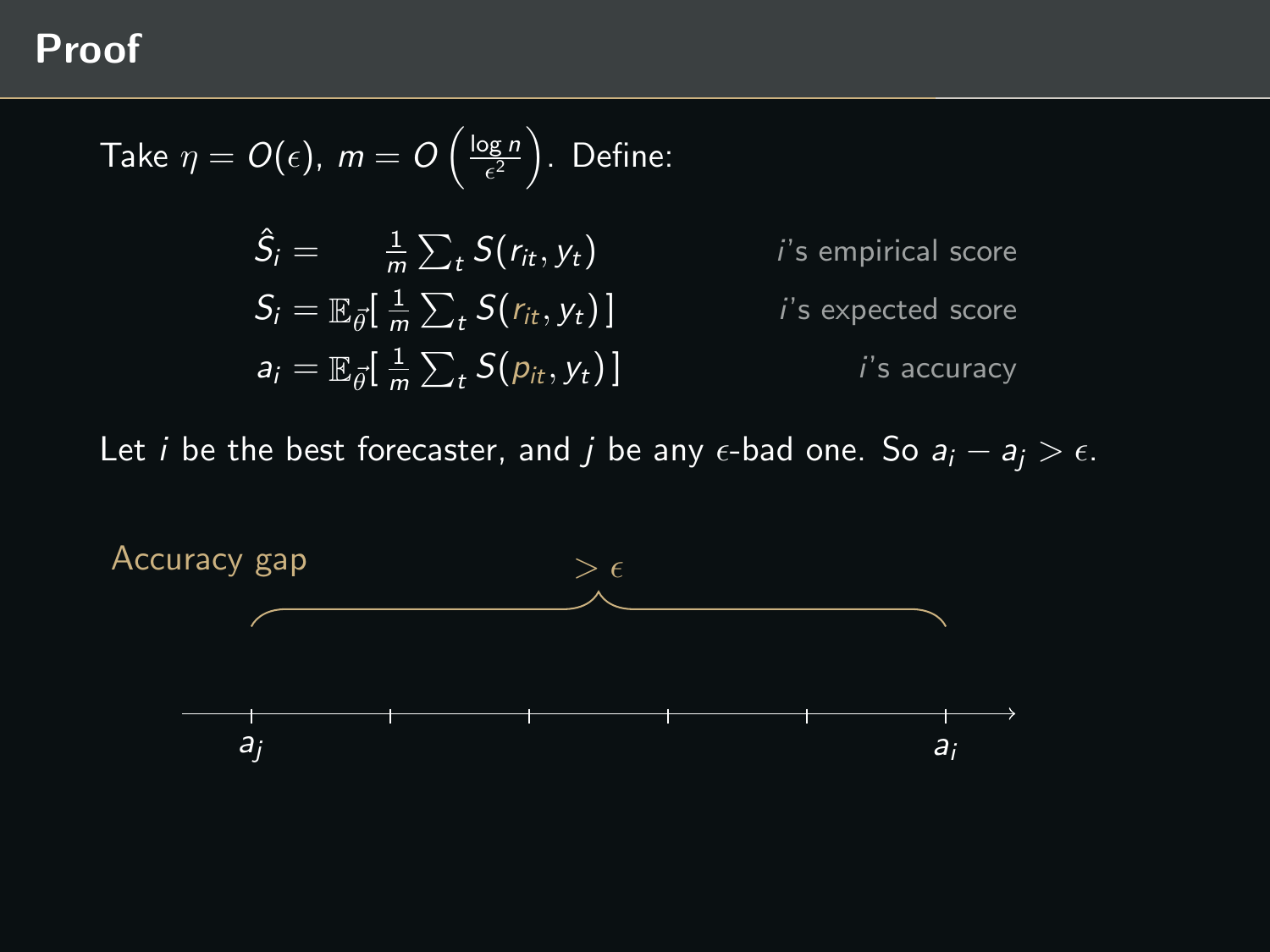Take 
$$
\eta = O(\epsilon)
$$
,  $m = O\left(\frac{\log n}{\epsilon^2}\right)$ . Define:  
\n
$$
\hat{S}_i = \frac{1}{m} \sum_t S(r_{it}, y_t) \qquad \text{is empirical score}
$$
\n
$$
S_i = \mathbb{E}_{\vec{\theta}}[\frac{1}{m} \sum_t S(r_{it}, y_t)] \qquad \text{is expected score}
$$
\n
$$
a_i = \mathbb{E}_{\vec{\theta}}[\frac{1}{m} \sum_t S(p_{it}, y_t)] \qquad \text{is accuracy}
$$

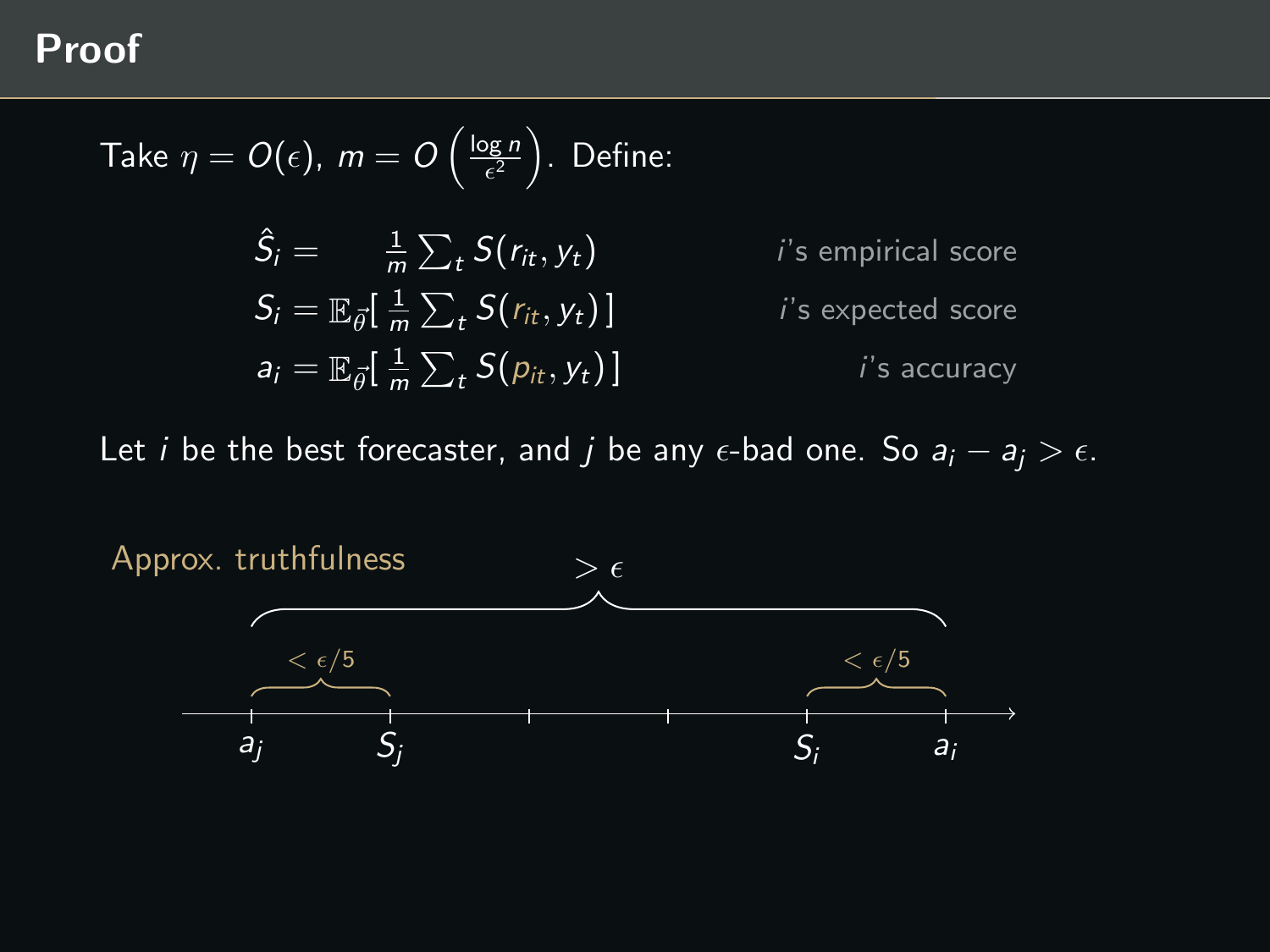Take 
$$
\eta = O(\epsilon)
$$
,  $m = O\left(\frac{\log n}{\epsilon^2}\right)$ . Define:  
\n
$$
\hat{S}_i = \frac{1}{m} \sum_t S(r_{it}, y_t) \qquad \text{if a empirical score}
$$
\n
$$
S_i = \mathbb{E}_{\vec{\theta}}[\frac{1}{m} \sum_t S(r_{it}, y_t)] \qquad \text{if a expected score}
$$
\n
$$
a_i = \mathbb{E}_{\vec{\theta}}[\frac{1}{m} \sum_t S(p_{it}, y_t)] \qquad \text{if a accuracy}
$$

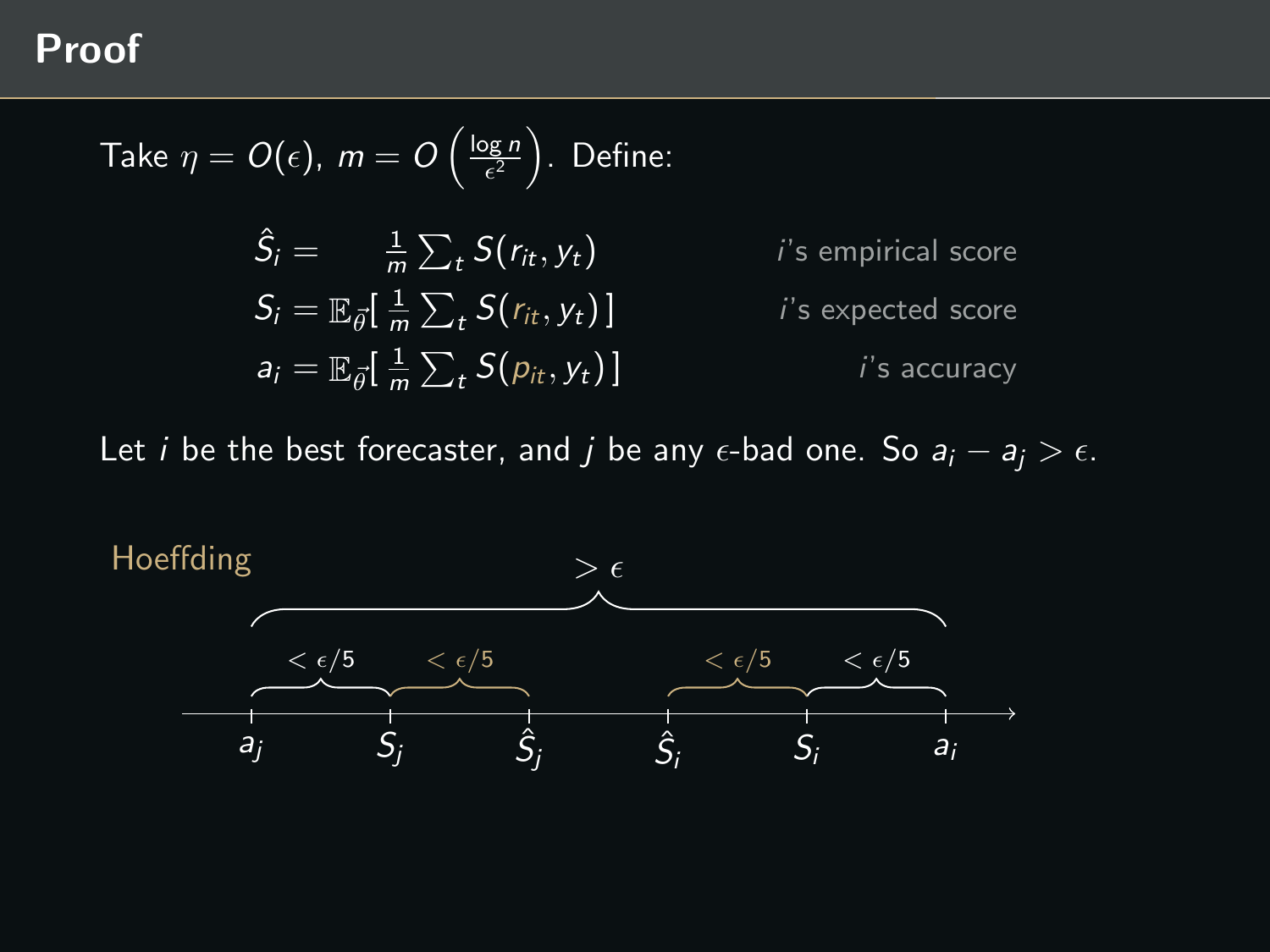Take 
$$
\eta = O(\epsilon)
$$
,  $m = O\left(\frac{\log n}{\epsilon^2}\right)$ . Define:  
\n
$$
\hat{S}_i = \frac{1}{m} \sum_t S(r_{it}, y_t) \qquad \text{is empirical score}
$$
\n
$$
S_i = \mathbb{E}_{\vec{\theta}}[\frac{1}{m} \sum_t S(r_{it}, y_t)] \qquad \text{is expected score}
$$
\n
$$
a_i = \mathbb{E}_{\vec{\theta}}[\frac{1}{m} \sum_t S(p_{it}, y_t)] \qquad \text{is accuracy}
$$

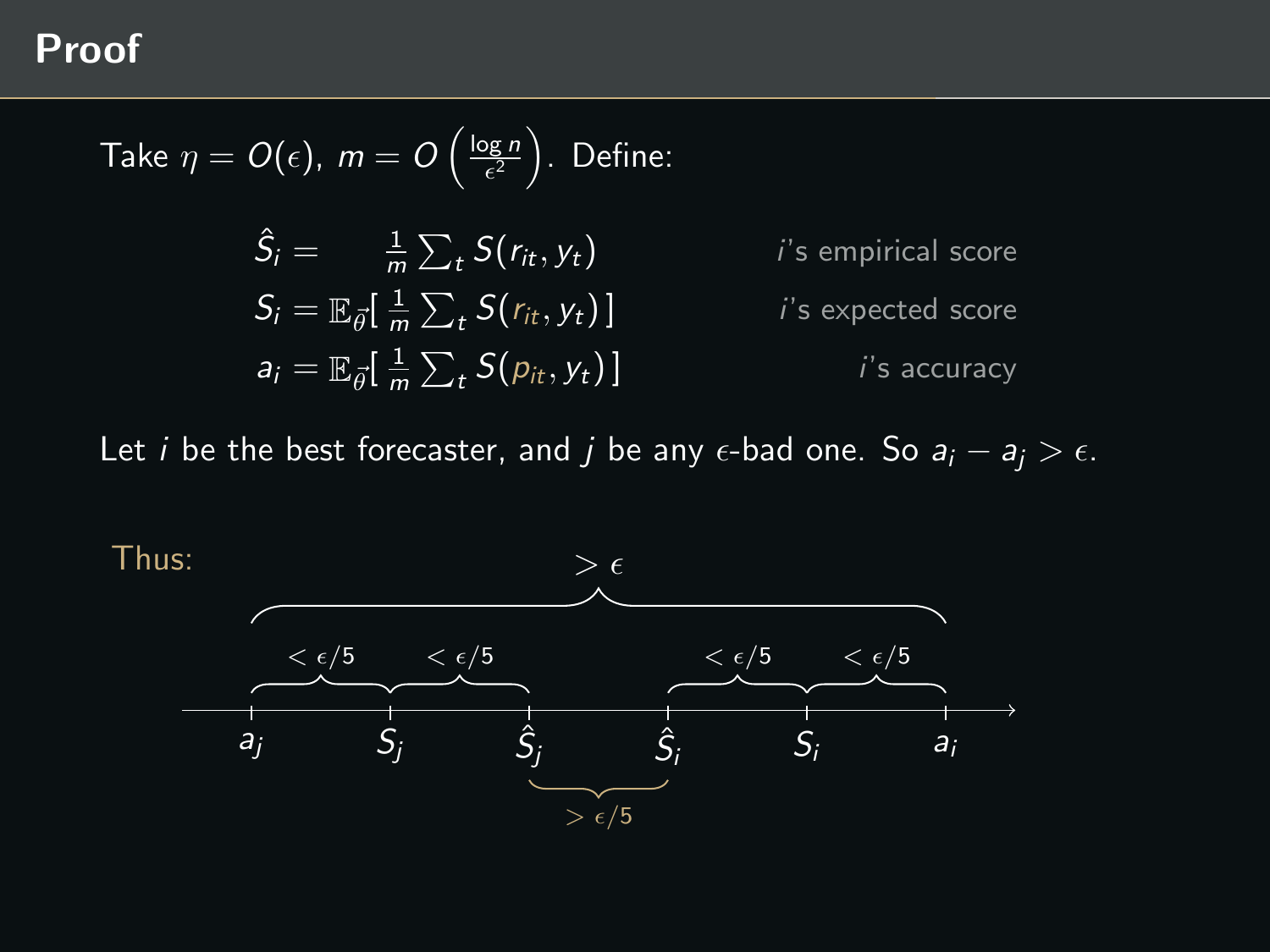So w.h.p  $\hat{S}_i - \hat{S}_j > \epsilon/5$ .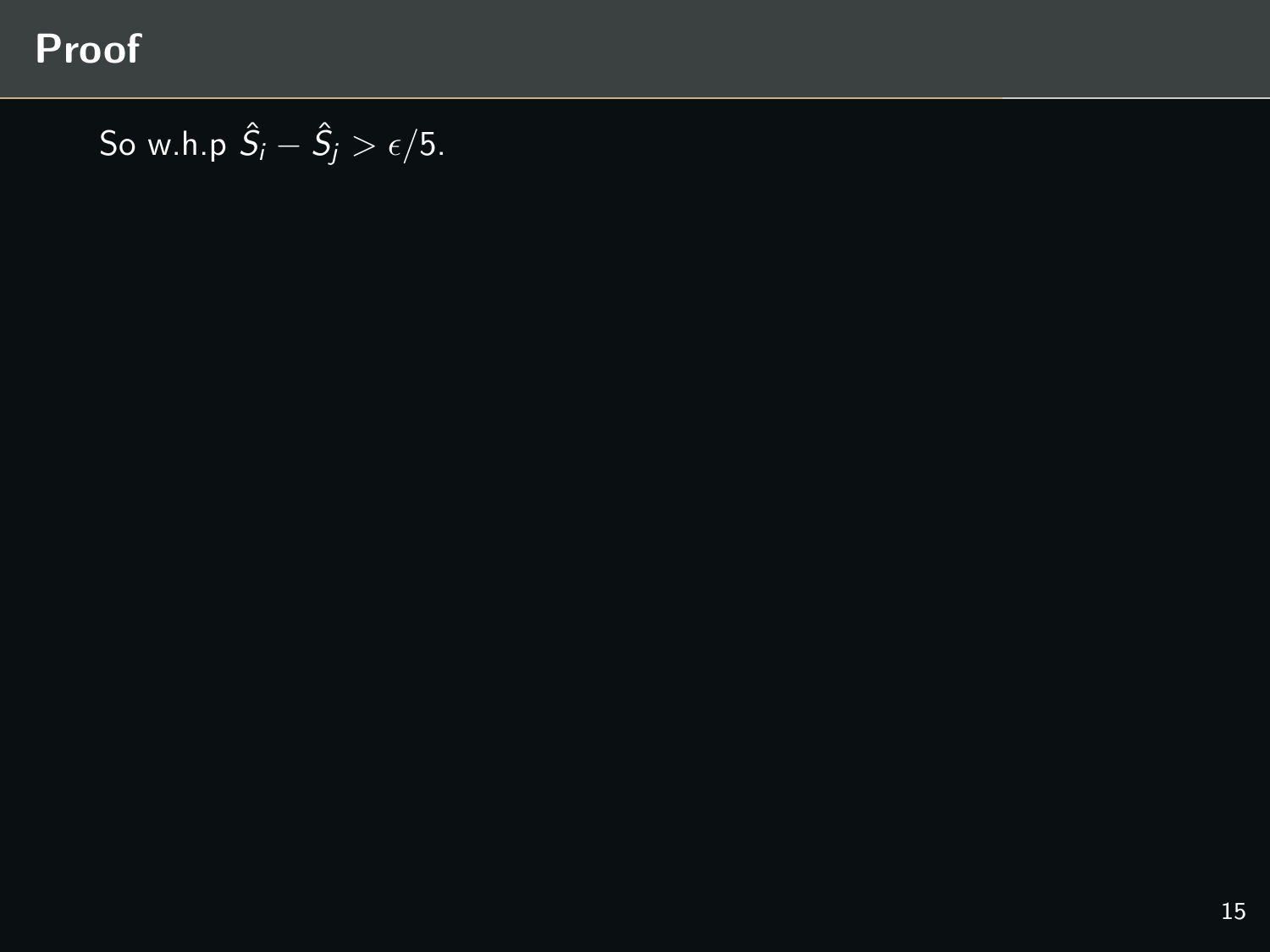So w.h.p  $\hat{S}_i - \hat{S}_j > \epsilon/5$ .

Multiplicative Weights chooses the winner according to

$$
\pi_i = \frac{\exp\left(\eta m \hat{S}_i\right)}{\sum_{k=1}^n \exp\left(\eta m \hat{S}_k\right)}
$$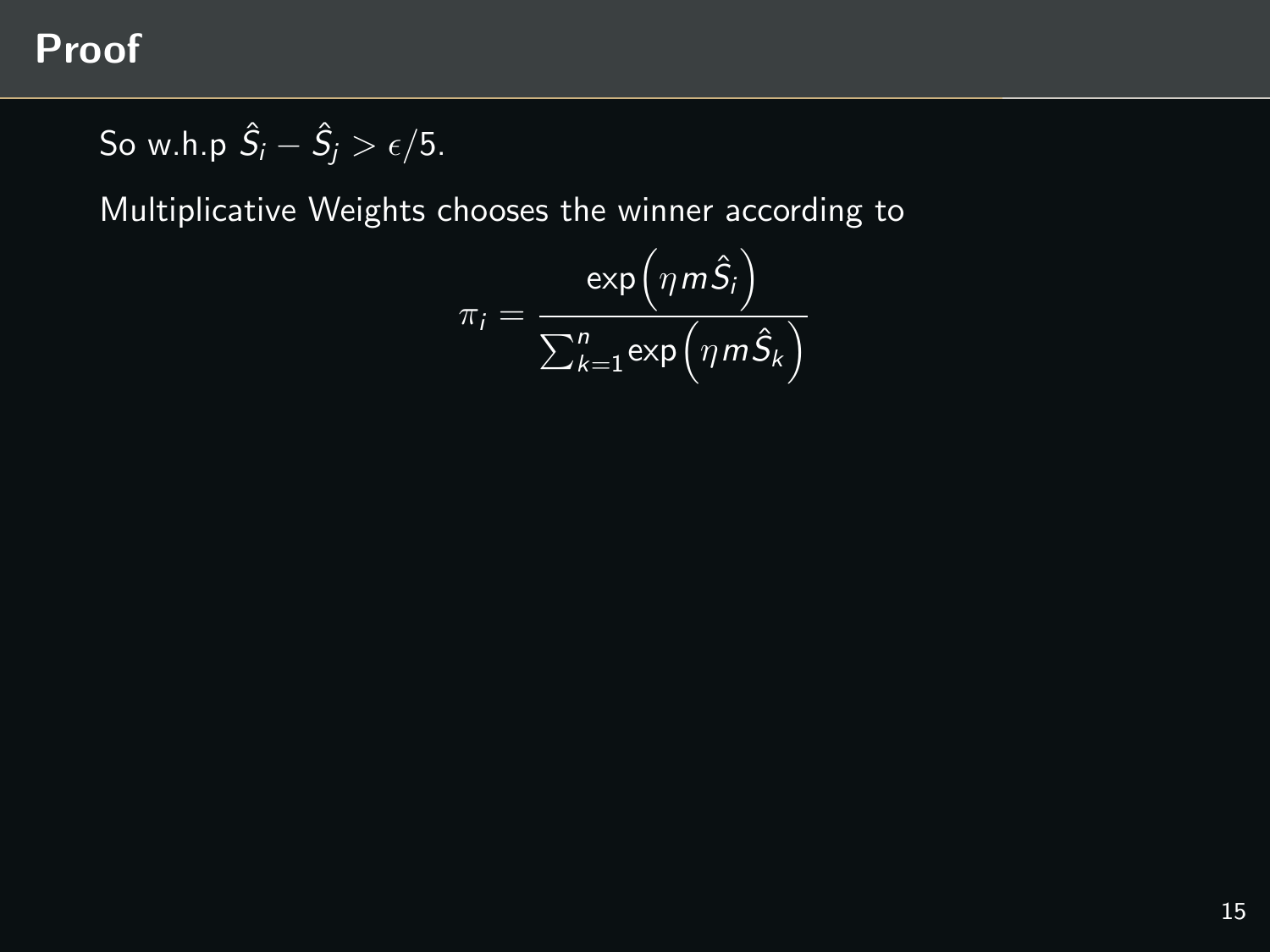So w.h.p 
$$
\hat{S}_i - \hat{S}_j > \epsilon/5
$$
.

Multiplicative Weights chooses the winner according to

$$
\pi_i = \frac{\exp\left(\eta m \hat{S}_i\right)}{\sum_{k=1}^n \exp\left(\eta m \hat{S}_k\right)}
$$

How much more likely is  $i$  to win than  $i$ ?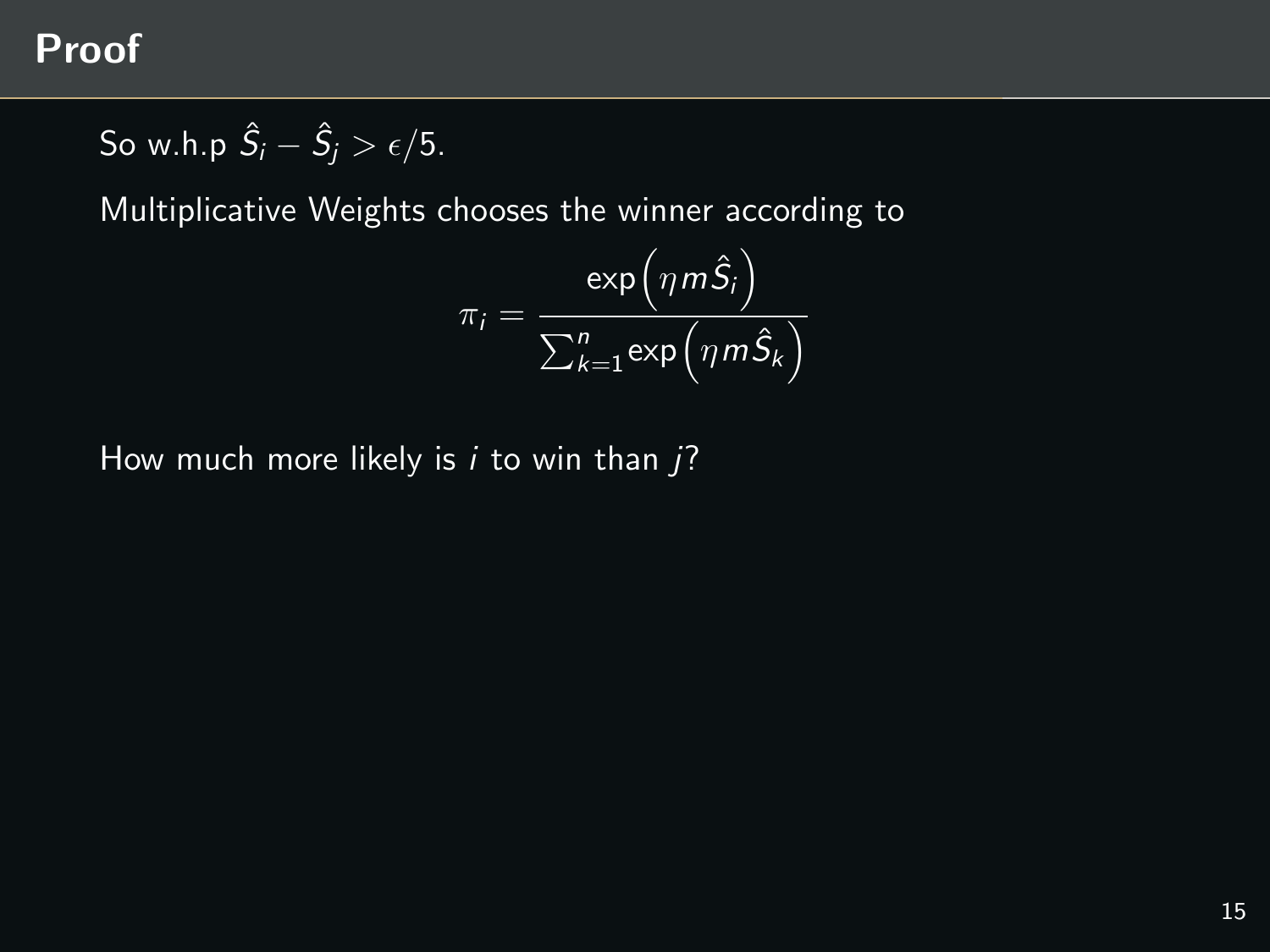So w.h.p 
$$
\hat{S}_i - \hat{S}_j > \epsilon/5
$$
.

Multiplicative Weights chooses the winner according to

$$
\pi_i = \frac{\exp\left(\eta m \hat{S}_i\right)}{\sum_{k=1}^n \exp\left(\eta m \hat{S}_k\right)}
$$

How much more likely is  $i$  to win than  $i$ ?

$$
\pi_i/\pi_j = \exp\left(\eta m(\hat{S}_i - \hat{S}_j)\right)
$$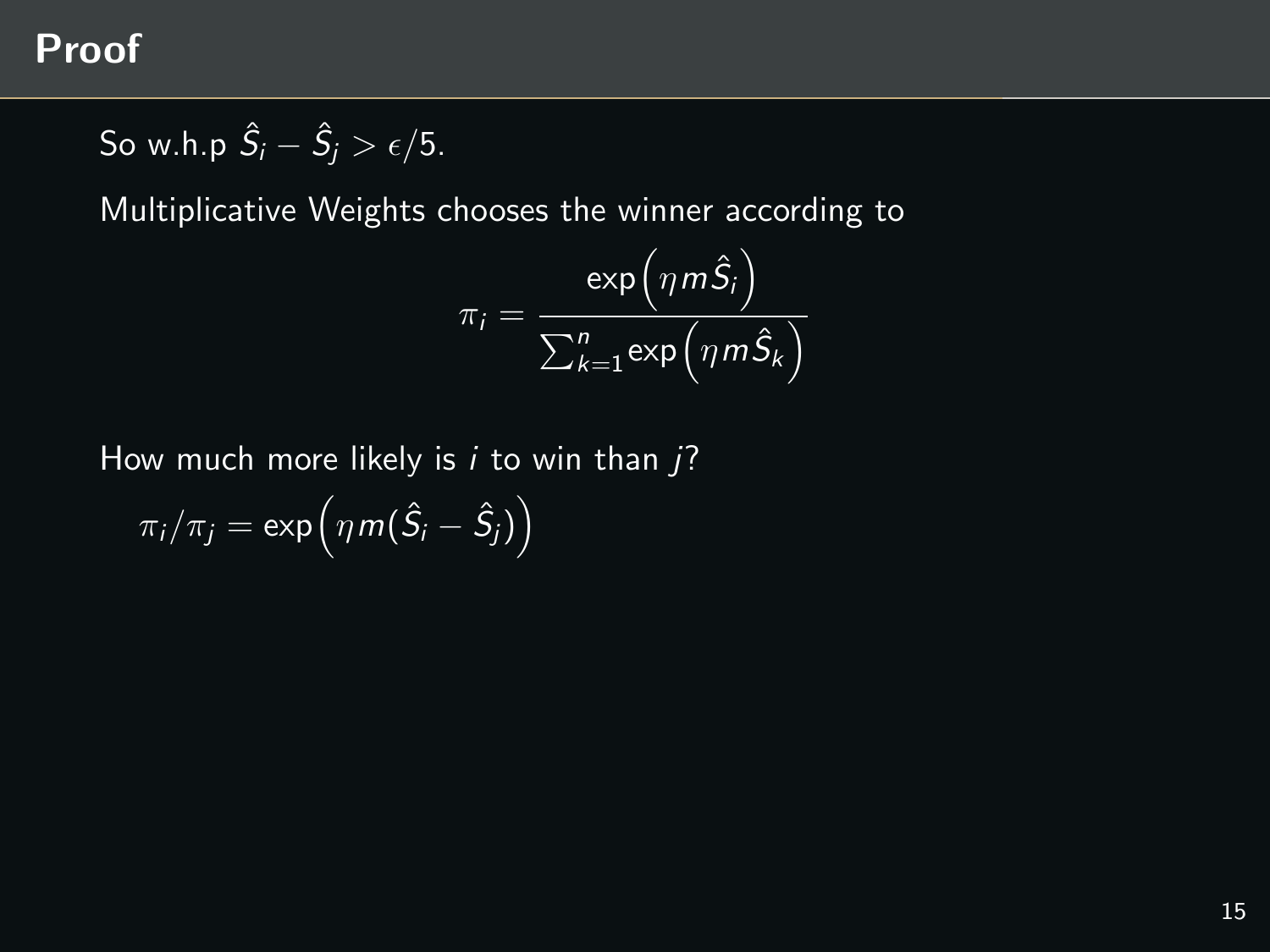So w.h.p 
$$
\hat{S}_i - \hat{S}_j > \epsilon/5
$$
.

Multiplicative Weights chooses the winner according to

$$
\pi_i = \frac{\exp\left(\eta m \hat{S}_i\right)}{\sum_{k=1}^n \exp\left(\eta m \hat{S}_k\right)}
$$

How much more likely is  $i$  to win than  $i$ ?

$$
\pi_i/\pi_j = \exp\left(\eta m(\hat{S}_i - \hat{S}_j)\right) > \exp(\eta m \epsilon/5) = \exp(\log(n/\delta)) = n/\delta.
$$
  
Recall  $\eta = O(\epsilon)$ . Take  $m = O(\frac{\log(n/\delta)}{\epsilon^2})$  for small constant  $\delta$ .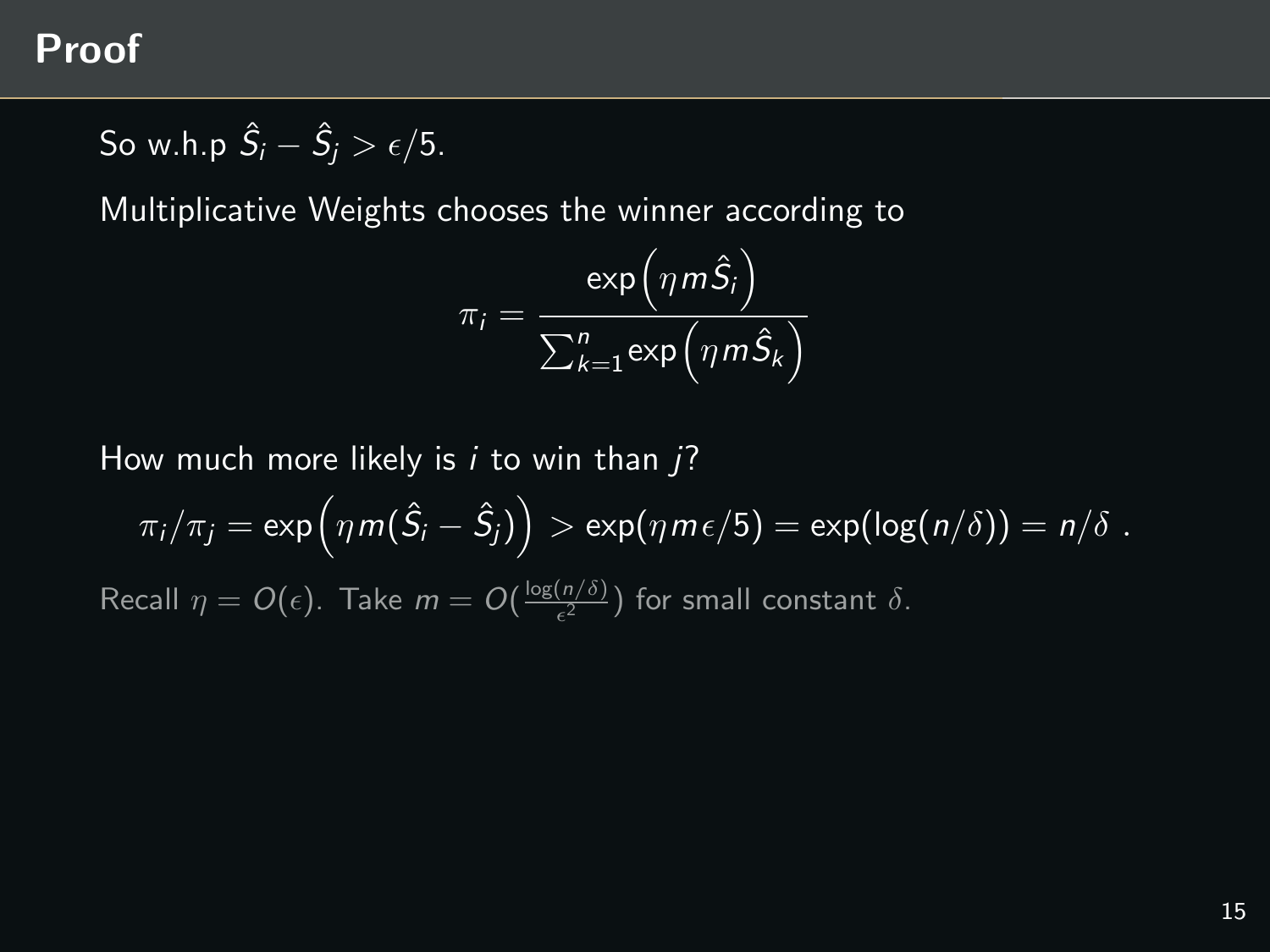So w.h.p 
$$
\hat{S}_i - \hat{S}_j > \epsilon/5
$$
.

Multiplicative Weights chooses the winner according to

$$
\pi_i = \frac{\exp\left(\eta m \hat{S}_i\right)}{\sum_{k=1}^n \exp\left(\eta m \hat{S}_k\right)}
$$

How much more likely is  $i$  to win than  $i$ ?

$$
\pi_i/\pi_j = \exp\left(\eta m(\hat{S}_i - \hat{S}_j)\right) > \exp(\eta m \epsilon/5) = \exp(\log(n/\delta)) = n/\delta.
$$
  
Recall  $\eta = O(\epsilon)$ . Take  $m = O(\frac{\log(n/\delta)}{\epsilon^2})$  for small constant  $\delta$ .

Finally, since  $\pi_i \leq 1$ , we have

$$
\pi_j \leq \pi_j/\pi_i < \delta/n ,
$$

so

$$
\Pr[\epsilon\text{-bad forecaster wins}] \leq \sum_{j \text{ is } \epsilon\text{-bad}} \pi_j < n(\delta/n) = \delta \ . \qquad \Box
$$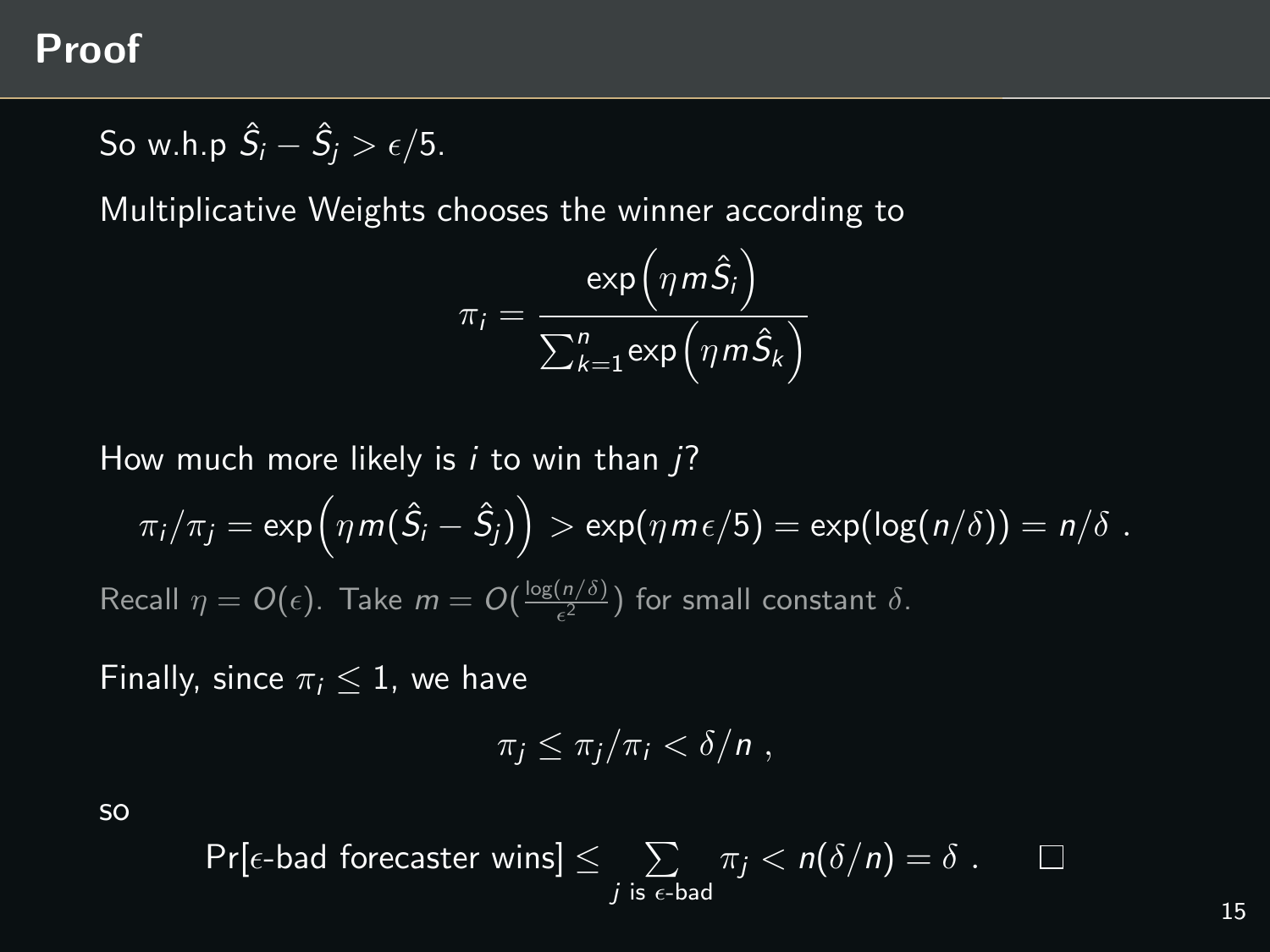<span id="page-67-0"></span>[3. Online Learning from](#page-67-0) **[Strategic Experts](#page-67-0)**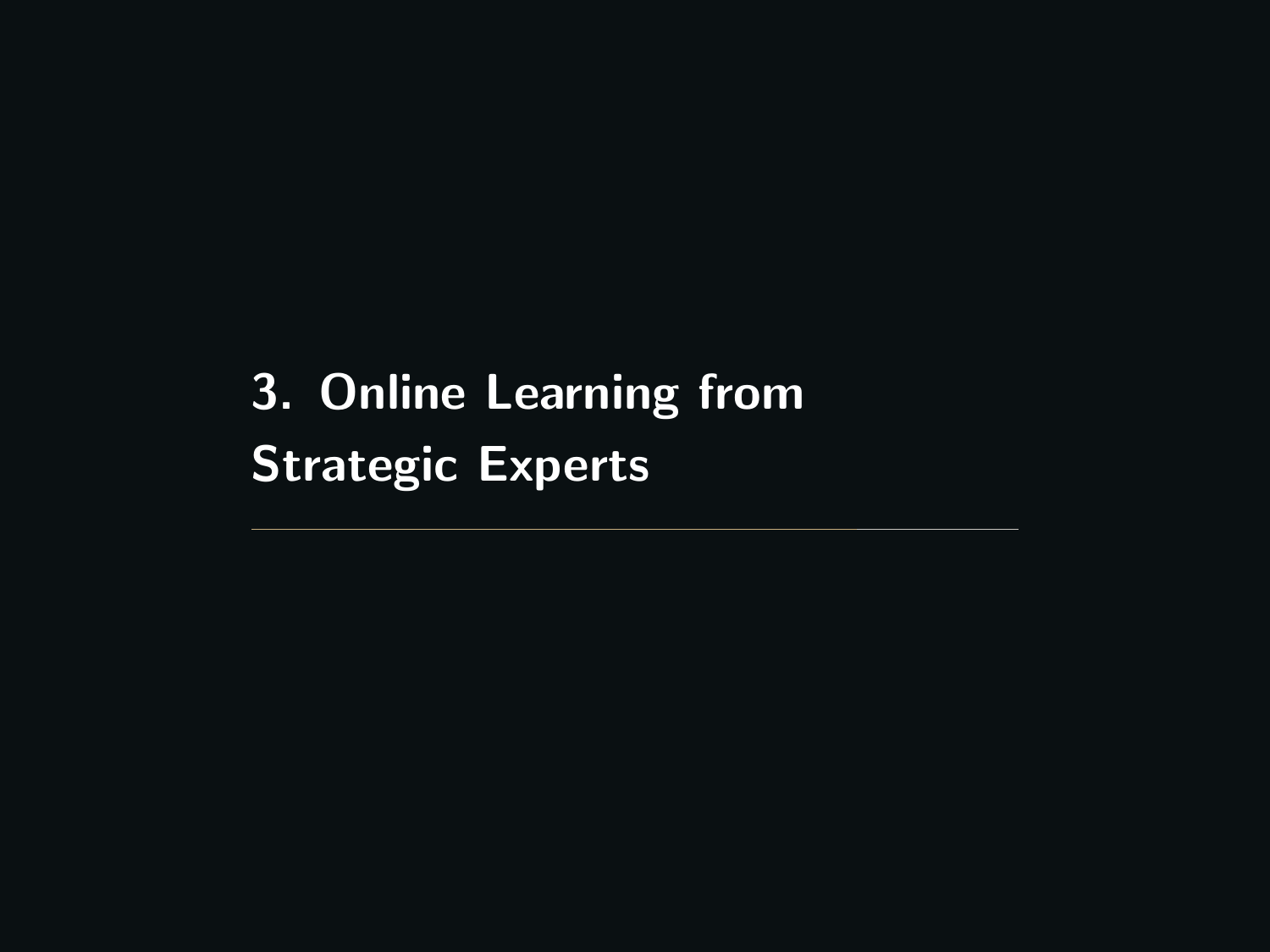Classic online learning from expert advice:

- **Experts give advice**  $p_{it}$  **on each round**  $t = 1, ..., T$
- Algorithm chooses some expert  $i$  and predicts their  $p_{it}$
- Algorithm's goal: perform not much worse than the best expert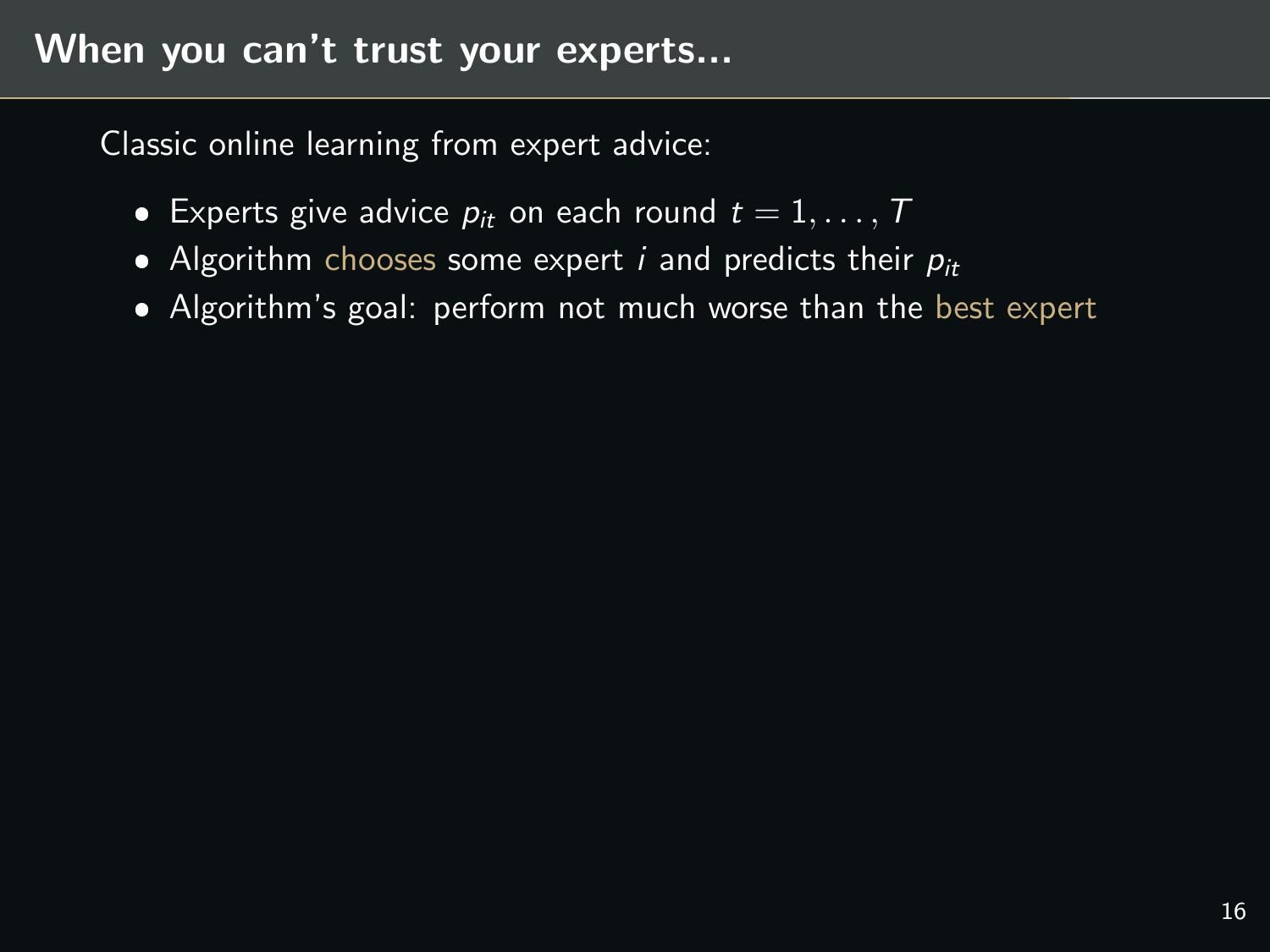Classic online learning from expert advice:

- **Experts give advice**  $p_{it}$  **on each round**  $t = 1, ..., T$
- Algorithm chooses some expert  $i$  and predicts their  $p_{it}$
- Algorithm's goal: perform not much worse than the best expert

Strategic experts:

- $\bullet$  Now experts report some  $r_{it}$ , potentially  $\neq p_{it}$
- $\bullet$ Experts' goal: maximize chance of being chosen!
- Algorithm's goal: perform not much worse than the best expert Best: still according to their  $p_{it}$ 's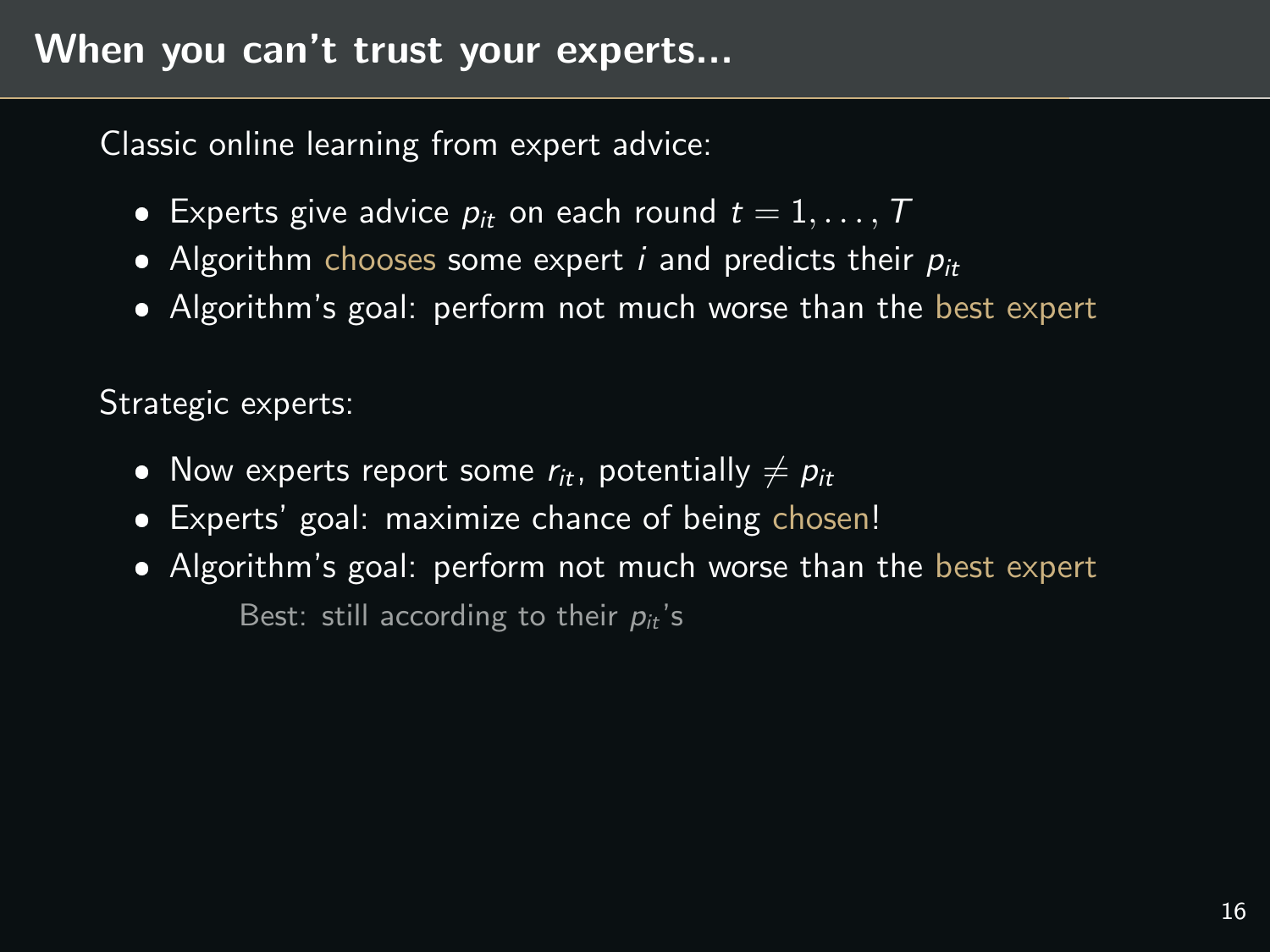Classic online learning from expert advice:

- **Experts give advice**  $p_{it}$  **on each round**  $t = 1, ..., T$
- Algorithm chooses some expert  $i$  and predicts their  $p_{it}$
- Algorithm's goal: perform not much worse than the best expert

Strategic experts:

- $\bullet$  Now experts report some  $r_{it}$ , potentially  $\neq p_{it}$
- $\bullet$ Experts' goal: maximize chance of being chosen!
- Algorithm's goal: perform not much worse than the best expert Best: still according to their  $p_{it}$ 's

### Open: find such an algorithm for strategic experts

Myopic case: [\[Roughgarden and Schrijvers, 2017,](#page-79-1) [Freeman et al., 2020\]](#page-79-2)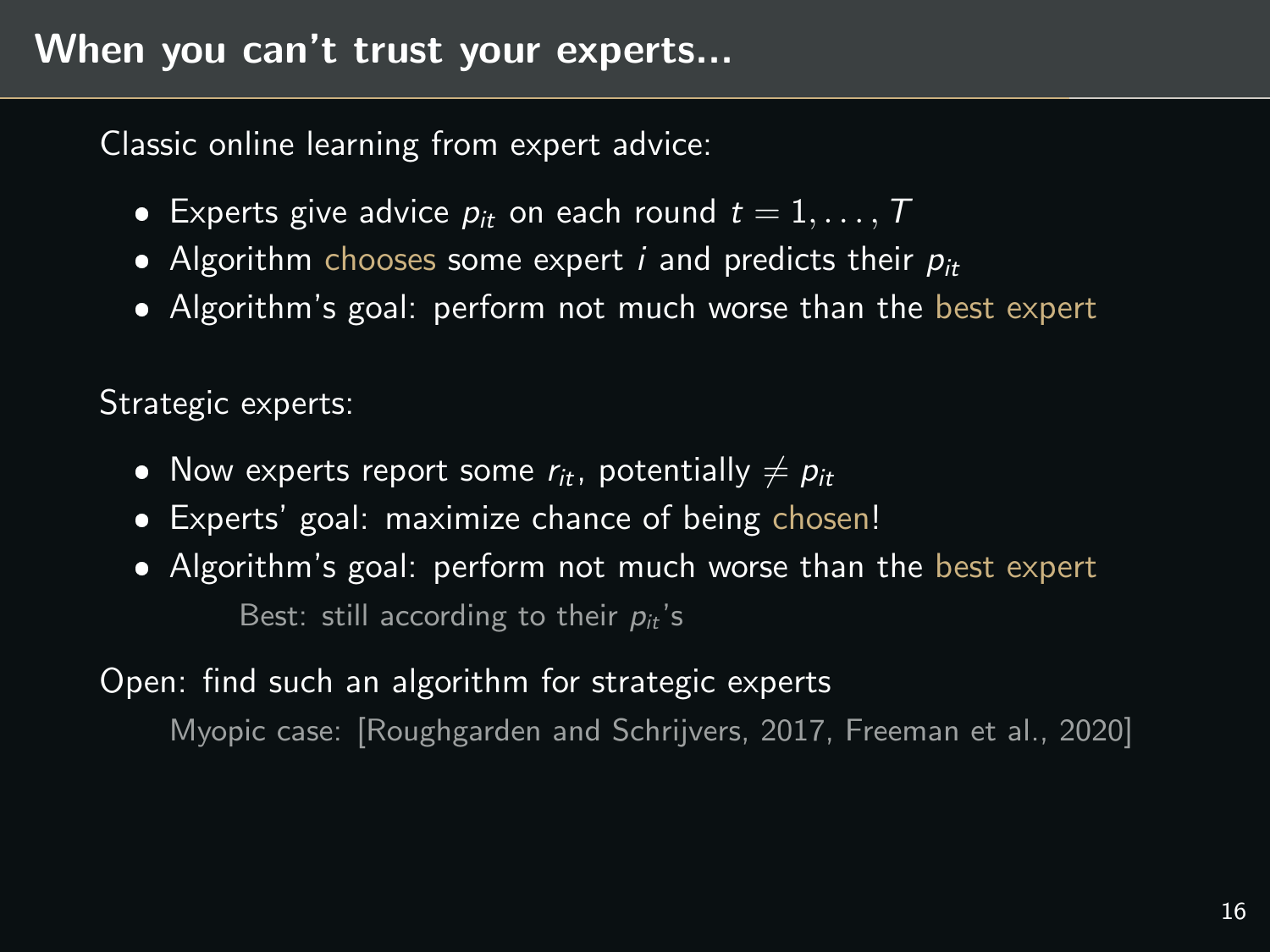Classic online learning from expert advice:

- **Experts give advice**  $p_{it}$  **on each round**  $t = 1, ..., T$
- Algorithm chooses some expert  $i$  and predicts their  $p_{it}$
- Algorithm's goal: perform not much worse than the best expert

Strategic experts:

- $\bullet$  Now experts report some  $r_{it}$ , potentially  $\neq p_{it}$
- $\bullet$ Experts' goal: maximize chance of being chosen!
- Algorithm's goal: perform not much worse than the best expert Best: still according to their  $p_{it}$ 's

Open: find such an algorithm for strategic experts

Myopic case: [\[Roughgarden and Schrijvers, 2017,](#page-79-1) [Freeman et al., 2020\]](#page-79-2)

#### Theorem

Mult. Weights achieves O( √ T) regret even with strategic experts.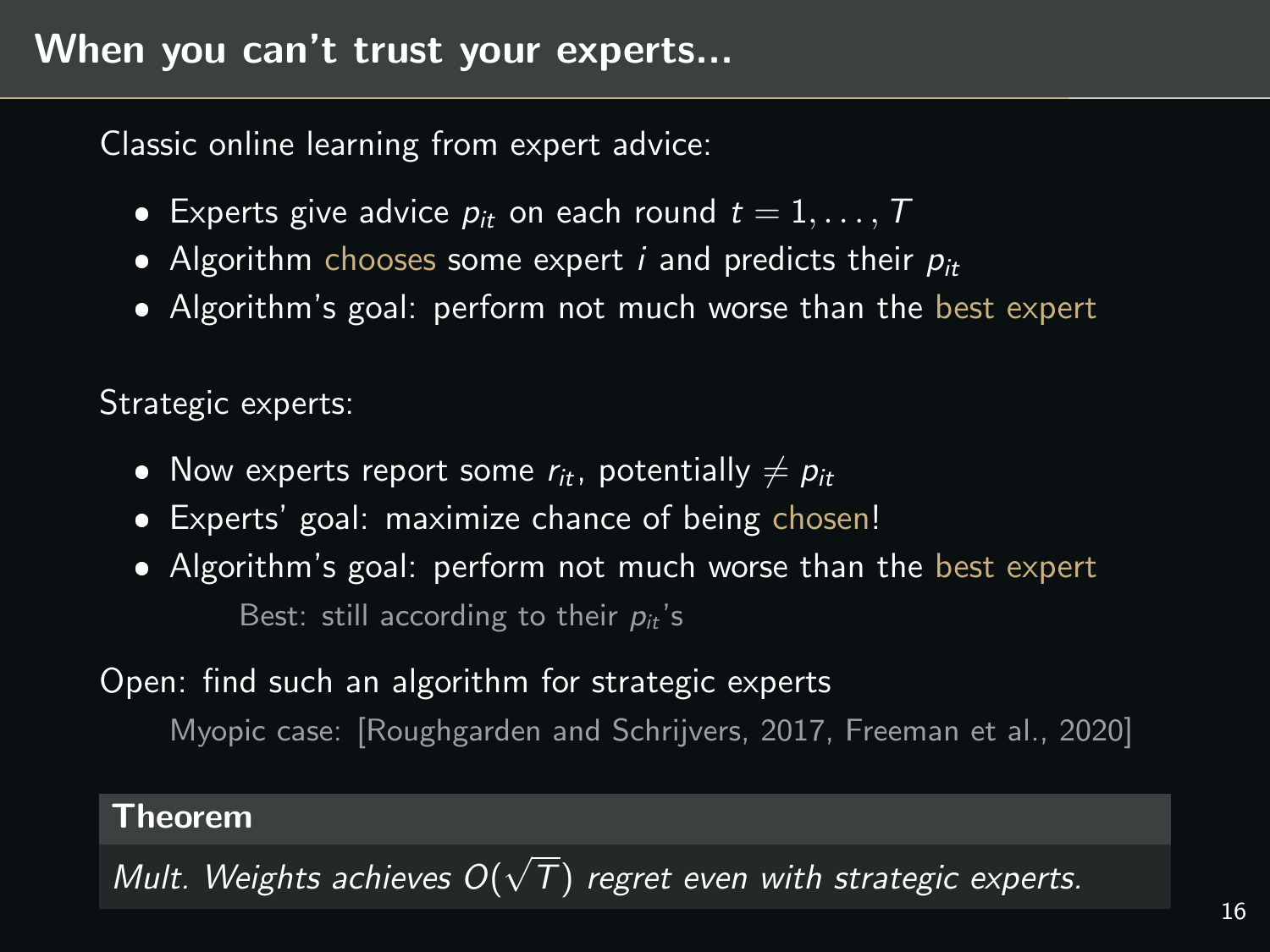<code>FTRL</code> with  $\eta = O(1/2)$ √  $T$ ) has  $O($ √  $T$ ) regret w.r.t. expert reports. Approx. truthfulness: reports are within  $O(\eta)=O(1/\eta)$ √  $\tau$ ) of beliefs. So we pick up at most  $\mathcal{T} \cdot O(1/2)$ √  $T) = O($ √  $\tau$ ) extra regret.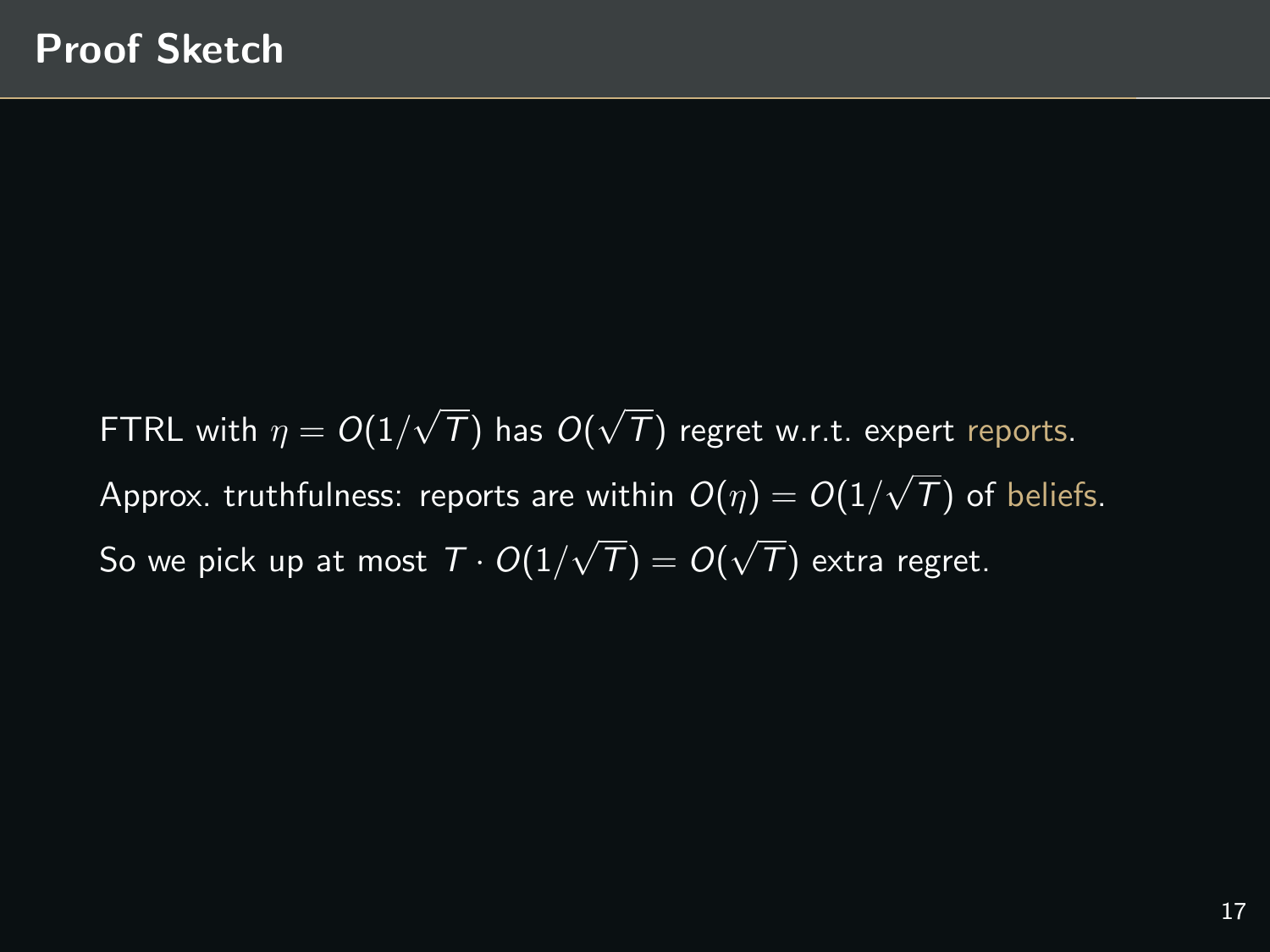# Recap and Future Directions

#### What We Showed

1. Competitions: better event complexity

ELF needs  $\Theta(n \log n)$  events, FTRL achieves *optimal*  $\Theta(\log n)$ 2. Online learning:  $O(\frac{1}{2})$ √  $T$ ) regret with strategic experts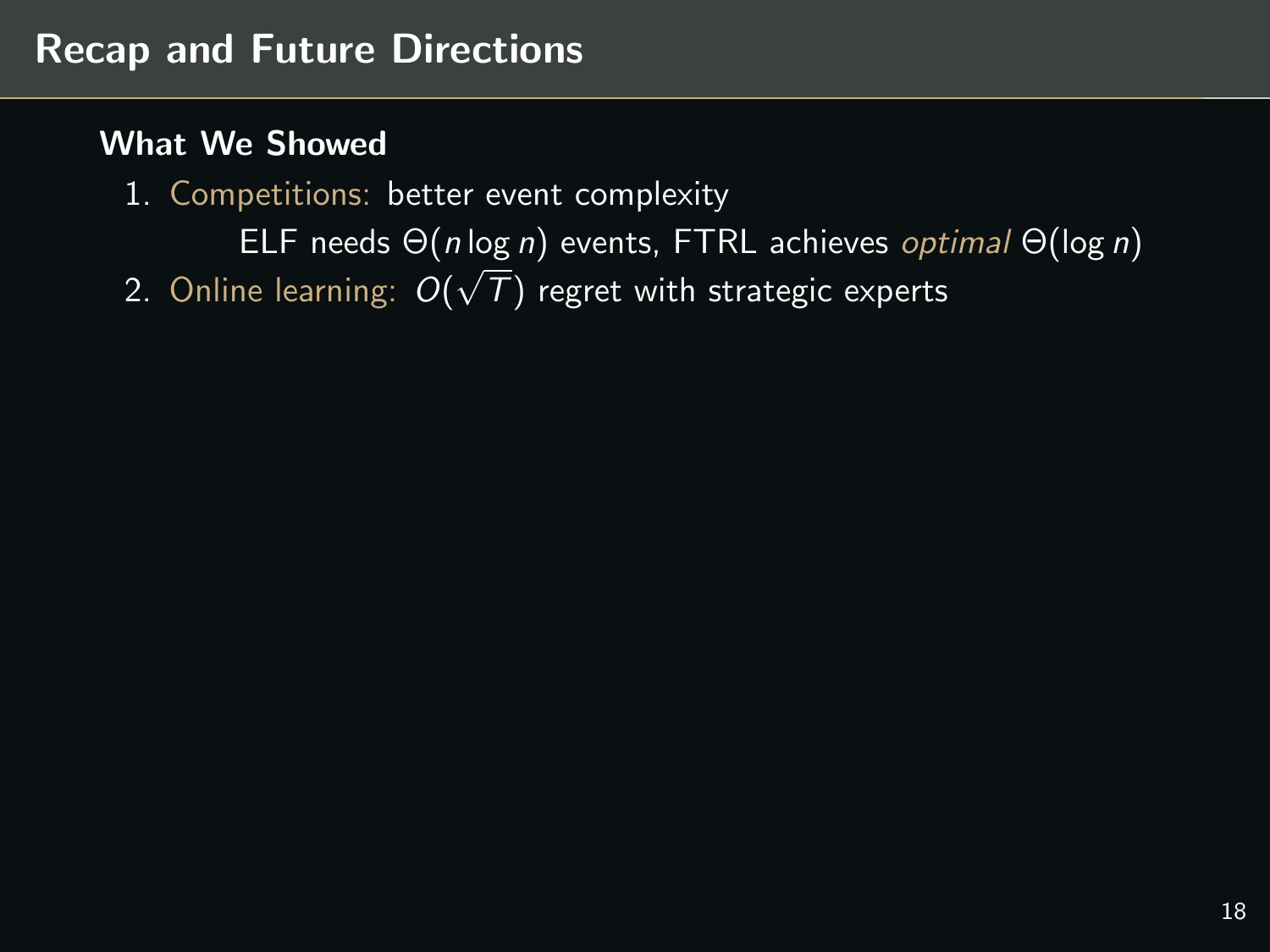- 1. Competitions: better event complexity
- ELF needs  $\Theta(n \log n)$  events, FTRL achieves *optimal*  $\Theta(\log n)$ 2. Online learning:  $O($ √  $T$ ) regret with strategic experts

# **Takeaways**

1. Forecasting competitions: Kaggle should add regularization!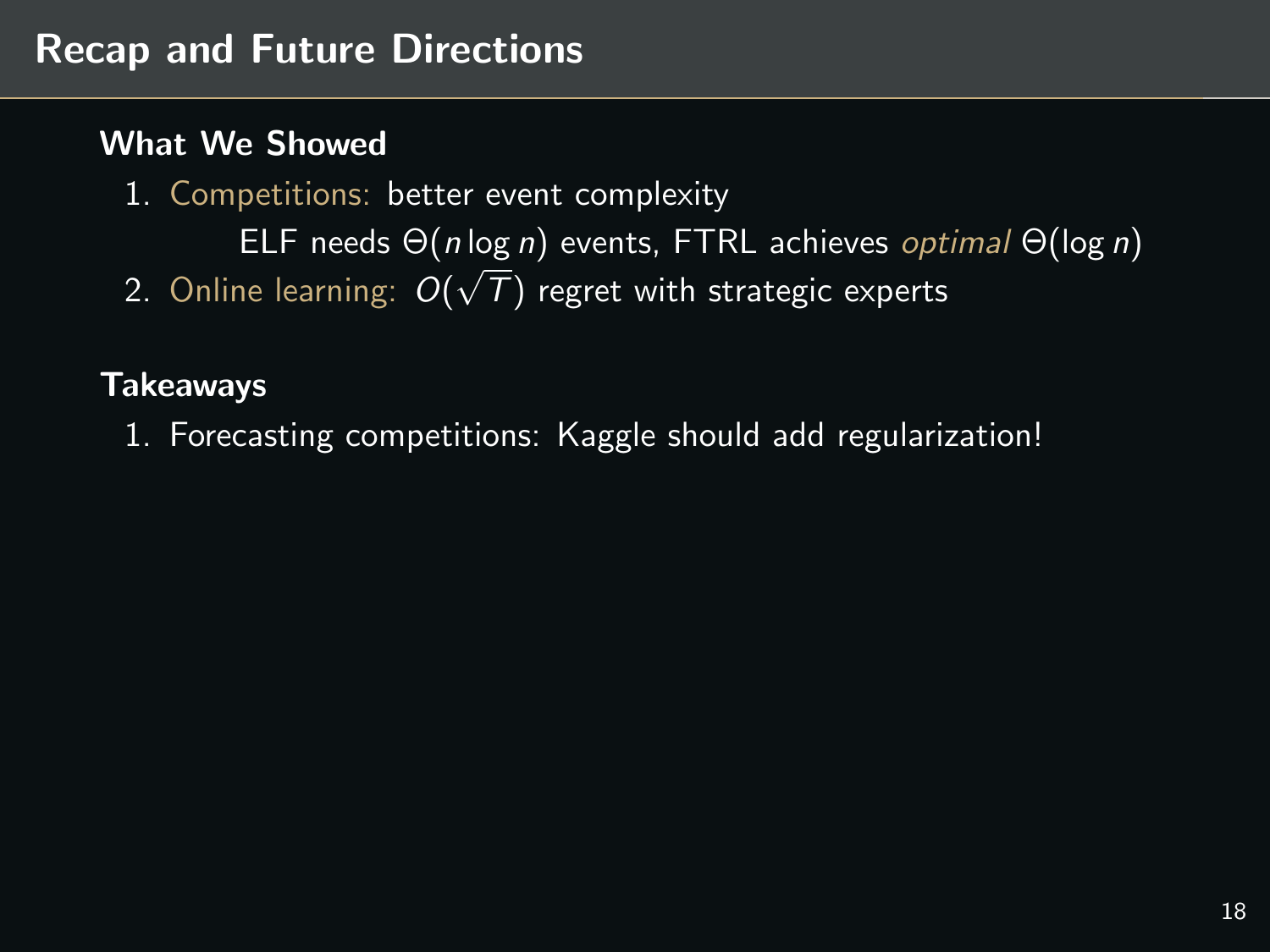1. Competitions: better event complexity

ELF needs  $\Theta(n \log n)$  events, FTRL achieves *optimal*  $\Theta(\log n)$ 2. Online learning:  $O($ √  $T$ ) regret with strategic experts

# **Takeaways**

- 1. Forecasting competitions: Kaggle should add regularization!
- 2. Algorithmic economics: what is the cost of strategic behavior? Price of anarchy: social welfare of Nash vs optimal; sometimes large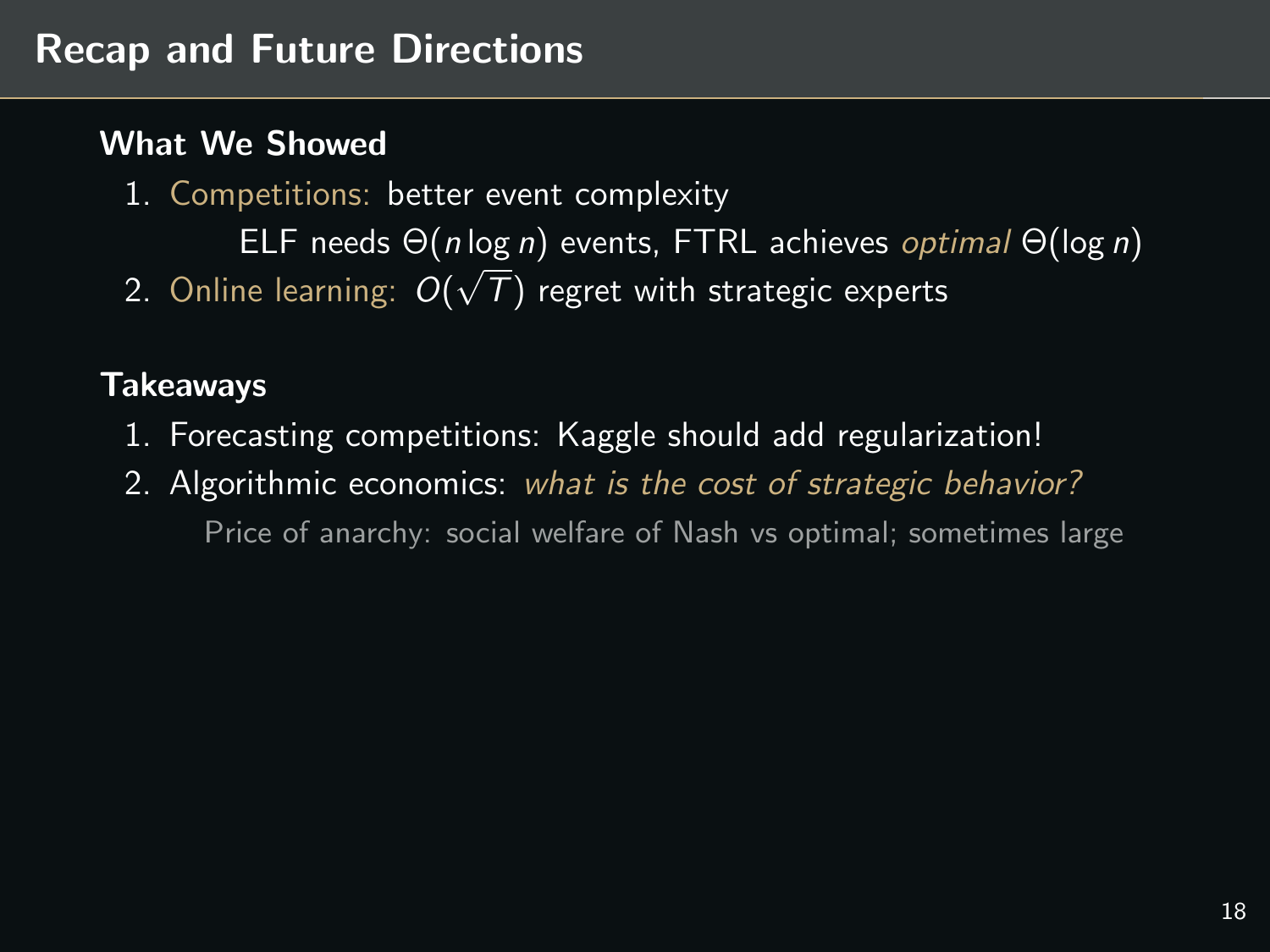1. Competitions: better event complexity

ELF needs  $\Theta(n \log n)$  events, FTRL achieves *optimal*  $\Theta(\log n)$ 2. Online learning:  $O($ √  $T$ ) regret with strategic experts

# Takeaways

- 1. Forecasting competitions: Kaggle should add regularization!
- 2. Algorithmic economics: what is the cost of strategic behavior? Price of anarchy: social welfare of Nash vs optimal; sometimes large Forecasting competitions and online learning: no cost!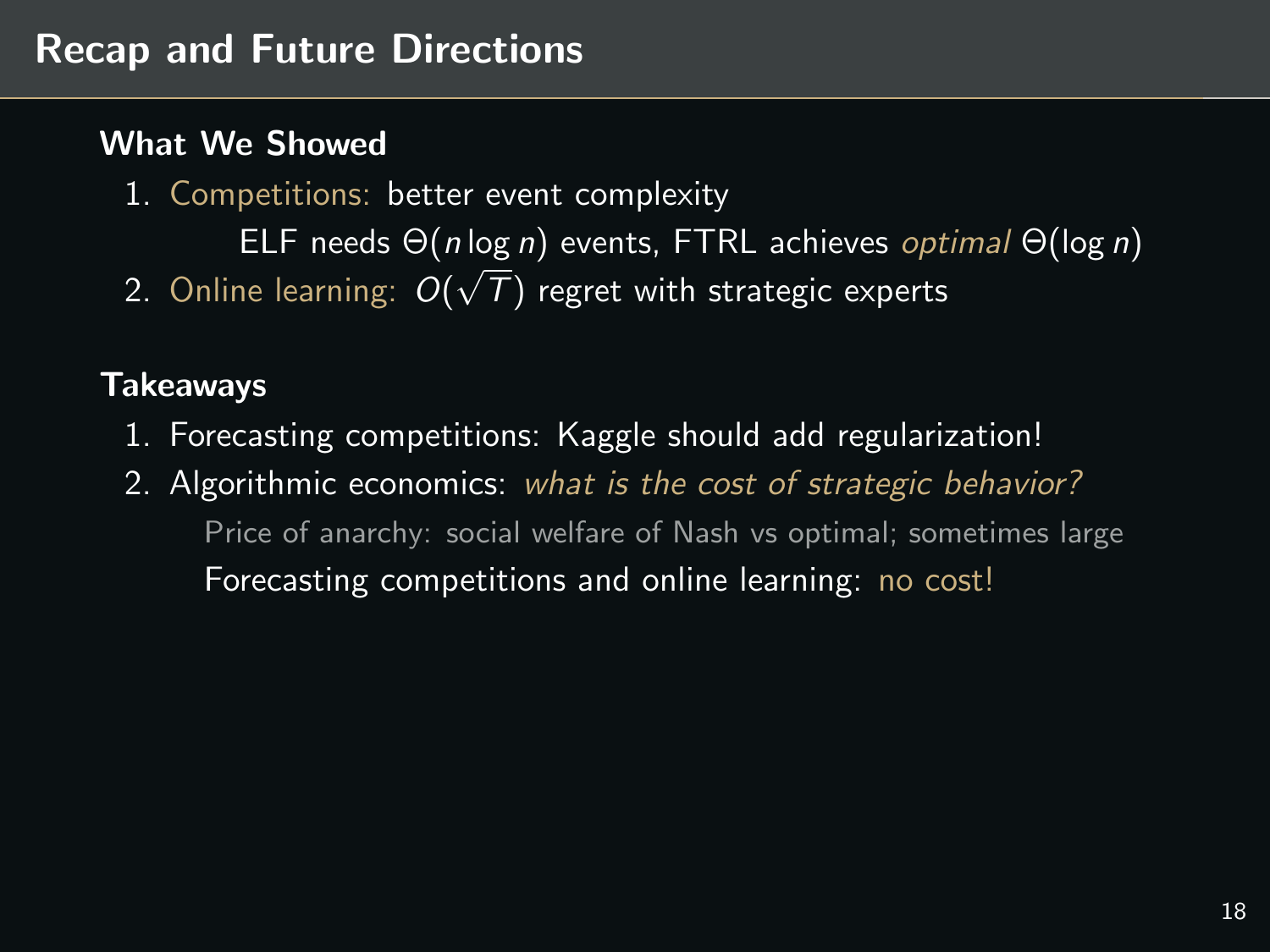1. Competitions: better event complexity

ELF needs  $\Theta(n \log n)$  events, FTRL achieves *optimal*  $\Theta(\log n)$ 2. Online learning:  $O($ √  $T$ ) regret with strategic experts

#### Takeaways

- 1. Forecasting competitions: Kaggle should add regularization!
- 2. Algorithmic economics: what is the cost of strategic behavior? Price of anarchy: social welfare of Nash vs optimal; sometimes large Forecasting competitions and online learning: no cost!

# Extensions and Open Questions

- $\sqrt{\ }$  Beyond binary outcomes, other scoring rules & regularizers
- $\checkmark$  More realistic beliefs  $\checkmark$  Can correlate with truth
- ?? Exactly truthful mechanism
- ?? Correlated events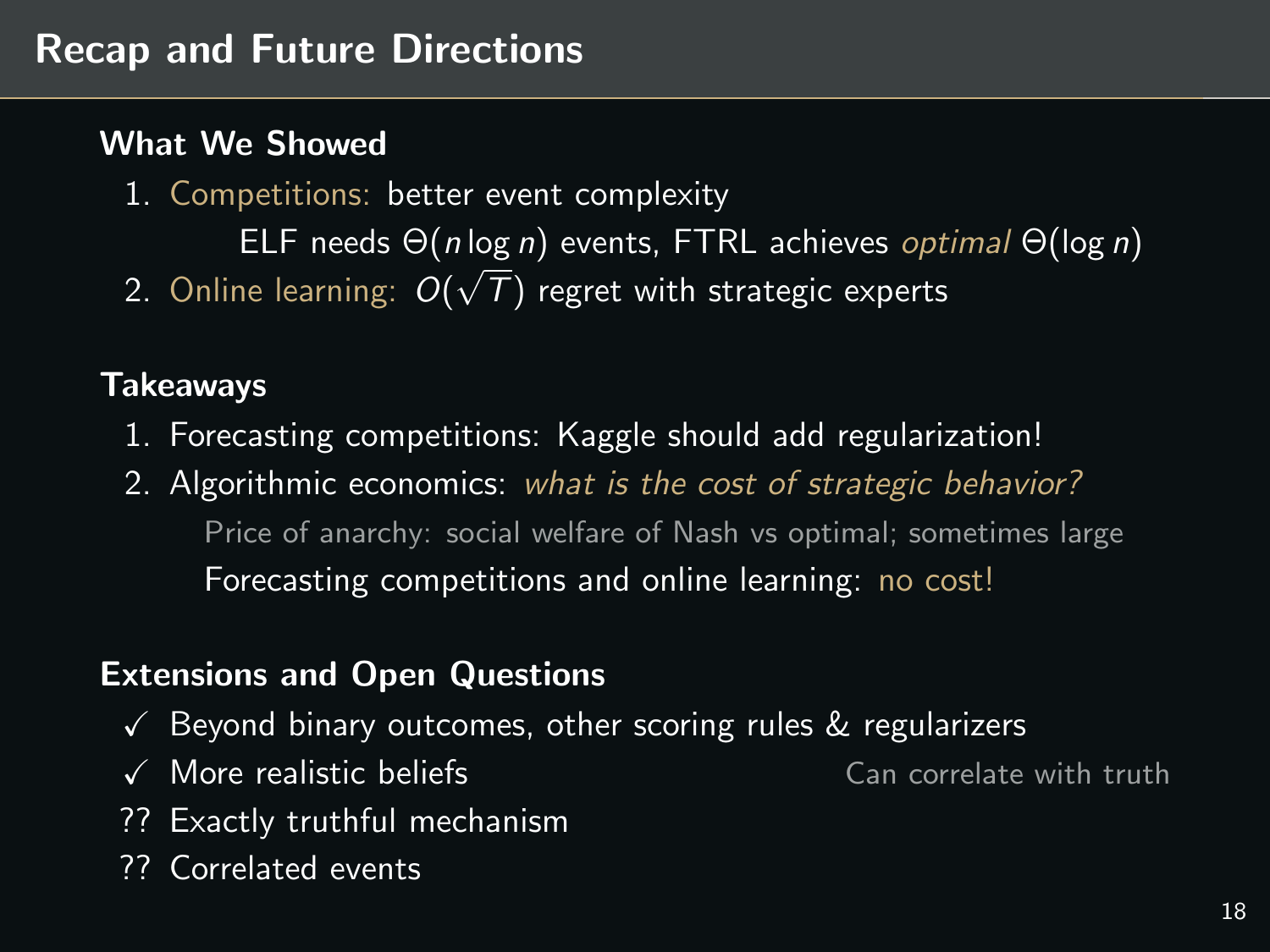- 1. Competitions: better event complexity
	- ELF needs  $\Theta(n \log n)$  events, FTRL achieves *optimal*  $\Theta(\log n)$ √
- 2. Online learning:  $O($  $T$ ) regret with strategic experts

# Takeaways

- 1. Forecasting competitions: Kaggle should add regularization!
- 2. Algorithmic economics: what is the cost of strategic behavior? Price of anarchy: social welfare of Nash vs optimal; sometimes large Forecasting competitions and online learning: no cost!

# Extensions and Open Questions

- $\sqrt{\ }$  Beyond binary outcomes, other scoring rules & regularizers
- $\checkmark$  More realistic beliefs  $\checkmark$  Can correlate with truth
- ?? Exactly truthful mechanism
- ?? Correlated events